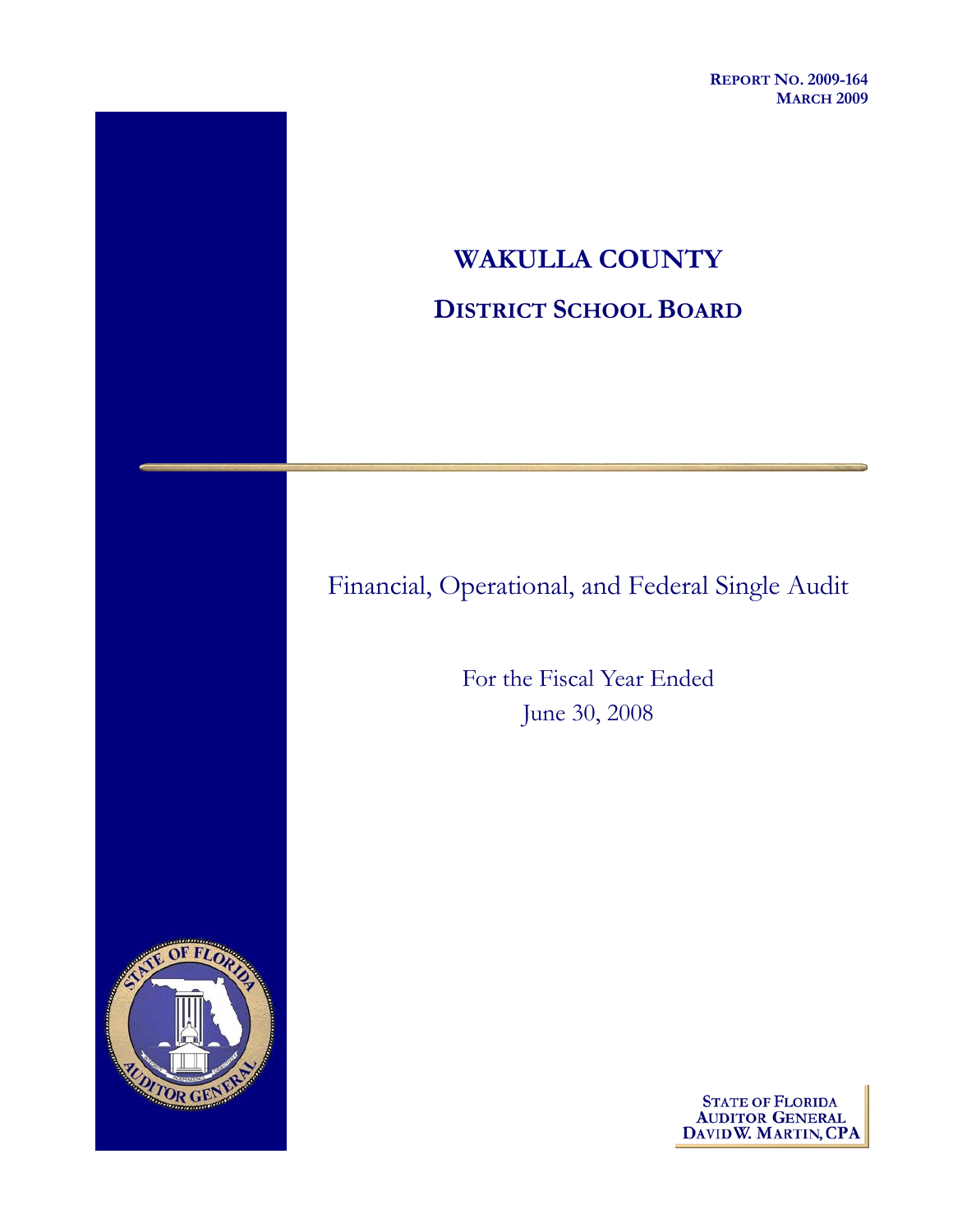#### **BOARD MEMBERS AND SUPERINTENDENT**

Wakulla County District School Board members and the Superintendent who served during the 2007-08 fiscal year are listed below:

|                             | <b>District</b>      |
|-----------------------------|----------------------|
|                             | No.                  |
| Ray E. Gray, Jr.            | $\boldsymbol{\eta}$  |
| Michael A. Scott            | $\overline{2}$       |
| Rebecca S. Cook, Vice-Chair | $\boldsymbol{\beta}$ |
| <b>Gregory M. Thomas</b>    | $\overline{4}$       |
| Jerry S. Evans, Chair       | $\sqrt{2}$           |

**David Miller, Superintendent**

The Auditor General conducts audits of governmental entities to provide the Legislature, Florida's citizens, public entity management, and other stakeholders unbiased, timely, and relevant information for use in promoting government accountability and stewardship and improving government operations.

The audit team leader was Nicole E. Cope, and the audit was supervised by Karen L. Revell. For the information technology portion of this audit, the audit team leader was Deidre N. Melton, and the supervisor was Nancy M. Reeder, CPA, CISA. Please address inquiries regarding this report to Gregory L. Centers, CPA, Audit Manager, by e-mail at or by gregcenters@aud.state.fl.us telephone at (850) 487-9039.

This report and other audit reports prepared by the Auditor General can be obtained on our Web site at www.myflorida.com/audgen; by telephone at (850) 487-9024; or by mail at G74 Claude Pepper Building, 111 West Madison Street, Tallahassee, Florida 32399-1450.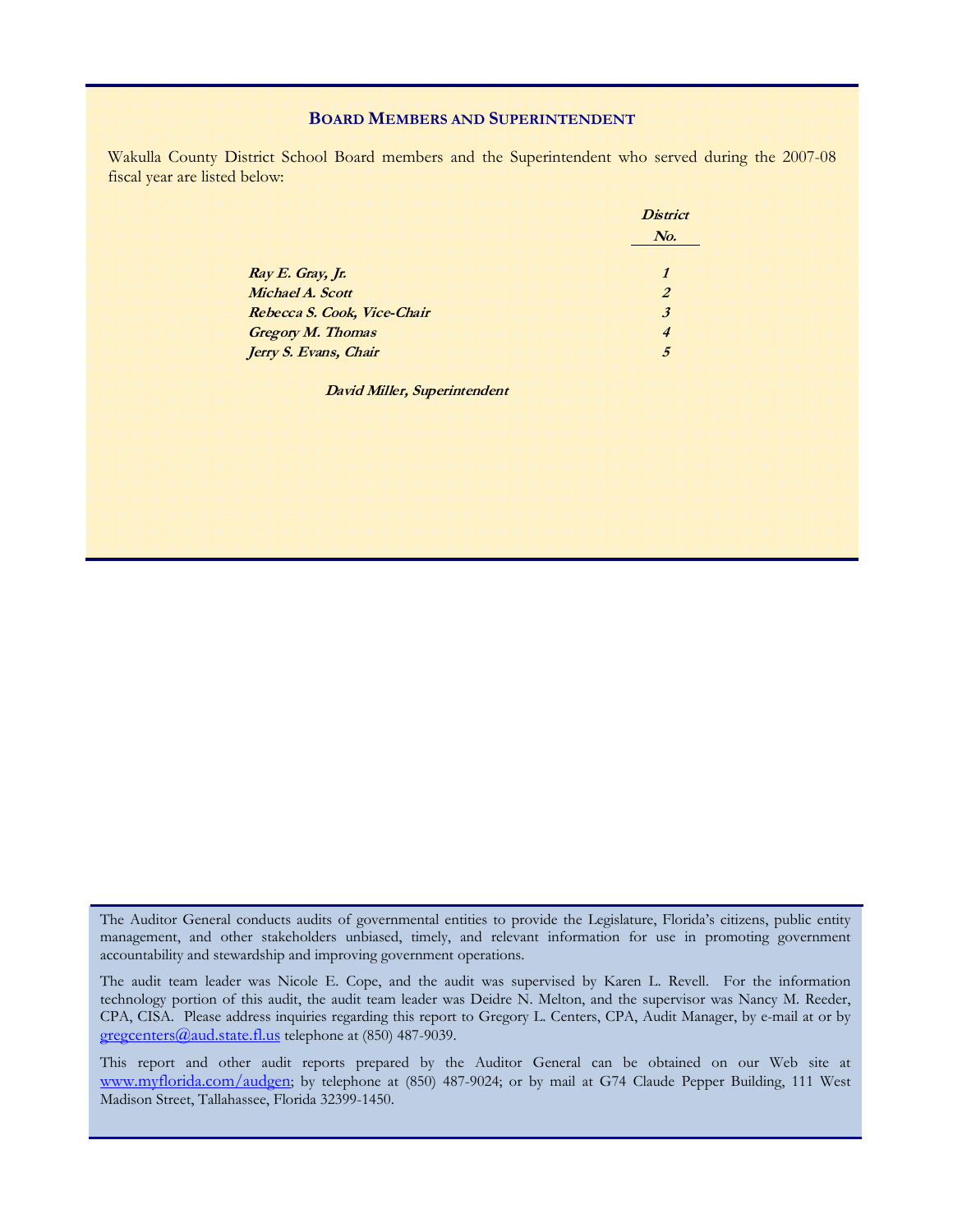## **WAKULLA COUNTY DISTRICT SCHOOL BOARD TABLE OF CONTENTS**

|                         | <b>PAGE</b><br>NO.                                                                                                          |  |
|-------------------------|-----------------------------------------------------------------------------------------------------------------------------|--|
|                         |                                                                                                                             |  |
|                         |                                                                                                                             |  |
|                         |                                                                                                                             |  |
|                         |                                                                                                                             |  |
| Exhibit $-A$            |                                                                                                                             |  |
| Exhibit $- B$           |                                                                                                                             |  |
| $Exhibit - C$           |                                                                                                                             |  |
| $Exhibit - D$           | <b>Reconciliation of the Governmental Funds Balance Sheet</b>                                                               |  |
| $Exhibit - E$           | <b>Statement of Revenues, Expenditures, and Changes in</b>                                                                  |  |
| $Exhibit - F$           | <b>Reconciliation of the Governmental Funds Statement of</b><br><b>Revenues, Expenditures, and Changes in Fund Balances</b> |  |
| $Exhibit - G$           |                                                                                                                             |  |
| $Exhibit - H$           | <b>Statement of Revenues, Expenses, and Changes in Fund</b>                                                                 |  |
| $Exhibit - I$           |                                                                                                                             |  |
| Exhibit $ \overline{ }$ | <b>Statement of Fiduciary Assets and Liabilities - Fiduciary Funds22</b>                                                    |  |
| $Exhibit - K$           |                                                                                                                             |  |
|                         |                                                                                                                             |  |
| $Exhibit-L$             | Budgetary Comparison Schedule - General Fund41                                                                              |  |
|                         |                                                                                                                             |  |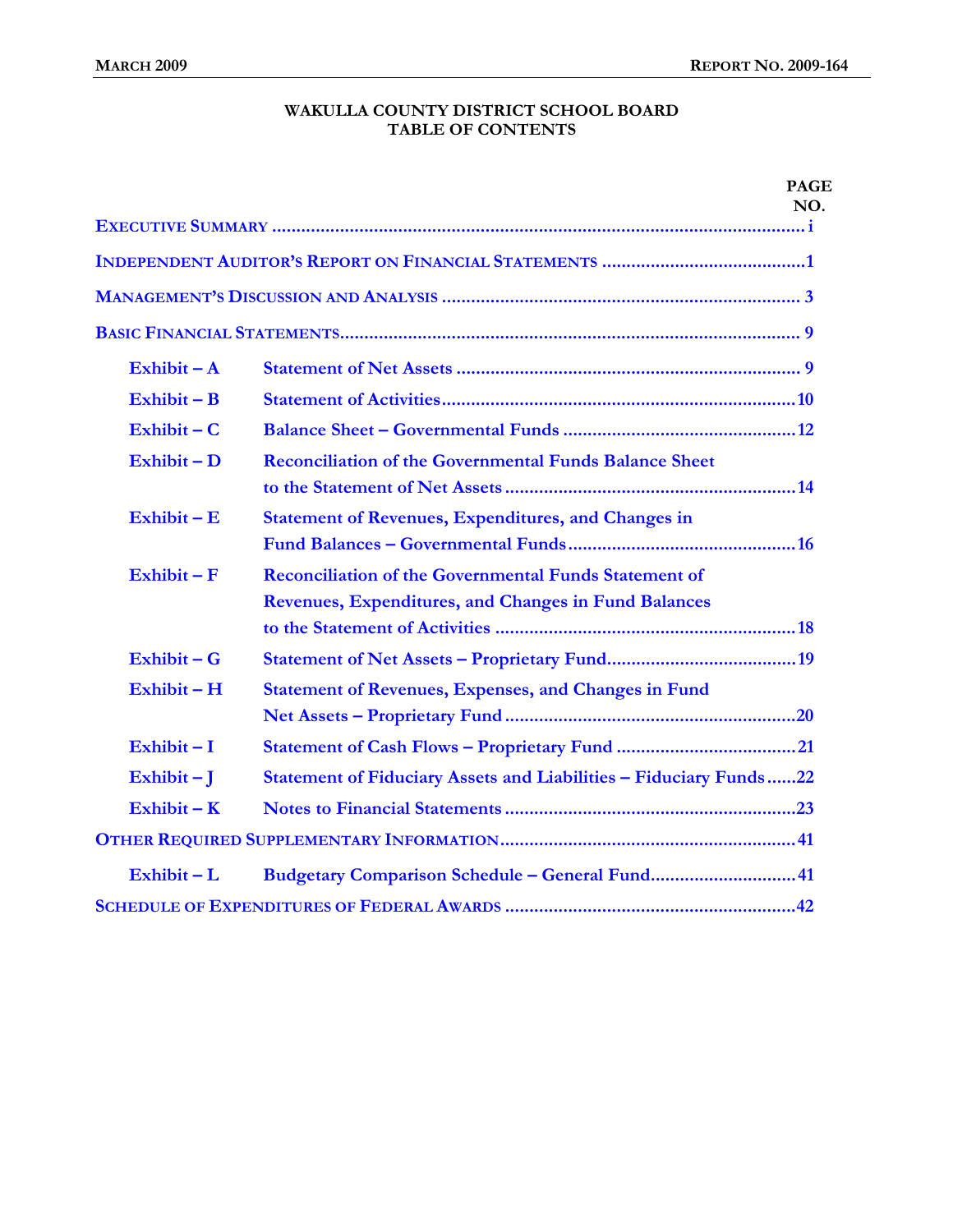## **WAKULLA COUNTY DISTRICT SCHOOL BOARD TABLE OF CONTENTS**

|                                                                              | <b>PAGE</b><br>NO. |
|------------------------------------------------------------------------------|--------------------|
| <b>INDEPENDENT AUDITOR'S REPORT ON INTERNAL CONTROL OVER FINANCIAL</b>       |                    |
| <b>REPORTING AND ON COMPLIANCE AND OTHER MATTERS BASED ON AN AUDIT OF</b>    |                    |
| THE FINANCIAL STATEMENTS PERFORMED IN ACCORDANCE WITH GOVERNMENT             |                    |
|                                                                              |                    |
| <b>INDEPENDENT AUDITOR'S REPORT ON COMPLIANCE WITH REQUIREMENTS</b>          |                    |
| <b>APPLICABLE TO EACH MAJOR FEDERAL PROGRAM AND ON INTERNAL CONTROL OVER</b> |                    |
|                                                                              |                    |
|                                                                              |                    |
| SUMMARY SCHEDULE OF PRIOR AUDIT FINDINGS - FEDERAL AWARDS  53                |                    |
|                                                                              |                    |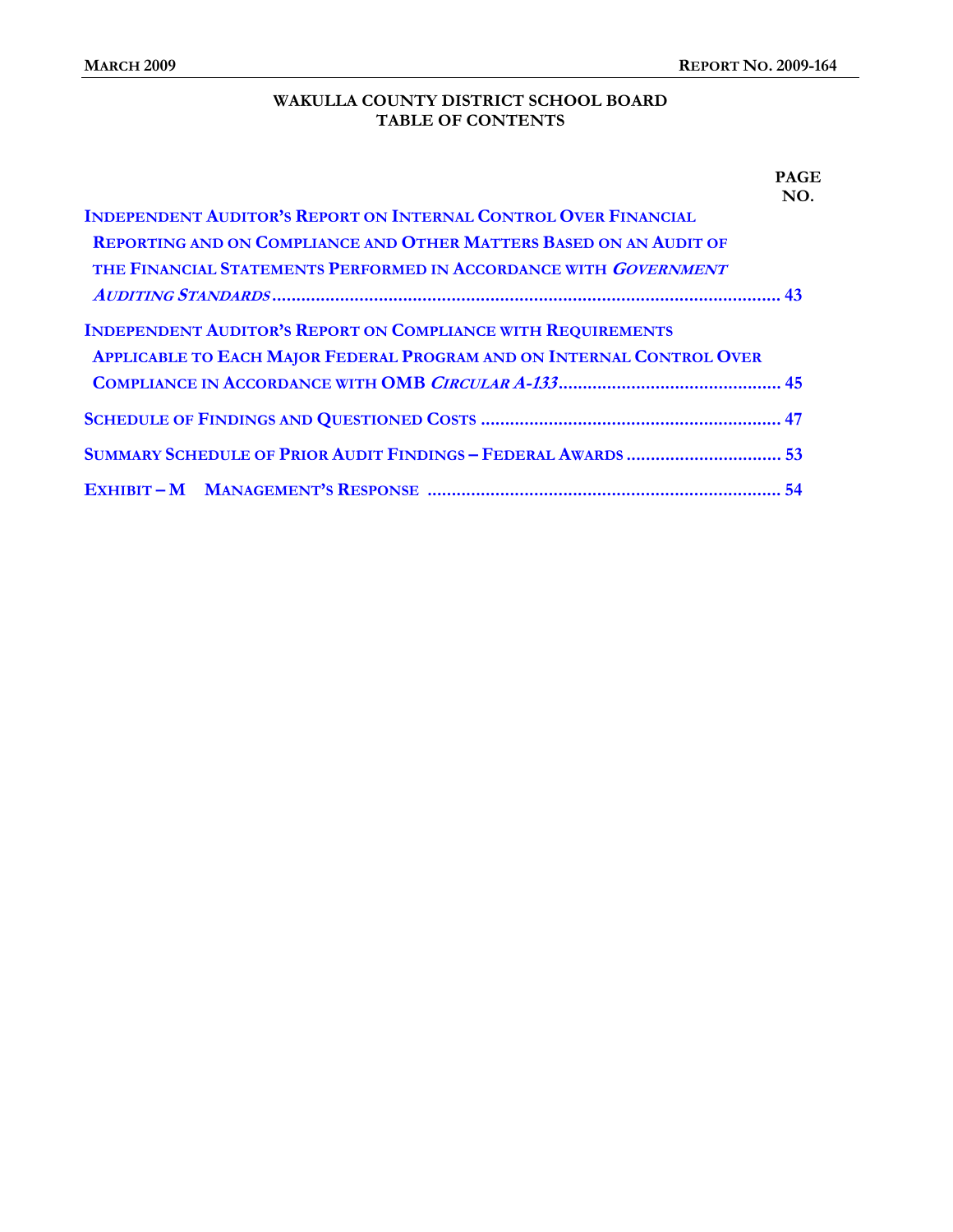## **EXECUTIVE SUMMARY**

#### **Summary of Report on Financial Statements**

<span id="page-4-0"></span>**Our audit disclosed that the District's basic financial statements were presented fairly, in all material respects, in accordance with prescribed financial reporting standards.** 

### **Summary of Report on Internal Control and Compliance**

**Our audit did not identify any deficiencies in internal control over financial reporting that we consider to be material weaknesses.** 

**The results of our tests disclosed no instances of noncompliance or other matters that are required to be reported under Government Auditing Standards; however, we noted certain additional matters as summarized below.** 

#### **ADDITIONAL MATTERS**

**Finding No. 1: The District did not timely conduct a review and evaluation of the reasons for collection of social security numbers (SSNs), provide a written statement to individuals stating the purpose for collection of the numbers, or certify compliance with the new SSN requirements to the Legislature, contrary to Section 119.071(5)(a), Florida Statutes.** 

**Finding No. 2: Improvements are needed in controls over the reporting of instructional contact hours for adult general education to the Florida Department of Education.** 

**Finding No. 3: The District had not developed a fraud policy to provide guidance to employees for communicating known or suspected fraud to the appropriate authority.** 

**Finding No. 4: The District had not implemented a comprehensive security awareness training program.** 

**Finding No. 5: The District lacked written policies and procedures for certain information technology (IT) functions.** 

**Finding No. 6: Certain security controls in the areas of logging, monitoring, and reviewing of IT access; management of access privileges; and user authentication needed improvement.** 

#### **Summary of Report on Federal Awards**

**We audited the District's Federal awards for compliance with applicable Federal requirements. The Special Education Cluster program was audited as a major Federal program. The results of our audit indicated that the District materially complied with the requirements that were applicable to the major Federal program tested. However, we did note a compliance and internal control finding as summarized below.** 

**Federal Awards Finding No. 1: Procedures could be enhanced to ensure that the District properly receives purchased services before payments for such services are made, and maintains documentation of the process.** 

#### **Audit Objectives and Scope**

**Our audit objectives were to determine whether the Wakulla County District School Board and its officers with administrative and stewardship responsibilities for District operations had:** 

- ¾ **Presented the District's basic financial statements in accordance with generally accepted accounting principles;**
- ¾ **Established and implemented internal control over financial reporting and compliance with requirements that could have a direct and material effect on the financial statements or on a major Federal program;**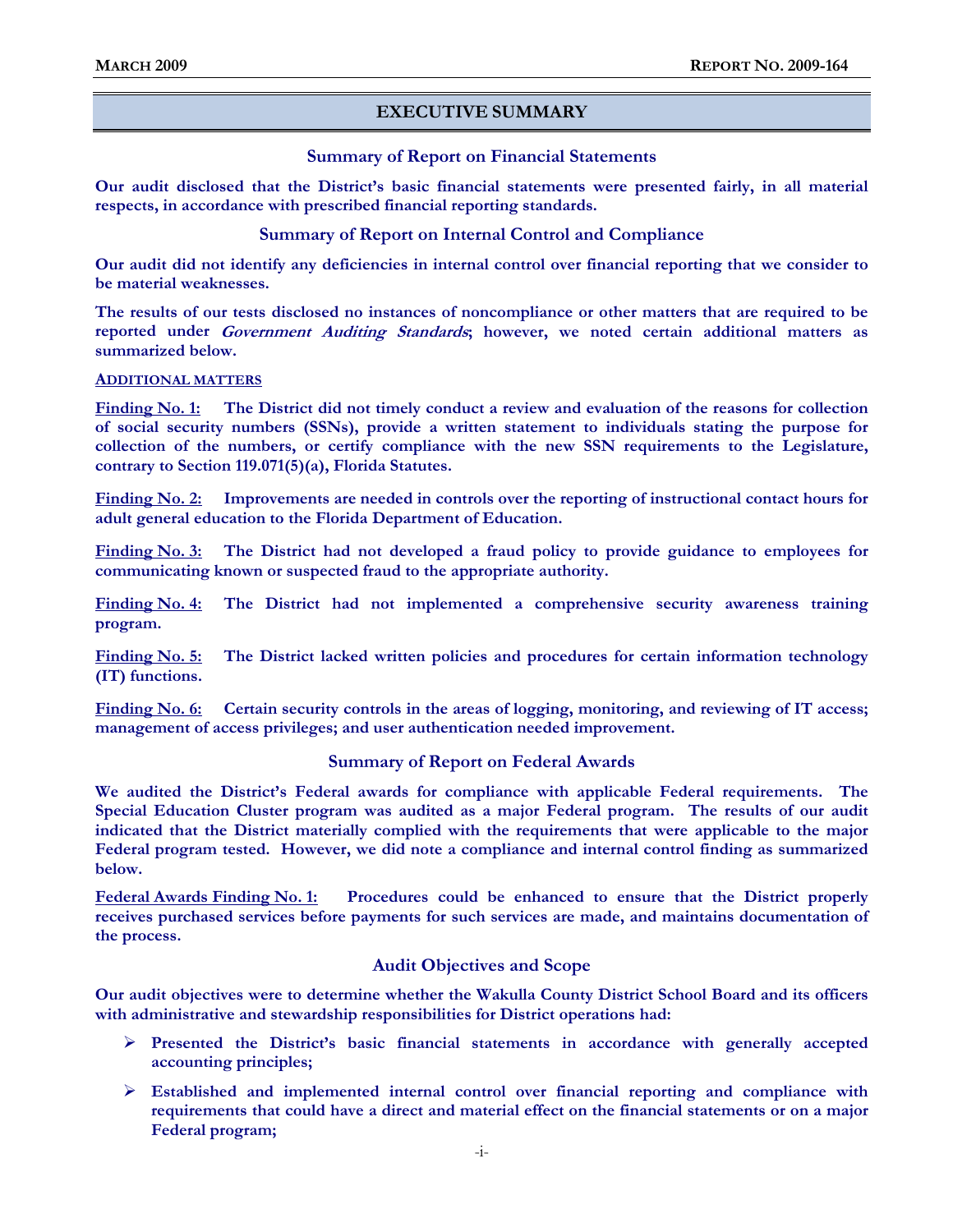- ¾ **Established internal controls that promote and encourage: 1) compliance with applicable laws, rules, regulations, contracts, and grant agreements; 2) the economic and efficient operation of the District; 3) the reliability of records and reports; and 4) the safeguarding of District assets;**
- ¾ **Complied with the various provisions of laws, rules, regulations, contracts, and grant agreements that are material to the financial statements, and those applicable to the District's major Federal program; and**
- ¾ **Taken corrective actions for findings included in our report No. 2008-117.**

**The scope of this audit included an examination of the District's basic financial statements and the Schedule of Expenditures of Federal Awards as of and for the fiscal year ended June 30, 2008. We obtained an understanding of the District's environment, including its internal control, and assessed the risk of material misstatement necessary to plan the audit of the basic financial statements and Federal awards. We also examined various transactions to determine whether they were executed, both in manner and substance, in accordance with governing provisions of laws, rules, regulations, contracts, and grant agreements.** 

#### **Audit Methodology**

**The methodology used to develop the findings in this report included the examination of pertinent District records in connection with the application of procedures required by auditing standards generally accepted in the United States of America, applicable standards contained in Government Auditing Standards issued by the Comptroller General of the United States, and Office of Management and Budget Circular A-133.**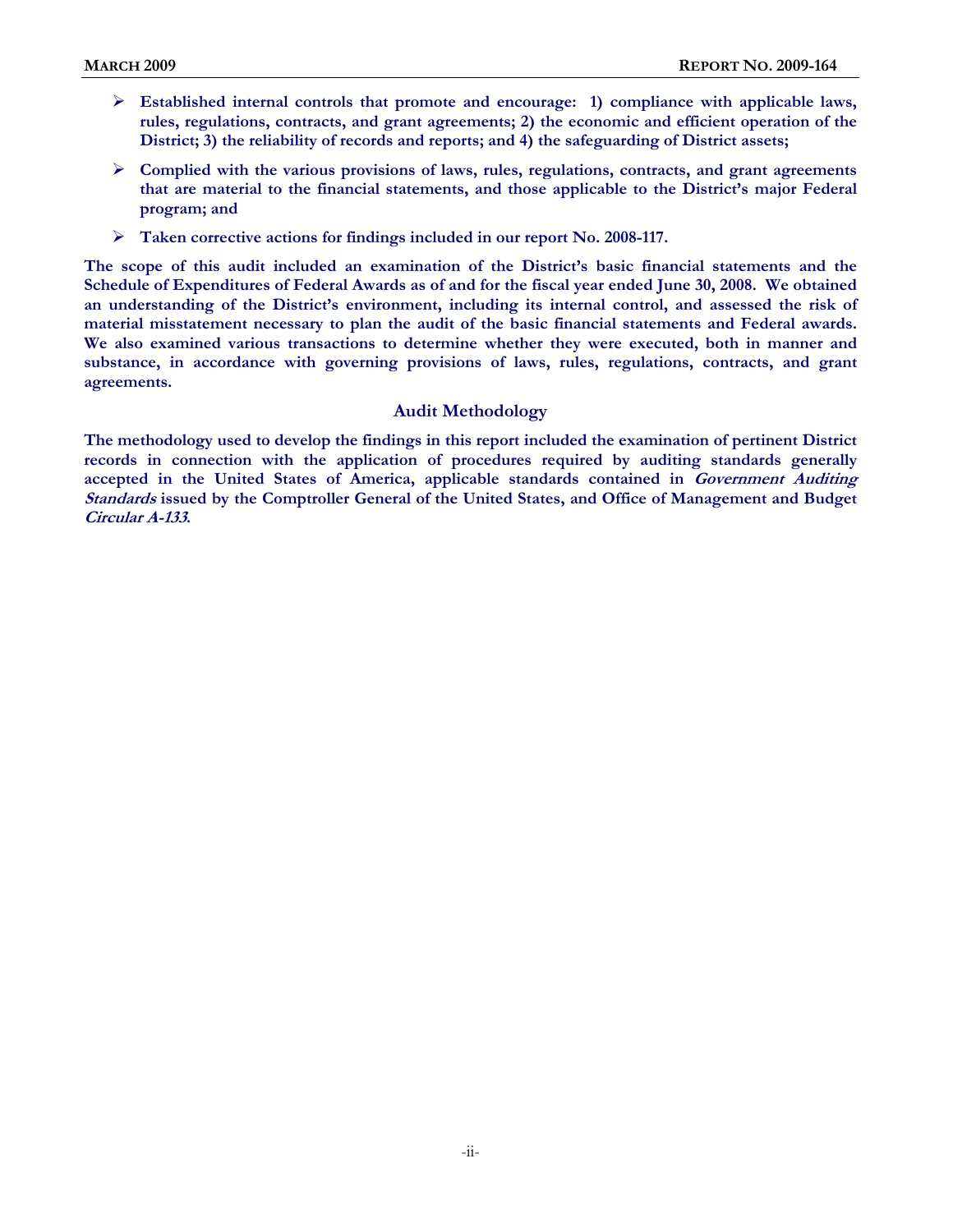<span id="page-6-0"></span>

**David W. Martin, CPA AUDITOR GENERAL**

**AUDITOR GENERAL STATE OF FLORIDA**

> **G74 Claude Pepper Building 111 West Madison Street Tallahassee, Florida 32399-1450**



**850-488-5534 Fax: 850-488-6975** 

The President of the Senate, the Speaker of the House of Representatives, and the Legislative Auditing Committee

## **INDEPENDENT AUDITOR'S REPORT ON FINANCIAL STATEMENTS**

We have audited the accompanying financial statements of the governmental activities, the business-type activities, the discretely presented component unit, each major fund, and the aggregate remaining fund information of the Wakulla County District School Board as of and for the fiscal year ended June 30, 2008, which collectively comprise the District's basic financial statements as listed in the table of contents. These financial statements are the responsibility of the District's management. Our responsibility is to express opinions on these financial statements based on our audit. We did not audit the financial statements of the school internal funds, which represent 38 percent of the assets and 71 percent of the liabilities of the aggregate remaining fund information. Additionally, we did not audit the financial statements of Wakulla's Charter School of Arts, Science and Technology, Inc., a discretely presented component unit. Those financial statements were audited by other auditors whose reports have been furnished to us, and our opinions, insofar as they relate to the amounts included for the school internal funds and the discretely presented component unit, are based on the reports of the other auditors.

We conducted our audit in accordance with auditing standards generally accepted in the United States of America and the standards applicable to financial audits contained in *Government Auditing Standards* issued by the Comptroller General of the United States. Those standards require that we plan and perform the audit to obtain reasonable assurance about whether the financial statements are free of material misstatement. The financial statements of the school internal funds were not audited in accordance with *Government Auditing Standards*. An audit includes examining, on a test basis, evidence supporting the amounts and disclosures in the financial statements. An audit also includes assessing the accounting principles used and significant estimates made by management, as well as evaluating the overall financial statement presentation. We believe that our audit, and the reports of the other auditors, provide a reasonable basis for our opinions.

In our opinion, based on our audit and the reports of the other auditors, the financial statements referred to above present fairly, in all material respects, the respective financial position of the governmental activities, the business-type activities, the discretely presented component unit, each major fund, and the aggregate remaining fund information for the Wakulla County District School Board as of June 30, 2008, and the respective changes in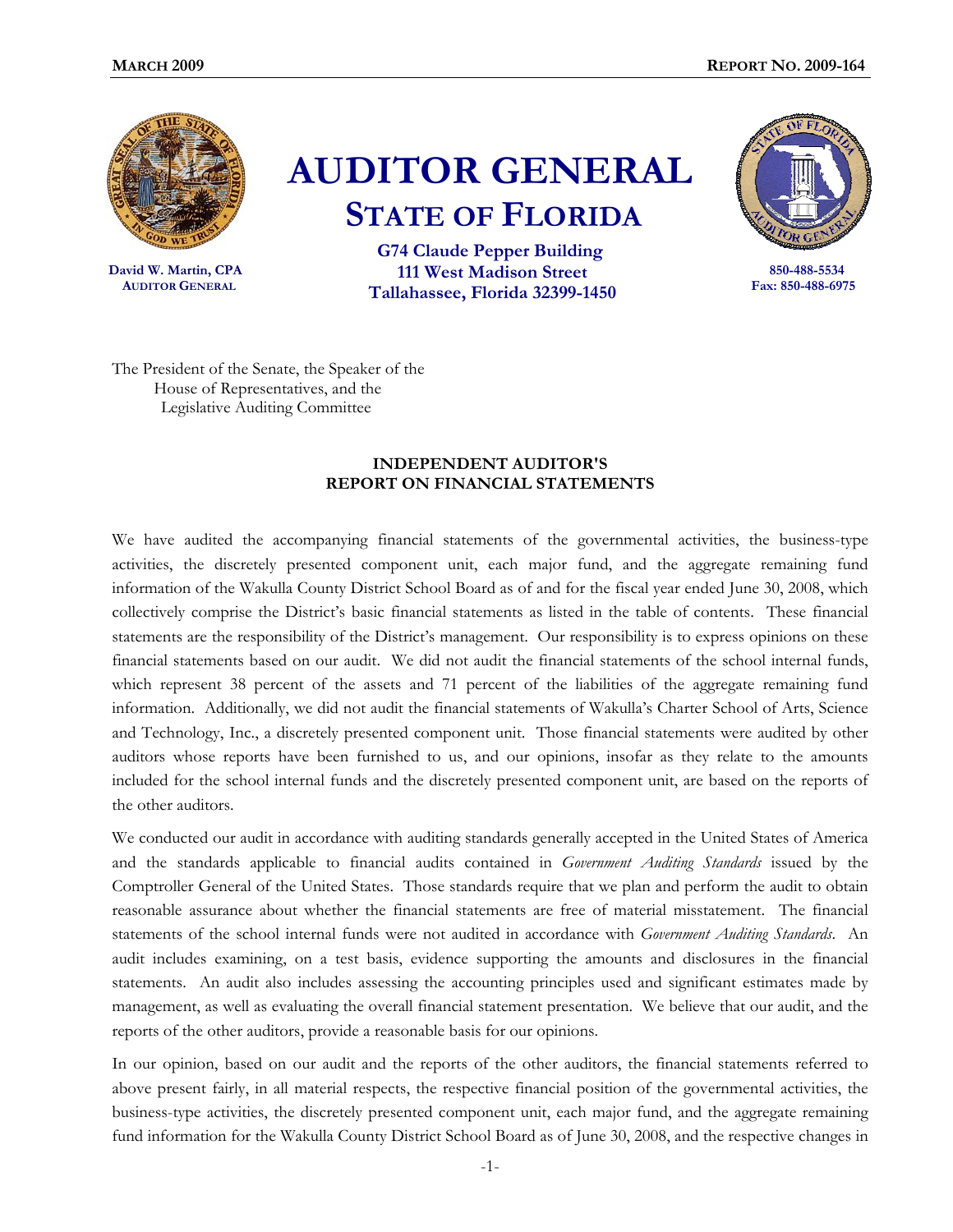financial position and cash flows, where applicable, thereof for the year then ended in conformity with accounting principles generally accepted in the United States of America.

In accordance with *Government Auditing Standards*, we have also issued a report on our consideration of the Wakulla County District School Board's internal control over financial reporting and on our tests of its compliance with certain provisions of laws, rules, regulations, contracts, and grant agreements and other matters included under the heading **INDEPENDENT AUDITOR'S REPORT ON INTERNAL CONTROL OVER FINANCIAL REPORTING AND ON COMPLIANCE AND OTHER MATTERS BASED ON AN AUDIT OF THE FINANCIAL STATEMENTS PERFORMED IN ACCORDANCE WITH GOVERNMENT AUDITING STANDARDS**. The purpose of that report is to describe the scope of our testing of internal control over financial reporting and compliance and the results of that testing, and not to provide an opinion on the internal control over financial reporting or on compliance. That report is an integral part of an audit performed in accordance with *Government Auditing Standards* and should be considered in assessing the results of our audit.

The **MANAGEMENT'S DISCUSSION AND ANALYSIS** (pages 3 through 8) and the **BUDGETARY COMPARISON SCHEDULE** (shown as Exhibit  $- L$ ) are not a required part of the basic financial statements, but are supplementary information required by accounting principles generally accepted in the United States of America. We have applied certain limited procedures, which consisted principally of inquiries of management regarding the methods of measurement and presentation of the required supplementary information. However, we did not audit the information and express no opinion on it.

Our audit was conducted for the purpose of forming opinions on the financial statements that collectively comprise the District's basic financial statements. The accompanying **SCHEDULE OF EXPENDITURES OF FEDERAL AWARDS** is presented for purposes of additional analysis as required by the United States Office of Management and Budget Circular *A-133, Audits of States, Local Governments, and Non-Profit Organizations*, and is not a required part of the basic financial statements. Such information has been subjected to the auditing procedures applied in the audit of the basic financial statements and, in our opinion, is fairly stated, in all material respects, in relation to the basic financial statements taken as a whole.

Respectfully submitted,

David W. Martin, CPA March 5, 2009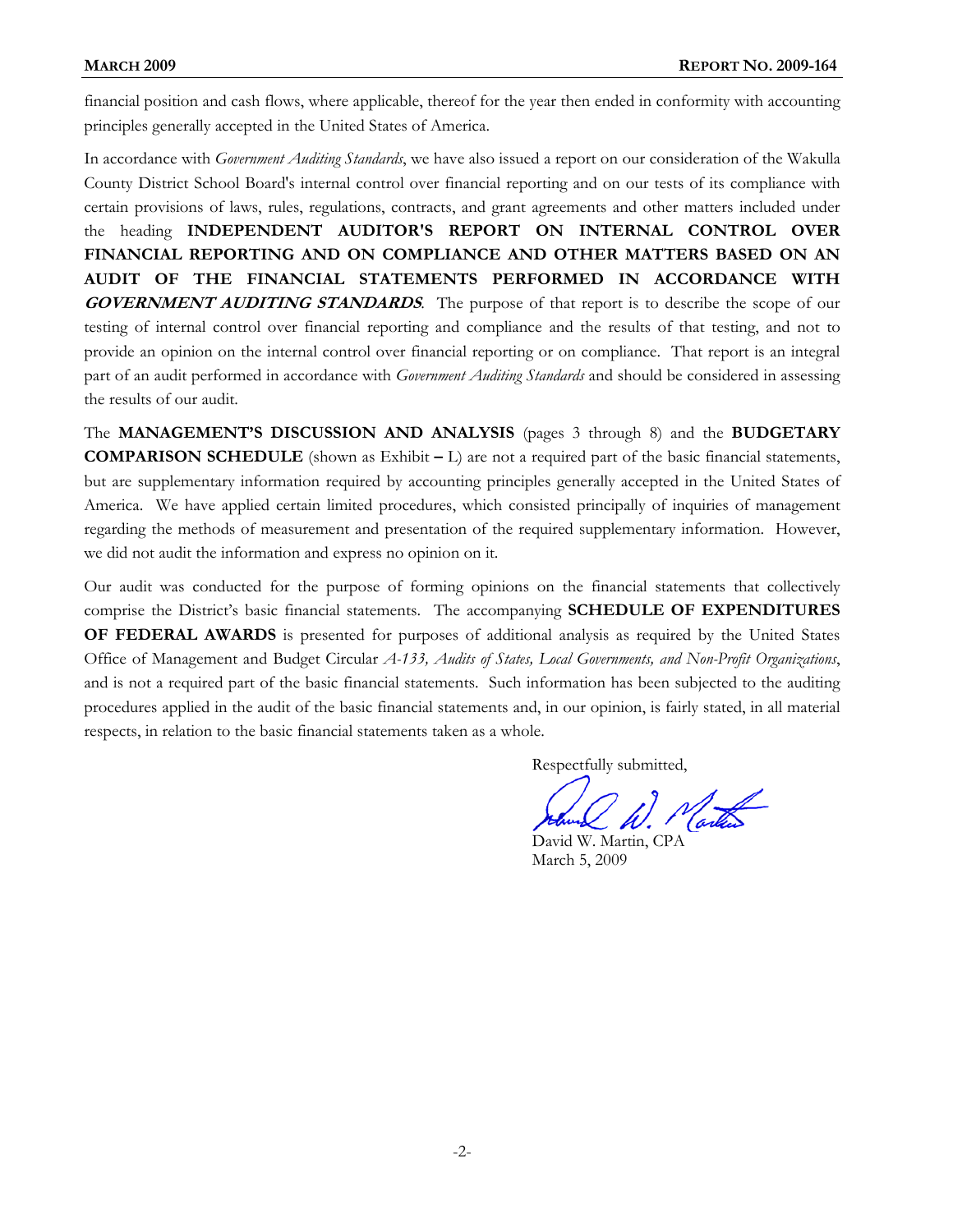## **MANAGEMENT'S DISCUSSION AND ANALYSIS**

<span id="page-8-0"></span>The management of the Wakulla County District School Board has prepared the following discussion and analysis to provide an overview of the District's financial activities for the fiscal year ended June 30, 2008. The information contained in the Management's Discussion and Analysis (MD&A) is intended to highlight significant transactions, events, and conditions and should be considered in conjunction with the District's financial statements and notes to financial statements found on pages 9 through 40.

#### **FINANCIAL HIGHLIGHTS**

Key financial highlights for the 2007-08 fiscal year are as follows:

- $\blacktriangleright$  In total, net assets increased \$13,914,620.45, which represents a 23.1 percent increase from the 2006-07 fiscal year.
- $\triangleright$  During the current year, General Fund revenues exceeded expenditures by \$934,603.48. This may be compared to last year's results in which General Fund revenues exceeded expenditures by \$1,396,325.09.
- ¾ The unreserved fund balance of the General Fund, representing the net current financial resources available for general appropriation by the Board, totals \$3,585,590.70 at June 30, 2008, or 9.7 percent of total General Fund expenditures. This represents a 22.5 percent increase from the previous year's unreserved fund balance of \$2,927,934.68.

#### **OVERVIEW OF THE FINANCIAL STATEMENTS**

The basic financial statements consist of three components:

- $\triangleright$  Government-wide financial statements.
- $\triangleright$  Fund financial statements.
- $\triangleright$  Notes to financial statements.

#### **GOVERNMENT-WIDE FINANCIAL STATEMENTS**

The government-wide financial statements provide both short-term and long-term information about the District's overall financial condition in a manner similar to those of a private-sector business. The statements include a statement of net assets and a statement of activities that are designed to provide consolidated financial information about the governmental and business-type activities of the primary government presented on the accrual basis of accounting. The statement of net assets provides information about the government's financial position, its assets and liabilities, using an economic resources measurement focus. The difference between the assets and liabilities, the net assets, is a measure of the financial health of the District. The statement of activities presents information about the change in the District's net assets, the results of operations, during the fiscal year. An increase or decrease in net assets is an indication of whether the District's financial health is improving or deteriorating.

The government-wide statements present the District's activities in three categories:

- $\triangleright$  Governmental activities This represents most of the District's services, including its educational programs: basic, vocational, adult, and exceptional education. Support functions such as transportation and administration are also included. Local property taxes and the State's education finance program provide most of the resources that support these activities.
- $\triangleright$  Business-type activities As fiscal agent of the Small School District Council Consortium, the District charges fees to cover the costs of certain services it provides.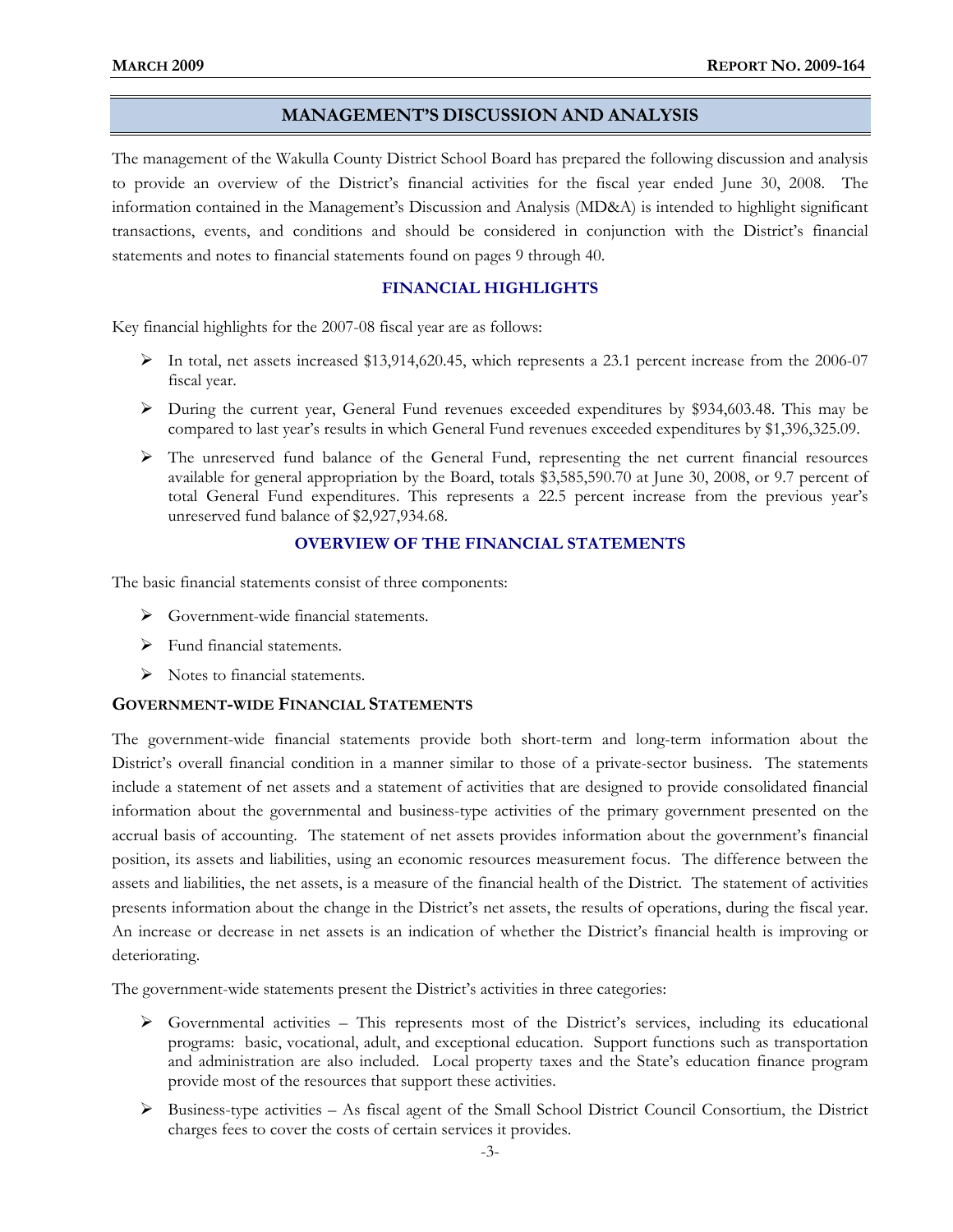¾ Component unit – The District presents Wakulla's Charter School of Arts, Science and Technology, Inc., as a separate legal entity in this report. Although a legally separate organization, the component unit is included in this report because it meets the criteria for inclusion provided by generally accepted accounting principles. Financial information for this component unit is reported separately from the financial information presented for the primary government.

#### **FUND FINANCIAL STATEMENTS**

Fund financial statements are one of the components of the basic financial statements. A fund is a grouping of related accounts that is used to maintain control over resources that have been segregated for specific activities or objectives. The District uses fund accounting to ensure and demonstrate compliance with finance-related legal requirements and prudent fiscal management. Certain funds are established by law while others are created by legal agreements, such as bond covenants. Fund financial statements provide more detailed information about the District's financial activities, focusing on its most significant or "major" funds rather than fund types. This is in contrast to the entity-wide perspective contained in the government-wide statements. All of the District's funds may be classified within one of three broad categories as discussed below.

**Governmental Funds**. Governmental funds are used to account for essentially the same functions reported as governmental activities in the government-wide financial statements. However, the governmental funds utilize a spendable financial resources measurement focus rather than the economic resources measurement focus found in the government-wide financial statements. The financial resources measurement focus allows the governmental fund statements to provide information on near-term inflows and outflows of spendable resources, as well as balances of spendable resources available at the end of the fiscal year.

The governmental fund statements provide a detailed short-term view that may be used to evaluate the District's near-term financing requirements. This short-term view is useful when compared to the long-term view presented as governmental activities in the government-wide financial statements. To facilitate this comparison, both the governmental funds balance sheet and the governmental funds statement of revenues, expenditures, and changes in fund balances provide a reconciliation of governmental funds to governmental activities.

The governmental funds balance sheet and statement of revenues, expenditures, and changes in fund balances provide detailed information about the District's most significant funds. The District's major funds are the General Fund, Debt Service – Other Fund, Capital Projects – Public Education Capital Outlay Fund, Capital Projects – Local Capital Improvement Fund, and Capital Projects – Other Fund. Data from the other governmental funds are combined into a single, aggregated presentation.

The District adopts an annual appropriated budget for its governmental funds. A budgetary comparison schedule has been provided for the General Fund to demonstrate compliance with the budget.

**Proprietary Funds**. Proprietary funds may be established to account for activities in which a fee is charged for services. Enterprise funds are used to report the same functions as business-type activities in the government-wide financial statements. The District uses an enterprise fund to account for the activities of the Small School District Council Consortium, for which the District is fiscal agent.

**Fiduciary Funds**. Fiduciary funds are used to report assets held in a trustee or fiduciary capacity for the benefit of external parties, such as student activity funds. Fiduciary funds are not reflected in the government-wide statements because the resources are not available to support the District's own programs. In its fiduciary capacity, the District is responsible for ensuring that the assets reported in these funds are used only for their intended purposes. The District uses agency funds to account for resources held for student activities and groups.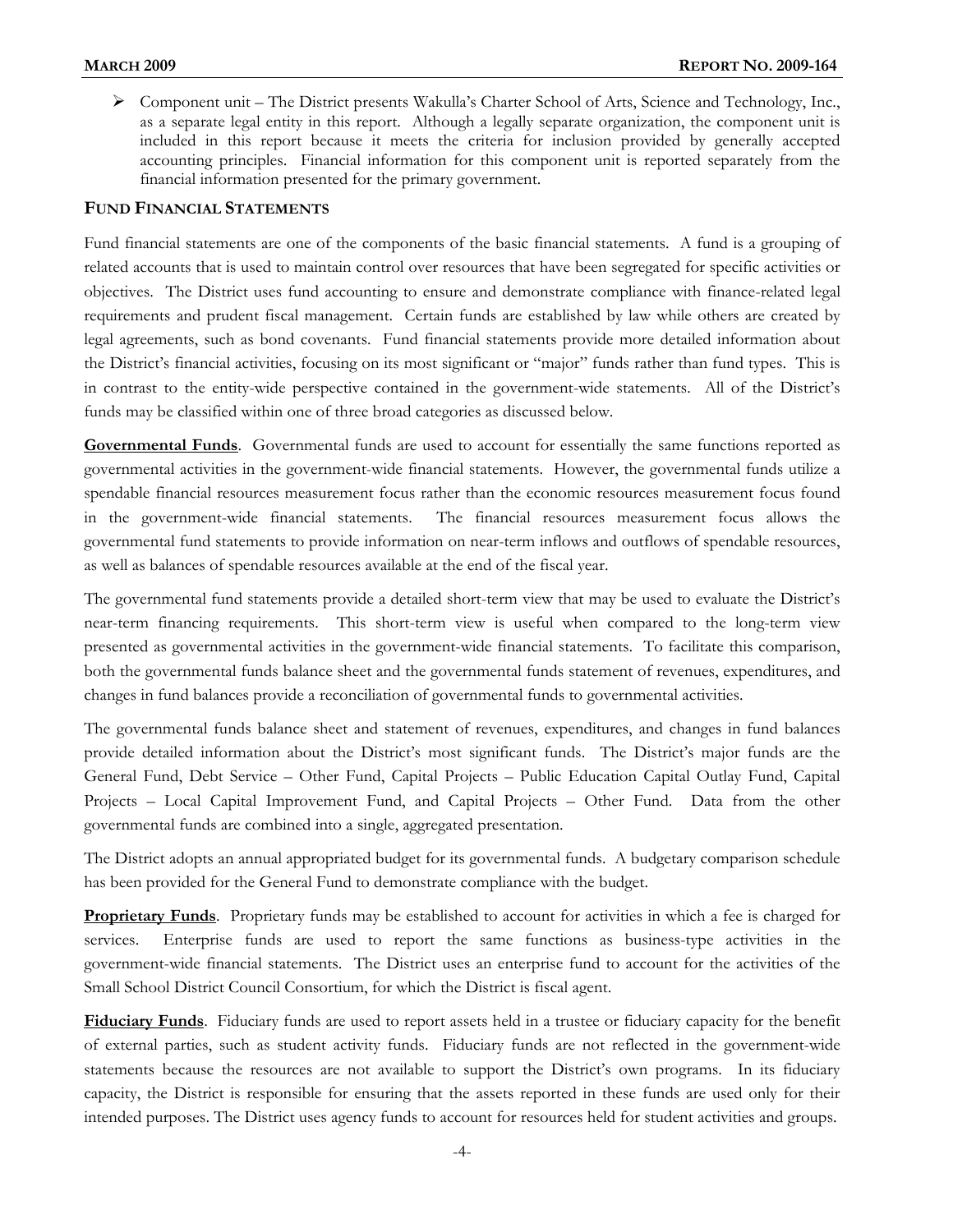#### **NOTES TO FINANCIAL STATEMENTS**

The notes provide additional information that is essential for a full understanding of the data provided in the government-wide and fund financial statements.

## **GOVERNMENT-WIDE FINANCIAL ANALYSIS**

Net assets may serve over time as a useful indicator of a government's financial position. The following is a summary of the District's net assets as of June 30, 2008, compared to net assets as of June 30, 2007:

**Net Assets, End of Year**

|                                                                                                  |                                               | Governmental<br>Activities                  |                 | Business-Type<br><b>Activities</b> | Total                                         |                                             |  |
|--------------------------------------------------------------------------------------------------|-----------------------------------------------|---------------------------------------------|-----------------|------------------------------------|-----------------------------------------------|---------------------------------------------|--|
|                                                                                                  | 6-30-08                                       | 6-30-07                                     | 6-30-08         | 6-30-07                            | $6 - 30 - 08$                                 | 6-30-07                                     |  |
| Current<br><b>Capital Assets</b>                                                                 | 15,027,754.62<br>S<br>78,783,696.25           | \$<br>7,809,489.74<br>61,459,530.64         | 28,025.87<br>S. | \$<br>30,167.07                    | 15,055,780.49<br>S<br>78,783,696.25           | 7,839,656.81<br>S<br>61,459,530.64          |  |
| <b>Total Assets</b>                                                                              | 93,811,450.87                                 | 69,269,020.38                               | 28,025.87       | 30,167.07                          | 93,839,476.74                                 | 69,299,187.45                               |  |
| Long-Term Liabilities<br><b>Other Liabilities</b>                                                | 13,569,642.22<br>6,230,212.77                 | 8,053,241.87<br>1,111,304.10                | 76.02           | 9,716.20                           | 13,569,642.22<br>6,230,288.79                 | 8,053,241.87<br>1,121,020.30                |  |
| <b>Total Liabilities</b>                                                                         | 19,799,854.99                                 | 9,164,545.97                                | 76.02           | 9,716.20                           | 19,799,931.01                                 | 9,174,262.17                                |  |
| Net Assets:<br>Invested in Capital Assets -<br>Net of Related Debt<br>Restricted<br>Unrestricted | 67,809,090.25<br>4,775,363.77<br>1,427,141.86 | 55,979,530.64<br>3,679,948.81<br>444,994.96 | 27,949.85       | 20,450.87                          | 67,809,090.25<br>4,775,363.77<br>1,455,091.71 | 55,979,530.64<br>3,679,948.81<br>465,445.83 |  |
| <b>Total Net Assets</b>                                                                          | 74,011,595.88                                 | 60,104,474.41<br>S                          | 27,949.85<br>\$ | 20,450.87                          | 74,039,545.73<br>S                            | 60,124,925.28<br>S                          |  |

Net assets increased by 23.1 percent resulting from the increase in governmental activities' net assets of \$13,907,121.47. This increase can be attributed to several factors, primarily the increase in invested in capital assets net of related debt.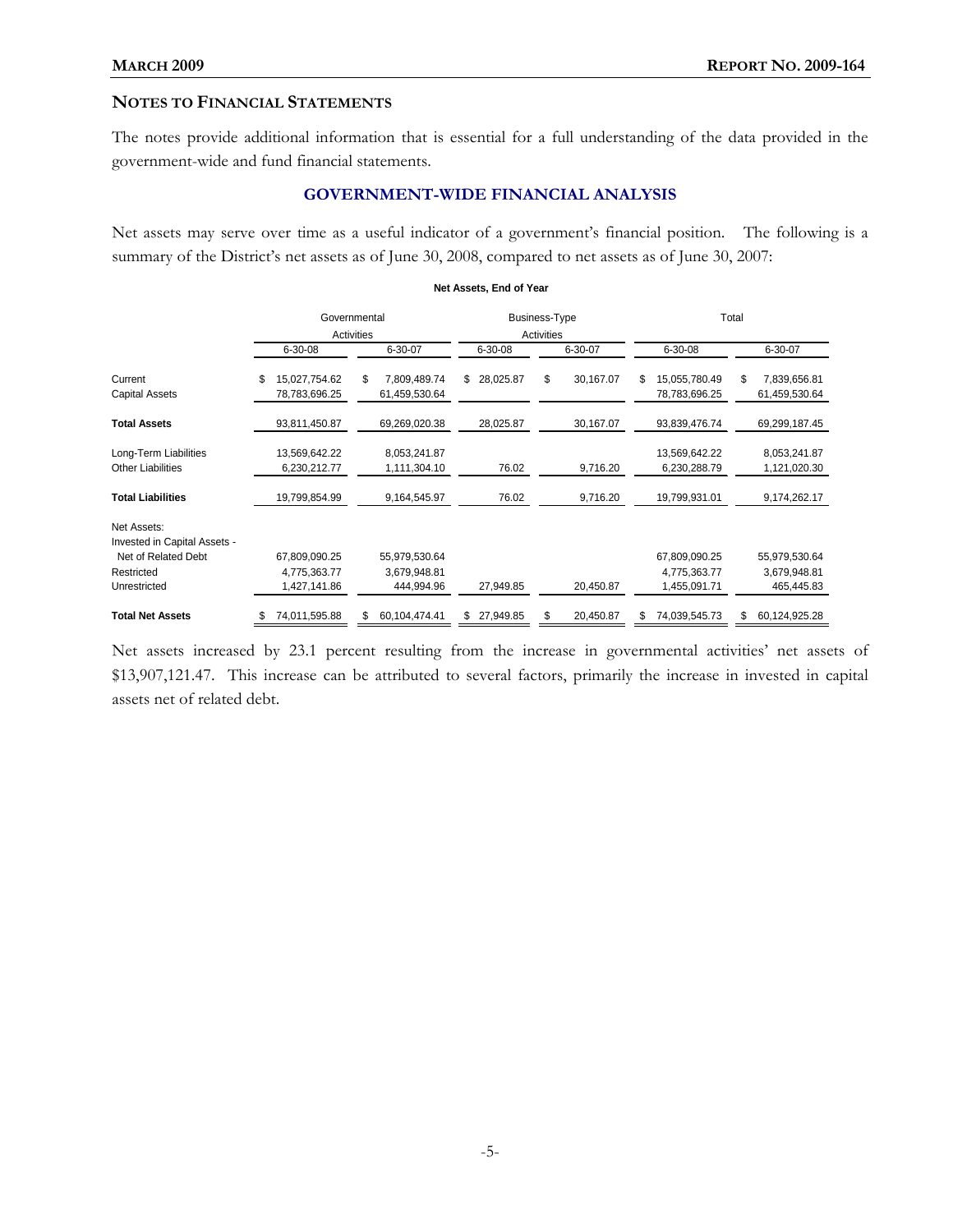The key elements of the changes in the District's net assets for the fiscal years ended June 30, 2008, and June 30, 2007, are as follows:

|                                                 | Operating Results for the Year    |                    |                                           |                  |                     |                    |  |
|-------------------------------------------------|-----------------------------------|--------------------|-------------------------------------------|------------------|---------------------|--------------------|--|
|                                                 | Governmental<br><b>Activities</b> |                    | <b>Business-Type</b><br><b>Activities</b> |                  | Total               |                    |  |
|                                                 | 6-30-08                           | $6 - 30 - 07$      | $6 - 30 - 08$                             | 6-30-07          | 6-30-08             | $6 - 30 - 07$      |  |
| Program Revenues:                               |                                   |                    |                                           |                  |                     |                    |  |
| <b>Charges for Services</b>                     | \$<br>945,468.24                  | \$<br>963,510.11   | 129,000.00<br>\$                          | 120,650.00<br>\$ | 1,074,468.24<br>\$  | 1,084,160.11<br>\$ |  |
| Operating Grants and Contributions              | 3,493,262.34                      | 3,102,199.46       |                                           |                  | 3,493,262.34        | 3,102,199.46       |  |
| <b>Capital Grants and Contributions</b>         | 9,520,643.27                      | 3,582,226.91       |                                           |                  | 9,520,643.27        | 3,582,226.91       |  |
| <b>General Revenues:</b>                        |                                   |                    |                                           |                  |                     |                    |  |
| Property Taxes, Levied for Operational Purposes | 8,544,656.06                      | 8,023,586.37       |                                           |                  | 8,544,656.06        | 8,023,586.37       |  |
| Property Taxes, Levied for Debt Service         | 601,838.94                        | 670,591.46         |                                           |                  | 601.838.94          | 670,591.46         |  |
| Property Taxes, Levied for Capital Projects     | 3,018,139.78                      | 2,737,484.70       |                                           |                  | 3,018,139.78        | 2,737,484.70       |  |
| Grants and Contributions Not Restricted         |                                   |                    |                                           |                  |                     |                    |  |
| to Specific Programs                            | 29,235,757.43                     | 27,266,690.08      |                                           |                  | 29,235,757.43       | 27,266,690.08      |  |
| <b>Unrestricted Investment Earnings</b>         | 301,193.55                        | 408,516.20         |                                           |                  | 301,193.55          | 408,516.20         |  |
| Miscellaneous                                   | 681,426.46                        | 415,890.42         |                                           |                  | 681,426.46          | 415,890.42         |  |
|                                                 |                                   |                    |                                           |                  |                     |                    |  |
| <b>Total Revenues</b>                           | 56,342,386.07                     | 47,170,695.71      | 129,000.00                                | 120,650.00       | 56,471,386.07       | 47,291,345.71      |  |
| Functions/Program Expenses:                     |                                   |                    |                                           |                  |                     |                    |  |
| Instruction                                     | 22,849,857.79                     | 21,039,167.84      |                                           |                  | 22,849,857.79       | 21,039,167.84      |  |
| <b>Pupil Personnel Services</b>                 | 2,256,742.51                      | 2,165,576.06       |                                           |                  | 2,256,742.51        | 2,165,576.06       |  |
| <b>Instructional Media Services</b>             | 581,338.05                        | 548,750.09         |                                           |                  | 581,338.05          | 548,750.09         |  |
| Instruction and Curriculum Development Services | 1,364,303.69                      | 1,372,107.63       |                                           |                  | 1,364,303.69        | 1,372,107.63       |  |
| <b>Instructional Staff Training Services</b>    | 75,635.25                         | 110,802.02         |                                           |                  | 75,635.25           | 110,802.02         |  |
| <b>Instruction Related Technology</b>           | 261,754.30                        | 241,914.21         |                                           |                  | 261,754.30          | 241,914.21         |  |
| <b>Board of Education</b>                       | 440,413.60                        | 272,153.26         |                                           |                  | 440,413.60          | 272,153.26         |  |
| <b>General Administration</b>                   | 593,670.38                        | 699,464.51         |                                           |                  | 593,670.38          | 699,464.51         |  |
| School Administration                           | 1,654,448.32                      | 1,520,313.68       |                                           |                  | 1,654,448.32        | 1,520,313.68       |  |
| Facilities Acquisition and Construction         | 188,653.72                        | 253,285.23         |                                           |                  | 188,653.72          | 253,285.23         |  |
| <b>Fiscal Services</b>                          | 403,705.11                        | 390,696.31         |                                           |                  | 403,705.11          | 390,696.31         |  |
| <b>Food Services</b>                            | 1,873,845.39                      | 1,858,129.77       |                                           |                  | 1,873,845.39        | 1,858,129.77       |  |
| <b>Central Services</b>                         | 625,354.97                        | 614,588.88         | 121,501.02                                | 125,622.63       | 746,855.99          | 740,211.51         |  |
| <b>Pupil Transportation Services</b>            | 2,753,425.55                      | 2,673,037.43       |                                           |                  | 2,753,425.55        | 2,673,037.43       |  |
| Operation of Plant                              | 4,007,904.45                      | 3,731,931.64       |                                           |                  | 4,007,904.45        | 3,731,931.64       |  |
| Maintenance of Plant                            | 888,947.89                        | 1,012,509.98       |                                           |                  | 888,947.89          | 1,012,509.98       |  |
| Administrative Technology Services              | 11,372.14                         | 9,594.40           |                                           |                  | 11,372.14           | 9,594.40           |  |
| <b>Community Services</b>                       | 4,654.62                          | 4,605.74           |                                           |                  | 4,654.62            | 4,605.74           |  |
| Interest on Long-Term Debt                      | 233.064.98                        | 255,141.93         |                                           |                  | 233.064.98          | 255.141.93         |  |
| <b>Unallocated Depreciation Expense</b>         | 1,366,171.89                      | 1,316,981.51       |                                           |                  | 1,366,171.89        | 1,316,981.51       |  |
| <b>Total Functions/Program Expenses</b>         | 42,435,264.60                     | 40,090,752.12      | 121,501.02                                | 125,622.63       | 42,556,765.62       | 40,216,374.75      |  |
| Increase (Decrease) in Net Assets               | \$13,907,121.47                   | 7,079,943.59<br>\$ | 7,498.98<br>\$                            | (4,972.63)<br>\$ | 13,914,620.45<br>\$ | 7,074,970.96<br>\$ |  |

State revenues increased by \$7,865,983.13 or 25.9 percent, primarily due to increases in class size reduction operating and Classrooms for Kids funds, and a Public Education Capital Outlay Special Facilities Fund appropriation.

The largest revenue source is the State of Florida. Revenues from State sources for current operations are primarily received through the Florida Education Finance Program (FEFP) funding formula. The FEFP formula utilizes student enrollment data, and is designed to maintain equity in funding across all Florida school districts, taking into consideration the District's funding ability based on the local property tax base.

Net assets of the business-type activities are for the Small School District Council Consortium and total \$27,949.85 at June 30, 2008, representing an increase of \$7,498.98 from the previous year. This increase occurred primarily because of increased receipts from participating school districts and decreased payments for central services.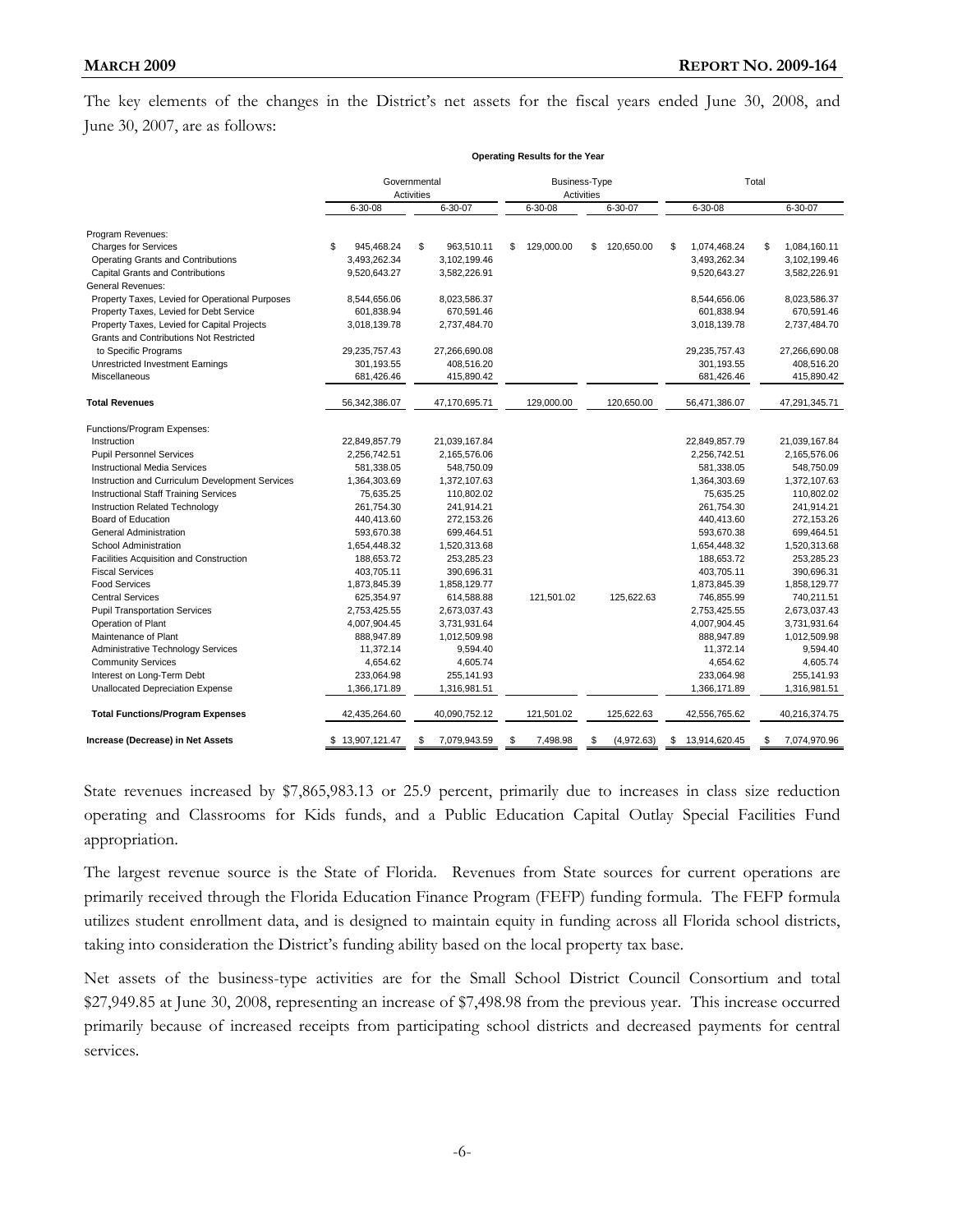#### **FINANCIAL ANALYSIS OF THE DISTRICT'S FUNDS**

#### **MAJOR GOVERNMENTAL FUNDS**

The General Fund is the chief operating fund of the District. For the current fiscal year, approximately 67 percent of the revenues and 58 percent of the expenditures of the governmental funds were accounted for in the General Fund. The unreserved fund balance of the General Fund is an important indicator of the District's financial condition. The District attempts to maintain an unreserved fund balance of at least 5 percent of General Fund revenues. At the end of the current fiscal year, unreserved fund balance is \$3,585,590.70, or 9.4 percent of General Fund revenues totaling \$37,971,823.56. The unreserved fund balance increased by \$657,656.02, while the total fund balance increased by \$1,002,603.49 during the fiscal year.

The Debt Service – Other Fund, established to account for repayments to the Florida Special Facilities Trust Fund, does not have a fund balance because transfers from capital outlay funds accounted for in this fund are due to the Florida Department of Education, as of June 30, 2008.

The Capital Projects – Public Education Capital Outlay Fund, Capital Projects – Local Capital Improvement Fund, and the Capital Projects – Other Fund have total fund balances of \$960,510.97, \$763,341.90, and \$2,292,410.21, respectively. Fund balances in these funds are restricted for the acquisition, construction, and maintenance of capital assets. The fund balance in the Capital Projects – Public Education Capital Outlay Fund increased due to the Public Education Capital Outlay Special Facilities appropriation received by the District to help fund the construction of the new elementary school. The fund balance in the Capital Projects – Local Capital Improvement Fund increased because the District had no expenditures and only an operating transfer out to the Debt Service – Other Fund for repayments to the Florida Special Facilities Trust Fund. In addition, the fund balance of the Capital Projects – Other Fund decreased due to higher expenditures for the new elementary school project.

#### **PROPRIETARY FUNDS**

The Small School District Council Consortium Enterprise Fund reported unrestricted net assets totaling \$27,949.85 at June 30, 2008, representing a 36.7 percent increase from the previous year. This increase occurred primarily because of increased receipts from participating school districts and decreased payments for purchased services.

#### **GENERAL FUND BUDGETARY HIGHLIGHTS**

During the course of the 2007-08 fiscal year, the District amended its General Fund budget several times, which resulted in a increase in total budgeted revenues amounting to \$170,954.54, or 0.5 percent. At the same time, final appropriations are greater than the original budgeted amounts by \$885,072.20, or 2.3 percent. Budget revisions were necessary to adjust planned expenditures based on changes in available resources.

Actual revenues exceeded final budgeted amounts by \$678,312.02, or 1.8 percent, while actual expenditures were \$1,850,521.53, or 4.8 percent less than final budget amounts. The actual ending fund balance exceeded the estimated fund balance contained in the final amended budget by \$2,335,999.76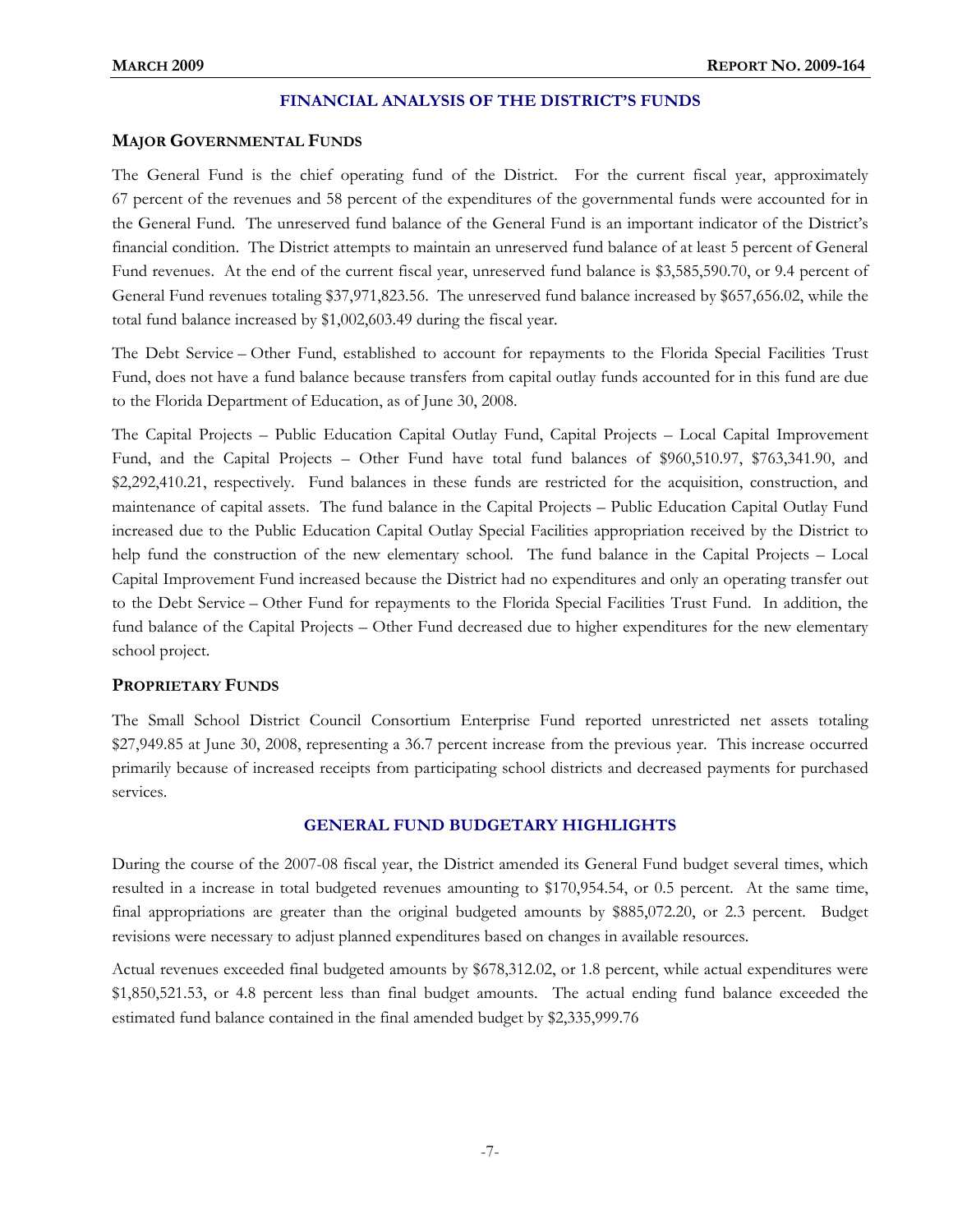#### **CAPITAL ASSETS AND LONG-TERM DEBT**

## **CAPITAL ASSETS**

During the 2006-07 fiscal year the District purchased 101 acres in northern Wakulla County as a site for as many as three future schools. In May 2007, the District began construction on a new 665-student station elementary school at this site. The new school named Riversink Elementary was completed and opened to students in August 2008.

The District's investment in capital assets for its governmental and business-type activities as of June 30, 2008, amounts to \$78,783,696.25 (net of accumulated depreciation). This investment in capital assets includes land; land improvements; improvements other than buildings; buildings and fixed equipment; furniture, fixtures, and equipment; motor vehicles; construction in progress; audio visual materials; and computer software.

Additional information on the District's capital assets can be found in Notes 4 and 15 to the financial statements.

## **LONG-TERM DEBT**

At June 30, 2008, the District has total long-term debt outstanding of \$4,935,000, which is comprised of bonds payable. During the year, retirement of debt totaled \$545,000.

Additional information on the District's long-term debt can be found in Notes 5 through 7 to the financial statements.

## **OTHER MATTERS OF SIGNIFICANCE**

The property tax base was approximately \$1.370 billion in the 2006-07 fiscal year and \$1.574 billion in the 2007-08 fiscal year, a 14.9 percent increase equal to approximately \$204,000,000.

In the 2007-08 fiscal year, the District received an allocation from the Public Education Capital Outlay and Debt Service Trust Fund – Special Facilities Construction Account totaling \$13,794,701, for the construction of Riversink Elementary School. The District is required to commit certain other capital outlay resources to the project for a three year period beginning with the 2007-08 fiscal year. The District has estimated the commitment to be \$9,891,157, including \$3,851,551 due to the State of Florida Special Facilities Trust Fund, at June 30, 2008.

During the 2007-08 fiscal year, in reaction to declining economic conditions in Florida, the State Legislature convened twice to reduce the overall funding of the FEFP and related State programs. Overall, the District' s funding per student decreased by \$148.55, or 2.1 percent, from the amount originally budgeted.

## **REQUESTS FOR INFORMATION**

This financial report is designed to provide a general overview of the Wakulla County District School Board's finances. Questions concerning any of the information provided in this report or requests for additional financial information should be addressed to the Chief Financial Officer, Wakulla County District School Board, Post Office Box 100, Crawfordville, FL 32326.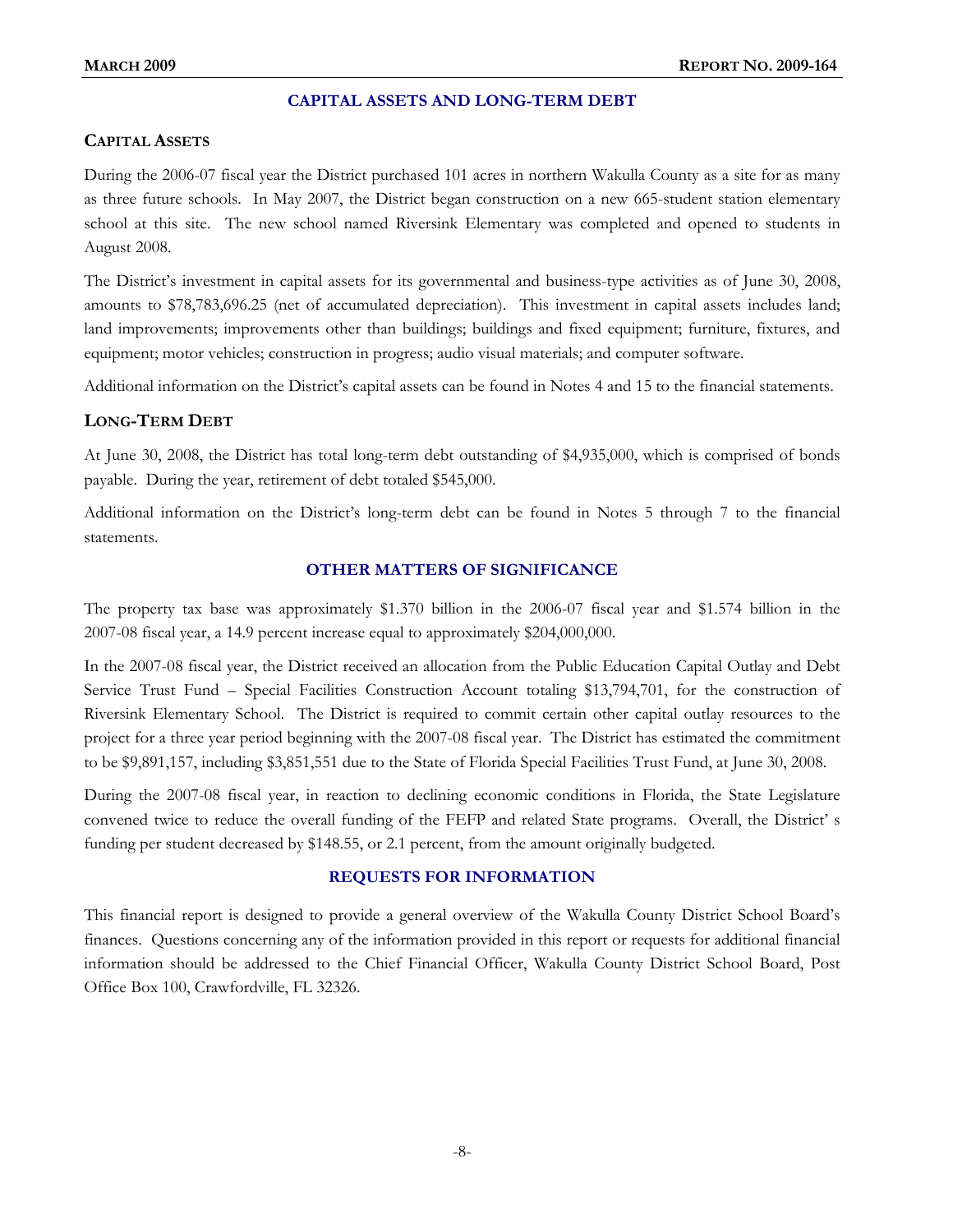## **BASIC FINANCIAL STATEMENTS**

*EXHIBIT - A STATEMENT OF NET ASSETS June 30, 2008 WAKULLA COUNTY DISTRICT SCHOOL BOARD*

<span id="page-14-0"></span>

|                                                                                                                                                                                                                                                                      | <b>Primary Government</b>                                                                              |    |                                           |    | Component                                                                                        |                  |
|----------------------------------------------------------------------------------------------------------------------------------------------------------------------------------------------------------------------------------------------------------------------|--------------------------------------------------------------------------------------------------------|----|-------------------------------------------|----|--------------------------------------------------------------------------------------------------|------------------|
|                                                                                                                                                                                                                                                                      | Governmental<br>Activities                                                                             |    | <b>Business-Type</b><br><b>Activities</b> |    | Total                                                                                            | Unit             |
| <b>ASSETS</b>                                                                                                                                                                                                                                                        |                                                                                                        |    |                                           |    |                                                                                                  |                  |
| <b>Current Assets:</b><br>Cash<br>Investments<br>Due from Other Agencies                                                                                                                                                                                             | \$<br>5,332,911.80<br>5,670,330.12<br>3,808,343.31                                                     | \$ | 28,025.87                                 | \$ | 5,332,911.80<br>5,698,355.99<br>3,808,343.31                                                     | \$<br>129,292.00 |
| Inventories                                                                                                                                                                                                                                                          | 216,169.39                                                                                             |    |                                           |    | 216,169.39                                                                                       |                  |
| <b>Total Current Assets</b>                                                                                                                                                                                                                                          | 15,027,754.62                                                                                          |    | 28,025.87                                 |    | 15,055,780.49                                                                                    | 129,292.00       |
| Noncurrent Assets:<br>Capital Assets:<br>Nondepreciable Capital Assets<br>Depreciable Capital Assets, Net                                                                                                                                                            | 22,930,447.37<br>55,853,248.88                                                                         |    |                                           |    | 22,930,447.37<br>55,853,248.88                                                                   | 415,547.00       |
|                                                                                                                                                                                                                                                                      |                                                                                                        |    |                                           |    |                                                                                                  |                  |
| <b>Total Noncurrent Assets</b>                                                                                                                                                                                                                                       | 78,783,696.25                                                                                          |    |                                           |    | 78,783,696.25                                                                                    | 415,547.00       |
| <b>TOTAL ASSETS</b>                                                                                                                                                                                                                                                  | \$<br>93,811,450.87                                                                                    | \$ | 28,025.87                                 | \$ | 93,839,476.74                                                                                    | \$<br>544,839.00 |
| <b>LIABILITIES</b>                                                                                                                                                                                                                                                   |                                                                                                        |    |                                           |    |                                                                                                  |                  |
| <b>Current Liabilities:</b><br>Payroll Deductions and Withholdings<br>Accounts Payable<br><b>Construction Contracts Payable</b><br>Construction Contracts Payable - Retainage<br>Due to Other Agencies<br><b>Accrued Interest Payable</b><br><b>Deferred Revenue</b> | \$<br>101,727.39<br>28,819.79<br>647,221.08<br>1,290,367.22<br>3,852,364.03<br>39,549.22<br>270,164.04 | \$ | 76.02                                     | \$ | 101,727.39<br>28,895.81<br>647,221.08<br>1,290,367.22<br>3,852,364.03<br>39,549.22<br>270,164.04 | \$<br>1,450.00   |
| Long-Term Liabilities -- Portion Due Within One Year:<br>Notes Payable<br><b>Bonds Payable</b><br>Special Public Education Capital Outlay Advance Payable<br><b>Compensated Absences Payable</b>                                                                     | 570,000.00<br>3,469,348.00<br>174,048.73                                                               |    |                                           |    | 570,000.00<br>3,469,348.00<br>174,048.73                                                         | 12,418.00        |
| <b>Total Current Liabilities</b>                                                                                                                                                                                                                                     | 10,443,609.50                                                                                          |    | 76.02                                     |    | 10,443,685.52                                                                                    | 13,868.00        |
| Noncurrent Liabilities:<br>Long-Term Liabilities -- Portion Due After One Year:<br>Notes Payable<br><b>Bonds Payable</b><br>Special Public Education Capital Outlay Advance Payable<br><b>Compensated Absences Payable</b>                                           | 4,365,000.00<br>2,570,258.00<br>2,420,987.49                                                           |    |                                           |    | 4,365,000.00<br>2,570,258.00<br>2,420,987.49                                                     | 200,265.00       |
| <b>Total Noncurrent Liabilities</b>                                                                                                                                                                                                                                  | 9,356,245.49                                                                                           |    |                                           |    | 9,356,245.49                                                                                     | 200,265.00       |
| <b>Total Liabilities</b>                                                                                                                                                                                                                                             | 19,799,854.99                                                                                          |    | 76.02                                     |    | 19,799,931.01                                                                                    | 214,133.00       |
| <b>NET ASSETS</b>                                                                                                                                                                                                                                                    |                                                                                                        |    |                                           |    |                                                                                                  |                  |
| Invested in Capital Assets, Net of Related Debt<br>Restricted for:<br><b>State Categorical Programs</b><br><b>Debt Service</b>                                                                                                                                       | 67,809,090.25<br>690,480.81<br>68,619.88                                                               |    |                                           |    | 67,809,090.25<br>690,480.81<br>68,619.88                                                         | 202,864.00       |
| <b>Capital Projects</b><br>Unrestricted                                                                                                                                                                                                                              | 4,016,263.08<br>1,427,141.86                                                                           |    | 27,949.85                                 |    | 4,016,263.08<br>1,455,091.71                                                                     | 127,842.00       |
| <b>Total Net Assets</b>                                                                                                                                                                                                                                              | 74,011,595.88                                                                                          |    | 27,949.85                                 |    | 74,039,545.73                                                                                    | 330,706.00       |
| TOTAL LIABILITIES AND NET ASSETS                                                                                                                                                                                                                                     | \$<br>93,811,450.87                                                                                    | \$ | 28,025.87                                 | \$ | 93,839,476.74                                                                                    | \$<br>544,839.00 |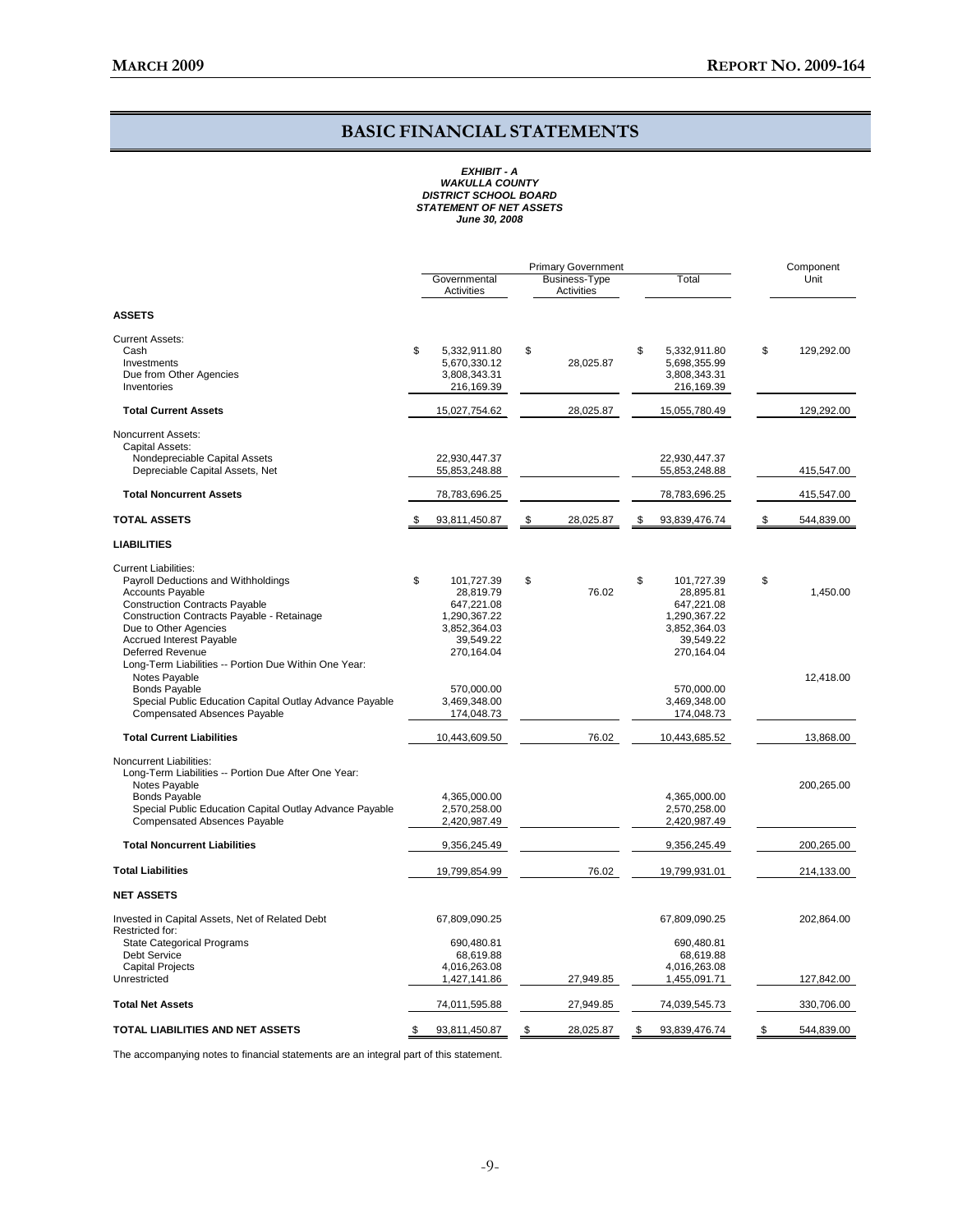#### *EXHIBIT - B WAKULLA COUNTY DISTRICT SCHOOL BOARD STATEMENT OF ACTIVITIES For the Fiscal Year Ended June 30, 2008*

<span id="page-15-0"></span>

|                                                                | Expenses                           |    |                |    | Program Revenues        |    |                       |  |
|----------------------------------------------------------------|------------------------------------|----|----------------|----|-------------------------|----|-----------------------|--|
|                                                                |                                    |    | Charges<br>for |    | Operating<br>Grants and |    | Capital<br>Grants and |  |
| <b>Functions/Programs</b>                                      |                                    |    | Services       |    | Contributions           |    | Contributions         |  |
| <b>Primary Government</b>                                      |                                    |    |                |    |                         |    |                       |  |
| <b>Governmental Activities:</b>                                |                                    |    |                |    |                         |    |                       |  |
| Instruction                                                    | \$<br>22,849,857.79                | \$ | 20,079.35      | \$ |                         | \$ |                       |  |
| <b>Pupil Personnel Services</b>                                | 2,256,742.51                       |    |                |    |                         |    |                       |  |
| <b>Instructional Media Services</b>                            | 581,338.05                         |    |                |    |                         |    |                       |  |
| Instruction and Curriculum Development Services                | 1,364,303.69                       |    |                |    |                         |    |                       |  |
| <b>Instructional Staff Training Services</b>                   | 75,635.25                          |    |                |    |                         |    |                       |  |
| Instruction Related Technology                                 | 261,754.30                         |    |                |    |                         |    |                       |  |
| <b>Board of Education</b>                                      | 440,413.60                         |    |                |    |                         |    |                       |  |
| <b>General Administration</b>                                  | 593,670.38                         |    |                |    |                         |    |                       |  |
| School Administration                                          | 1,654,448.32                       |    |                |    |                         |    |                       |  |
| Facilities Acquisition and Construction                        | 188,653.72                         |    |                |    |                         |    | 9,383,351.09          |  |
| <b>Fiscal Services</b>                                         | 403,705.11                         |    |                |    |                         |    |                       |  |
| <b>Food Services</b>                                           | 1,873,845.39                       |    | 925,388.89     |    | 1,029,076.34            |    |                       |  |
| <b>Central Services</b>                                        | 625,354.97                         |    |                |    |                         |    |                       |  |
| <b>Pupil Transportation Services</b>                           | 2,753,425.55                       |    |                |    | 1,996,903.00            |    |                       |  |
| Operation of Plant                                             | 4,007,904.45                       |    |                |    |                         |    |                       |  |
| Maintenance of Plant                                           | 888,947.89                         |    |                |    | 467,283.00              |    |                       |  |
| <b>Administrative Technology Services</b>                      | 11,372.14                          |    |                |    |                         |    |                       |  |
| <b>Community Services</b>                                      | 4,654.62                           |    |                |    |                         |    |                       |  |
| Interest on Long-Term Debt                                     | 233,064.98                         |    |                |    |                         |    | 137,292.18            |  |
| <b>Unallocated Depreciation Expense</b>                        | 1,366,171.89                       |    |                |    |                         |    |                       |  |
| <b>Total Governmental Activities</b>                           | 42,435,264.60                      |    | 945,468.24     |    | 3,493,262.34            |    | 9,520,643.27          |  |
| <b>Business-Type Activities:</b>                               |                                    |    |                |    |                         |    |                       |  |
| Small School District Council Consortium                       | 121,501.02                         |    | 129,000.00     |    |                         |    |                       |  |
| <b>Total Primary Government</b>                                | 42,556,765.62                      | \$ | 1,074,468.24   | \$ | 3,493,262.34            | S  | 9,520,643.27          |  |
| <b>Component Unit</b>                                          |                                    |    |                |    |                         |    |                       |  |
| Wakulla's Charter School of Arts, Science and Technology, Inc. | 812,332.00                         | \$ | 18,872.00      | \$ | 91,327.00               | \$ | 68,040.00             |  |
|                                                                | <b>General Revenues:</b><br>Taxes: |    |                |    |                         |    |                       |  |

Property Taxes, Levied for Operational Purposes

Property Taxes, Levied for Debt Service Property Taxes, Levied for Capital Projects

Grants and Contributions Not Restricted to Specific Programs Unrestricted Investment Earnings

Miscellaneous

#### **Total General Revenues**

#### **Change in Net Assets**

#### Net Assets - July 1, 2007

#### **Net Assets - June 30, 2008**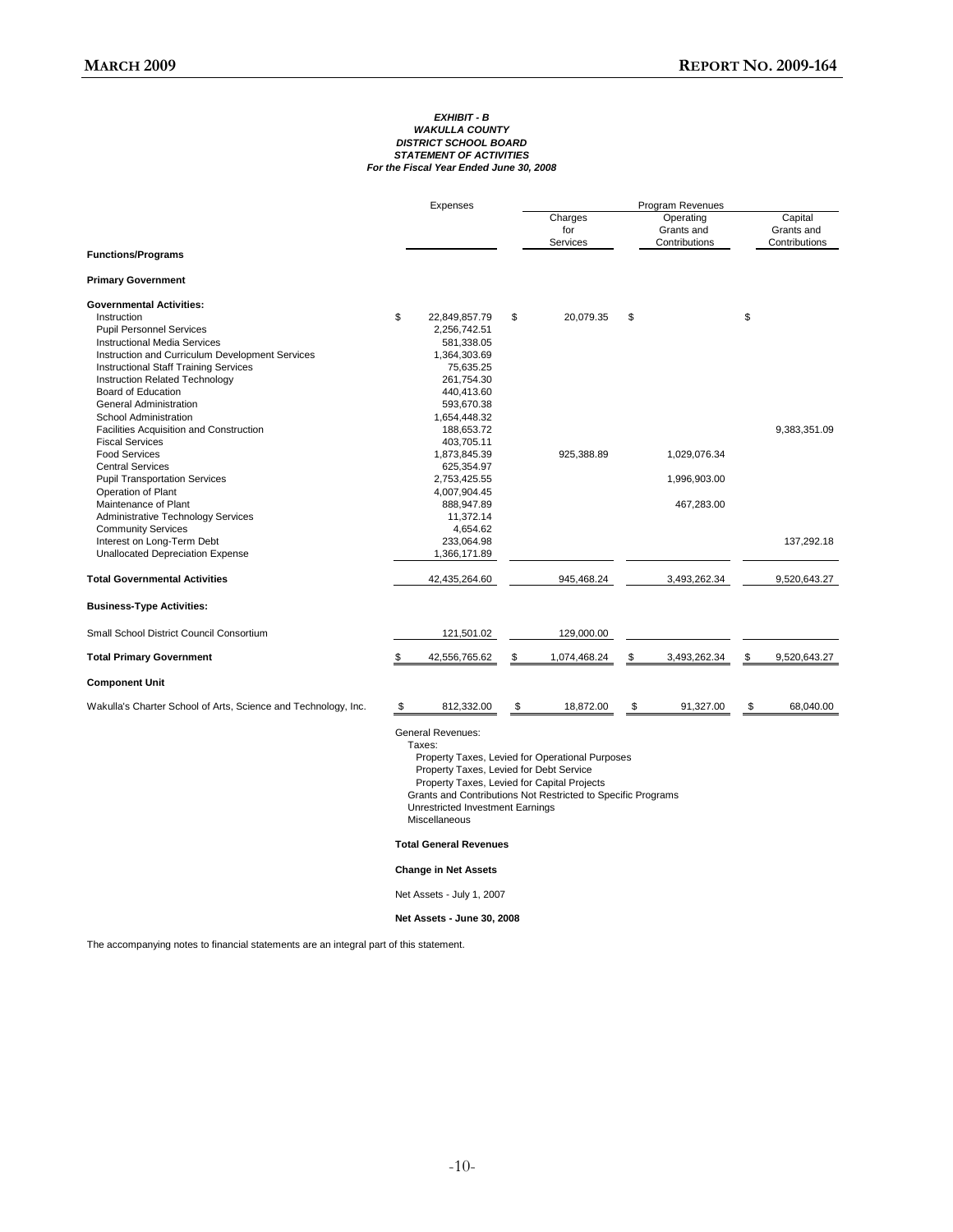*EXHIBIT - B*

|                            | Net (Expense) Revenue and Changes in Net Assets |                            |                   |
|----------------------------|-------------------------------------------------|----------------------------|-------------------|
| Governmental               | <b>Primary Government</b><br>Business-Type      | Total                      | Component<br>Unit |
| Activities                 | <b>Activities</b>                               |                            |                   |
|                            |                                                 |                            |                   |
| \$<br>(22, 829, 778.44)    | \$                                              | \$<br>(22, 829, 778.44)    | \$                |
| (2,256,742.51)             |                                                 | (2,256,742.51)             |                   |
| (581, 338.05)              |                                                 | (581, 338.05)              |                   |
| (1,364,303.69)             |                                                 | (1,364,303.69)             |                   |
| (75, 635.25)               |                                                 | (75, 635.25)               |                   |
| (261, 754.30)              |                                                 | (261, 754.30)              |                   |
| (440, 413.60)              |                                                 | (440, 413.60)              |                   |
| (593, 670.38)              |                                                 | (593, 670.38)              |                   |
| (1,654,448.32)             |                                                 | (1,654,448.32)             |                   |
| 9,194,697.37               |                                                 | 9,194,697.37               |                   |
| (403, 705.11)              |                                                 | (403, 705.11)              |                   |
| 80,619.84                  |                                                 | 80,619.84                  |                   |
| (625, 354.97)              |                                                 | (625, 354.97)              |                   |
| (756, 522.55)              |                                                 | (756, 522.55)              |                   |
| (4,007,904.45)             |                                                 | (4,007,904.45)             |                   |
| (421, 664.89)              |                                                 | (421, 664.89)              |                   |
| (11, 372.14)<br>(4,654.62) |                                                 | (11, 372.14)<br>(4,654.62) |                   |
| (95, 772.80)               |                                                 | (95, 772.80)               |                   |
| (1,366,171.89)             |                                                 | (1,366,171.89)             |                   |
|                            |                                                 |                            |                   |
| (28, 475, 890.75)          |                                                 | (28, 475, 890.75)          |                   |
|                            | 7,498.98                                        | 7,498.98                   |                   |
| (28, 475, 890.75)          | 7,498.98                                        | (28, 468, 391.77)          |                   |
|                            |                                                 |                            | (634,093.00)      |
|                            |                                                 |                            |                   |
| 8,544,656.06               |                                                 | 8,544,656.06               |                   |
| 601,838.94                 |                                                 | 601,838.94                 |                   |
| 3,018,139.78               |                                                 | 3,018,139.78               |                   |
| 29,235,757.43              |                                                 | 29,235,757.43              | 662,880.00        |
| 301,193.55                 |                                                 | 301,193.55                 | 1,993.00          |
| 681,426.46                 |                                                 | 681,426.46                 |                   |
| 42,383,012.22              |                                                 | 42,383,012.22              | 664,873.00        |
| 13,907,121.47              | 7,498.98                                        | 13,914,620.45              | 30,780.00         |
| 60,104,474.41              | 20,450.87                                       | 60,124,925.28              | 299,926.00        |
| \$<br>74,011,595.88        | \$<br>27,949.85                                 | \$<br>74,039,545.73        | \$<br>330,706.00  |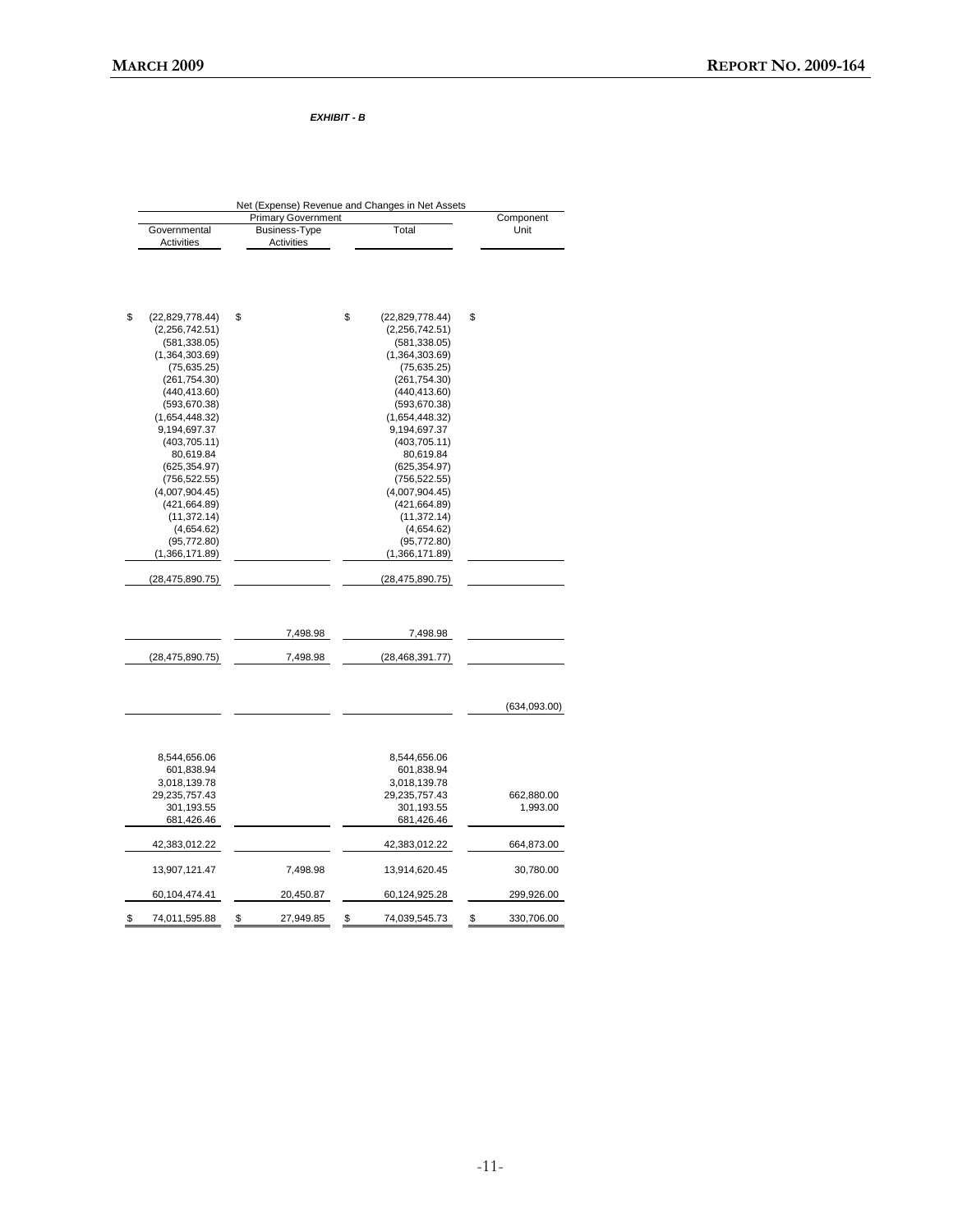#### *BALANCE SHEET - GOVERNMENTAL FUNDS For the Fiscal Year Ended June 30, 2008 EXHIBIT - C WAKULLA COUNTY DISTRICT SCHOOL BOARD*

<span id="page-17-0"></span>

|                                                                                                                                                                                                     | General<br>Fund                                                             |      | Debt<br>Service -<br>Other<br>Fund | Capital<br>Projects -<br><b>Public Education</b><br>Capital Outlay<br>Fund |
|-----------------------------------------------------------------------------------------------------------------------------------------------------------------------------------------------------|-----------------------------------------------------------------------------|------|------------------------------------|----------------------------------------------------------------------------|
| <b>ASSETS</b>                                                                                                                                                                                       |                                                                             |      |                                    |                                                                            |
| Cash<br>Investments<br>Due from Other Funds<br>Due from Other Agencies<br>Inventories                                                                                                               | \$<br>2,858,274.04<br>1,511,779.88<br>11,017.12<br>172,540.37<br>125,120.31 | \$   | 3,851,551.00                       | \$<br>\$2,723.51<br>915,192.62<br>2,051,332.62                             |
| <b>TOTAL ASSETS</b>                                                                                                                                                                                 | \$<br>4,678,731.72                                                          | - \$ | 3,851,551.00                       | \$<br>2,969,248.75                                                         |
| <b>LIABILITIES AND FUND BALANCES</b>                                                                                                                                                                |                                                                             |      |                                    |                                                                            |
| Liabilities:<br>Payroll Deductions and Withholdings Payable<br><b>Accounts Payable</b><br><b>Construction Contracts Payable</b><br>Construction Contracts Payable - Retainage<br>Due to Other Funds | \$<br>101,344.61<br>27,524.06<br>56,284.42                                  | \$   |                                    | \$<br>490,727.63<br>1,518,010.15                                           |
| Due to Other Agencies<br><b>Deferred Revenue</b>                                                                                                                                                    |                                                                             |      | 3,851,551.00                       |                                                                            |
| <b>Total Liabilities</b>                                                                                                                                                                            | 185,153.09                                                                  |      | 3,851,551.00                       | 2,008,737.78                                                               |
| Fund Balances:<br>Reserved for State Categorical Programs<br>Reserved for Encumbrances<br>Reserved for Inventories<br>Reserved for Debt Service                                                     | 690,480.81<br>92,386.81<br>125,120.31                                       |      |                                    | 960,378.76                                                                 |
| Unreserved, Reported in:<br>General Fund<br>Special Revenue Funds<br><b>Capital Projects Funds</b>                                                                                                  | 3,585,590.70                                                                |      |                                    | 132.21                                                                     |
| <b>Total Fund Balances</b>                                                                                                                                                                          | 4,493,578.63                                                                |      |                                    | 960,510.97                                                                 |
| <b>TOTAL LIABILITIES AND FUND BALANCES</b>                                                                                                                                                          | \$<br>4,678,731.72                                                          | \$   | 3,851,551.00                       | \$<br>2,969,248.75                                                         |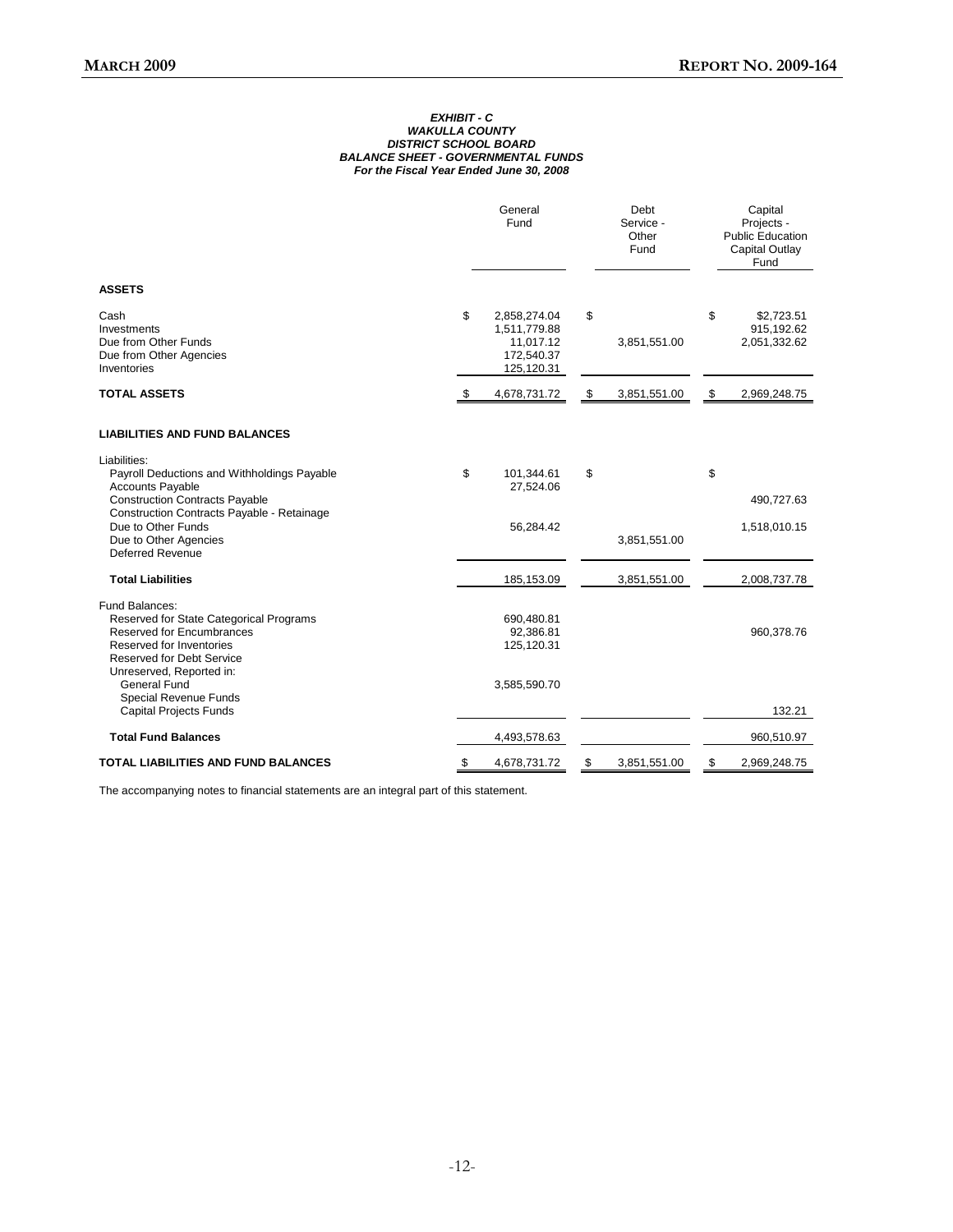*EXHIBIT - C*

| Capital<br>Projects -<br><b>Local Capital</b><br>Improvement<br>Fund | Capital<br>Projects -<br>Other<br>Fund                         |    | Other<br>Governmental<br>Funds                    |    | Total<br>Governmental<br>Funds                                             |
|----------------------------------------------------------------------|----------------------------------------------------------------|----|---------------------------------------------------|----|----------------------------------------------------------------------------|
| \$<br>1,979,228.76<br>1,048,129.13                                   | \$<br>453,768.73<br>1,896,424.41<br>352,853.99<br>3,621,199.93 | \$ | 38,916.76<br>298,804.08<br>14,603.01<br>91,049.08 | \$ | 5,332,911.80<br>5,670,330.12<br>6,266,754.73<br>3,808,343.31<br>216,169.39 |
| \$<br>3,027,357.89                                                   | \$<br>6,324,247.06                                             | \$ | 443,372.93                                        | \$ | 21,294,509.35                                                              |
| \$                                                                   | \$<br>265.00                                                   | \$ | 382.78<br>1,030.73                                | \$ | 101,727.39<br>28,819.79                                                    |
| 2,264,015.99                                                         | 156,493.45<br>1,290,367.22<br>2,347,902.19<br>236,808.99       |    | 80,541.98<br>813.03<br>33,355.05                  |    | 647,221.08<br>1,290,367.22<br>6,266,754.73<br>3,852,364.03<br>270,164.04   |
| 2,264,015.99                                                         | 4,031,836.85                                                   |    | 116,123.57                                        |    | 12,457,418.28                                                              |
|                                                                      | 1,010,273.55                                                   |    | 14,467.66<br>68,619.88                            |    | 690,480.81<br>2,077,506.78<br>125,120.31<br>68,619.88                      |
| 763,341.90                                                           | 1,282,136.66                                                   |    | 244,161.82                                        |    | 3,585,590.70<br>244,161.82<br>2,045,610.77                                 |
| 763,341.90                                                           | 2,292,410.21                                                   |    | 327,249.36                                        |    | 8,837,091.07                                                               |
| \$<br>3,027,357.89                                                   | \$<br>6,324,247.06                                             | \$ | 443,372.93                                        | \$ | 21,294,509.35                                                              |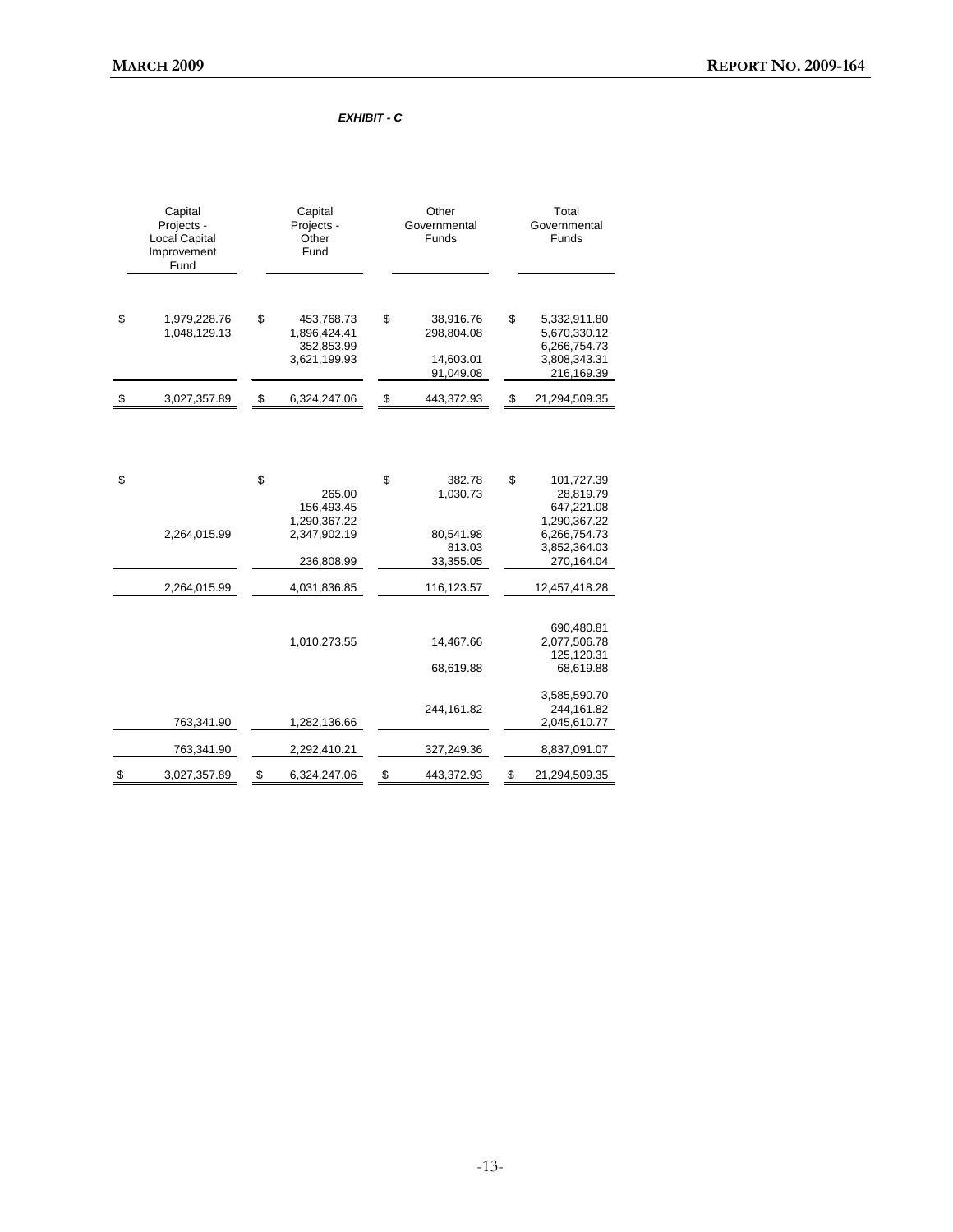#### *JUNE 30, 2008 DISTRICT SCHOOL BOARD EXHIBIT - D WAKULLA COUNTY RECONCILIATION OF THE GOVERNMENTAL FUNDS BALANCE SHEET TO THE STATEMENT OF NET ASSETS*

<span id="page-19-0"></span>

| <b>Total Fund Balances - Governmental Funds</b>                                                                                                                                                 |   |                                              | \$<br>8,837,091.07 |
|-------------------------------------------------------------------------------------------------------------------------------------------------------------------------------------------------|---|----------------------------------------------|--------------------|
| Amounts reported for governmental activities in the statement of net assets are different because:                                                                                              |   |                                              |                    |
| Capital assets, net of accumulated depreciation, used in governmental activities are not<br>financial resources and, therefore, are not reported as assets in the governmental funds.           |   |                                              | 78,783,696.25      |
| Interest on long-term debt is accrued as a liability in the government-wide statements, but is<br>not recognized in the governmental funds until due.                                           |   |                                              | (39, 549.22)       |
| Long-term liabilities are not due and payable in the current period and, therefore, are not<br>reported as liabilities in the governmental funds. Long-term liabilities at year-end consist of: |   |                                              |                    |
| <b>Bonds Payable</b><br>Special Public Education Capital Outlay Advance Payable<br><b>Compensated Absences Payable</b>                                                                          | S | 4,935,000.00<br>6,039,606.00<br>2,595,036.22 | (13,569,642.22)    |
| <b>Total Net Assets - Governmental Activities</b>                                                                                                                                               |   |                                              | 74.011.595.88      |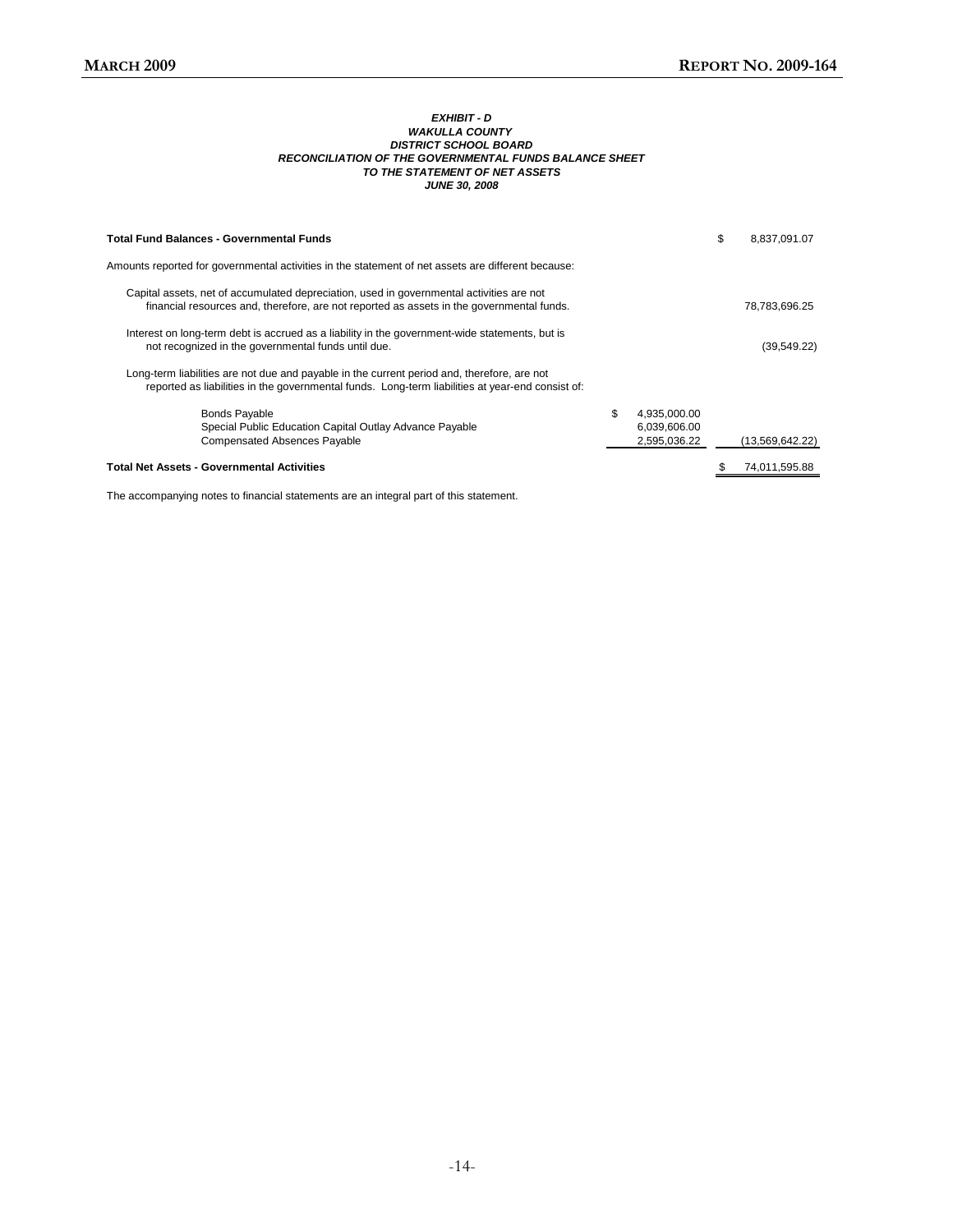## **THIS PAGE INTENTIONALLY LEFT BLANK.**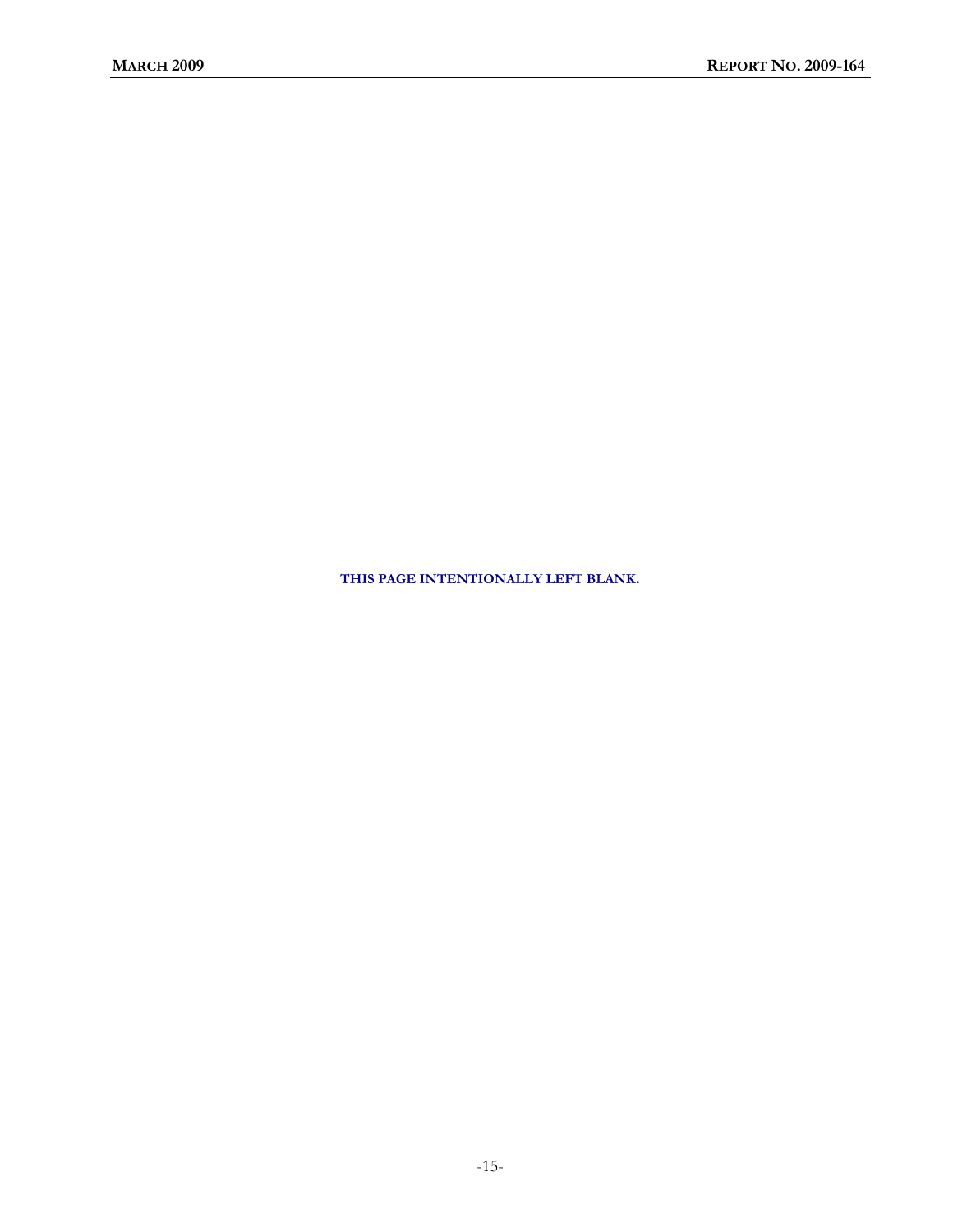#### *EXHIBIT - E WAKULLA COUNTY For the Fiscal Year Ended June 30, 2008 DISTRICT SCHOOL BOARD STATEMENT OF REVENUES, EXPENDITURES, AND CHANGES IN FUND BALANCES - GOVERNMENTAL FUNDS*

<span id="page-21-0"></span>

|                                                                                                                      | General<br>Fund                                              | Debt<br>Service -<br>Other<br>Fund | Capital<br>Projects -<br><b>Public Education</b><br>Capital Outlay<br>Fund |
|----------------------------------------------------------------------------------------------------------------------|--------------------------------------------------------------|------------------------------------|----------------------------------------------------------------------------|
| <b>Revenues</b>                                                                                                      |                                                              |                                    |                                                                            |
| Intergovernmental:<br><b>Federal Direct</b><br><b>Federal Through State</b><br>Federal Through Local<br><b>State</b> | \$<br>74,174.44<br>209,972.63<br>147,118.45<br>28,331,350.65 | \$                                 | \$<br>5,819,442.10                                                         |
| Local:                                                                                                               |                                                              |                                    |                                                                            |
| Taxes<br>Miscellaneous                                                                                               | 8,544,656.06<br>664,551.33                                   |                                    | 26,190.48                                                                  |
| <b>Total Revenues</b>                                                                                                | 37,971,823.56                                                |                                    | 5,845,632.58                                                               |
| <b>Expenditures</b>                                                                                                  |                                                              |                                    |                                                                            |
| Current - Education:                                                                                                 |                                                              |                                    |                                                                            |
| Instruction                                                                                                          | 21,185,924.91                                                |                                    |                                                                            |
| <b>Pupil Personnel Services</b>                                                                                      | 2,040,564.91                                                 |                                    |                                                                            |
| <b>Instructional Media Services</b>                                                                                  | 589,857.71                                                   |                                    |                                                                            |
| Instruction and Curriculum Development Services                                                                      | 1,230,777.69                                                 |                                    |                                                                            |
| <b>Instructional Staff Training Services</b>                                                                         | 65,046.59                                                    |                                    |                                                                            |
| Instruction Related Technology                                                                                       | 257,499.77                                                   |                                    |                                                                            |
| Board of Education<br><b>General Administration</b>                                                                  | 440,413.60                                                   |                                    |                                                                            |
| School Administration                                                                                                | 534,121.63                                                   |                                    |                                                                            |
| Facilities Acquisition and Construction                                                                              | 1,577,141.97                                                 |                                    | 288.00                                                                     |
| <b>Fiscal Services</b>                                                                                               | 116,449.85                                                   |                                    |                                                                            |
| <b>Food Services</b>                                                                                                 | 398,096.80                                                   |                                    |                                                                            |
| <b>Central Services</b>                                                                                              | 11,403.47                                                    |                                    |                                                                            |
|                                                                                                                      | 599,381.45                                                   |                                    |                                                                            |
| <b>Pupil Transportation Services</b><br><b>Operation of Plant</b>                                                    | 2,709,609.13                                                 |                                    |                                                                            |
| Maintenance of Plant                                                                                                 | 4,077,853.03<br>879,700.21                                   |                                    |                                                                            |
| Administrative Technology Services                                                                                   | 10,835.78                                                    |                                    |                                                                            |
|                                                                                                                      |                                                              |                                    |                                                                            |
| <b>Community Services</b><br><b>Fixed Capital Outlay:</b>                                                            | 4,654.62                                                     |                                    |                                                                            |
| Facilities Acquisition and Construction                                                                              |                                                              |                                    | 12,863,712.96                                                              |
| Other Capital Outlay                                                                                                 | 307,886.96                                                   |                                    | 12,754.66                                                                  |
| Debt Service:                                                                                                        |                                                              |                                    |                                                                            |
| Principal                                                                                                            |                                                              | 3,851,551.00                       |                                                                            |
| Interest and Fiscal Charges                                                                                          |                                                              |                                    |                                                                            |
| <b>Total Expenditures</b>                                                                                            | 37,037,220.08                                                | 3,851,551.00                       | 12,876,755.62                                                              |
| <b>Excess (Deficiency) of Revenues Over Expenditures</b>                                                             | 934,603.48                                                   | (3,851,551.00)                     | (7,031,123.04)                                                             |
| <b>Other Financing Sources (Uses)</b>                                                                                |                                                              |                                    |                                                                            |
| Transfers In                                                                                                         | 400,614.97                                                   | 3,851,551.00                       |                                                                            |
| Insurance Loss Recoveries                                                                                            | 14,374.71                                                    |                                    |                                                                            |
| Special Public Education Capital Outlay Advance                                                                      |                                                              |                                    | 9,891,156.90                                                               |
| <b>Transfers Out</b>                                                                                                 | (400,000.00)                                                 |                                    | (1,918,625.12)                                                             |
| <b>Total Other Financing Sources (Uses)</b>                                                                          | 14,989.68                                                    | 3,851,551.00                       | 7,972,531.78                                                               |
| Net Change in Fund Balances                                                                                          | 949,593.16                                                   |                                    | 941,408.74                                                                 |
| Fund Balances, July 1, 2007                                                                                          | 3,490,975.14                                                 |                                    | 19,102.23                                                                  |
| Increase to Inventory Reserve                                                                                        | 53,010.33                                                    |                                    |                                                                            |
|                                                                                                                      |                                                              |                                    |                                                                            |
| Fund Balances, June 30, 2008                                                                                         | \$<br>4,493,578.63                                           | \$                                 | \$<br>960,510.97                                                           |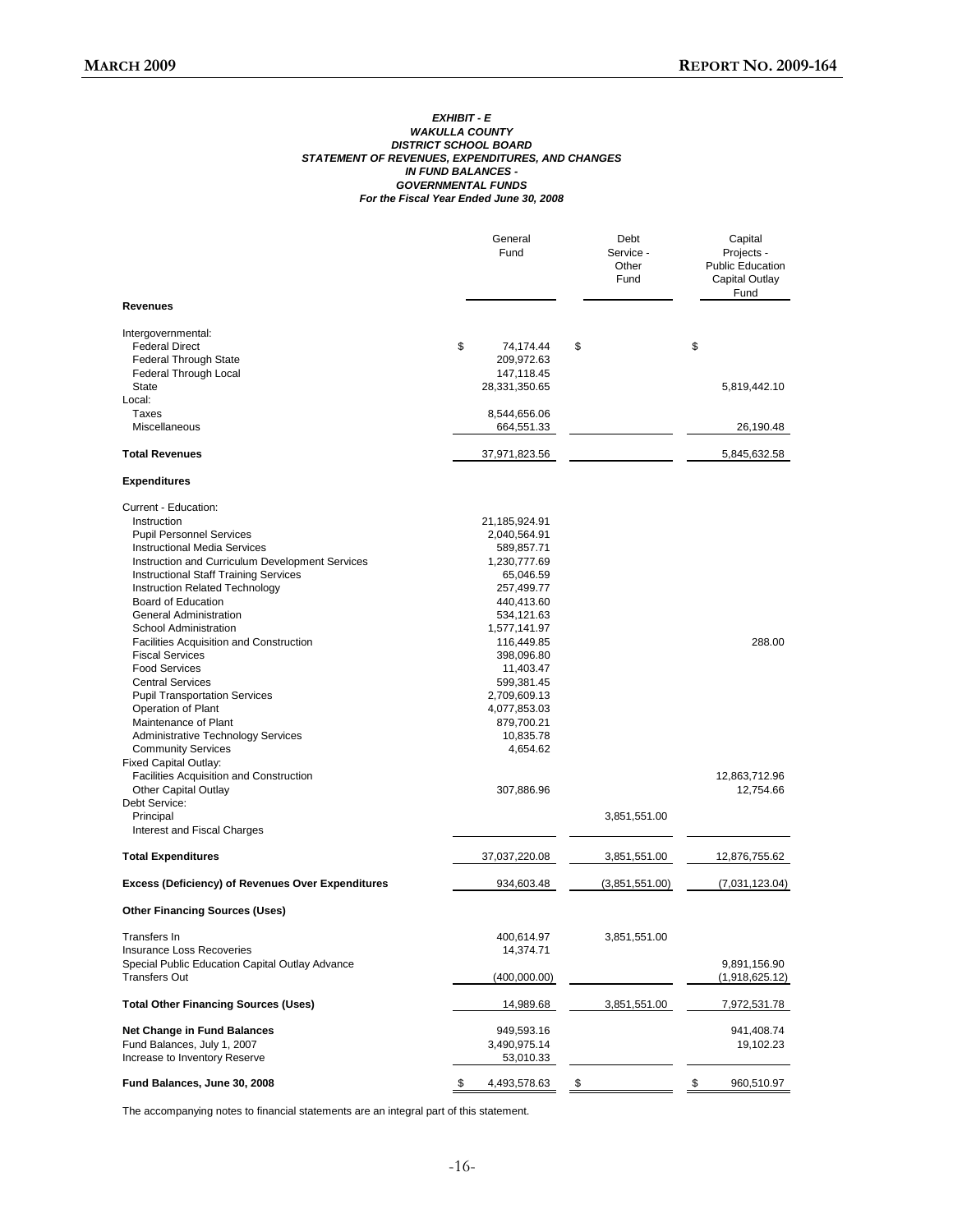*EXHIBIT - E*

| Capital<br>Projects -<br>Local Capital<br>Improvement<br>Fund | Capital<br>Projects -<br>Other<br>Fund | Other<br>Governmental<br>Funds | Total<br>Governmental<br>Funds  |
|---------------------------------------------------------------|----------------------------------------|--------------------------------|---------------------------------|
| \$                                                            | \$                                     | \$<br>3,211,515.22             | \$<br>74,174.44<br>3,421,487.85 |
|                                                               |                                        |                                | 147,118.45                      |
|                                                               | 3,917,226.21                           | 228,237.97                     | 38,296,256.93                   |
| 3,018,139.78<br>9,218.11                                      | 558,918.56                             | 601,838.94<br>939,518.50       | 12,164,634.78<br>2,198,396.98   |
|                                                               |                                        |                                |                                 |
| 3,027,357.89                                                  | 4,476,144.77                           | 4,981,110.63                   | 56,302,069.43                   |
|                                                               |                                        |                                |                                 |
|                                                               |                                        | 1,690,915.45                   | 22,876,840.36                   |
|                                                               |                                        | 199,441.45                     | 2,240,006.36                    |
|                                                               |                                        | 108,446.08                     | 589,857.71<br>1,339,223.77      |
|                                                               |                                        | 10,588.66                      | 75,635.25                       |
|                                                               |                                        |                                | 257,499.77                      |
|                                                               |                                        |                                | 440,413.60                      |
|                                                               |                                        | 65,460.96                      | 599,582.59                      |
|                                                               | 69,859.15                              |                                | 1,577,141.97<br>186,597.00      |
|                                                               |                                        |                                | 398,096.80                      |
|                                                               |                                        | 1,861,123.43                   | 1,872,526.90                    |
|                                                               |                                        | 9,064.56                       | 608,446.01                      |
|                                                               |                                        | 13,137.62                      | 2,722,746.75                    |
|                                                               |                                        |                                | 4,077,853.03<br>879,700.21      |
|                                                               |                                        |                                | 10,835.78                       |
|                                                               |                                        |                                | 4,654.62                        |
|                                                               | 5,457,136.98                           |                                | 18,320,849.94                   |
|                                                               | 14,358.64                              | 118,130.60                     | 453,130.86                      |
|                                                               |                                        | 545,000.00                     | 4,396,551.00                    |
|                                                               |                                        | 236,438.67                     | 236,438.67                      |
|                                                               | 5,541,354.77                           | 4,857,747.48                   | 64, 164, 628. 95                |
| 3,027,357.89                                                  | (1,065,210.00)                         | 123,363.15                     | (7,862,559.52)                  |
|                                                               | 300,000.00                             | 100,000.00                     | 4,652,165.97                    |
|                                                               |                                        |                                | 14,374.71                       |
|                                                               |                                        |                                | 9,891,156.90                    |
| (2,264,015.99)                                                |                                        | (69,524.86)                    | (4,652,165.97)                  |
| (2,264,015.99)                                                | 300,000.00                             | 30,475.14                      | 9,905,531.61                    |
| 763,341.90                                                    | (765, 210.00)                          | 153,838.29                     | 2,042,972.09                    |
|                                                               | 3,057,620.21                           | 173,411.07                     | 6,741,108.65                    |
|                                                               |                                        |                                | 53,010.33                       |
| \$<br>763,341.90                                              | \$<br>2,292,410.21                     | \$<br>327,249.36               | \$<br>8,837,091.07              |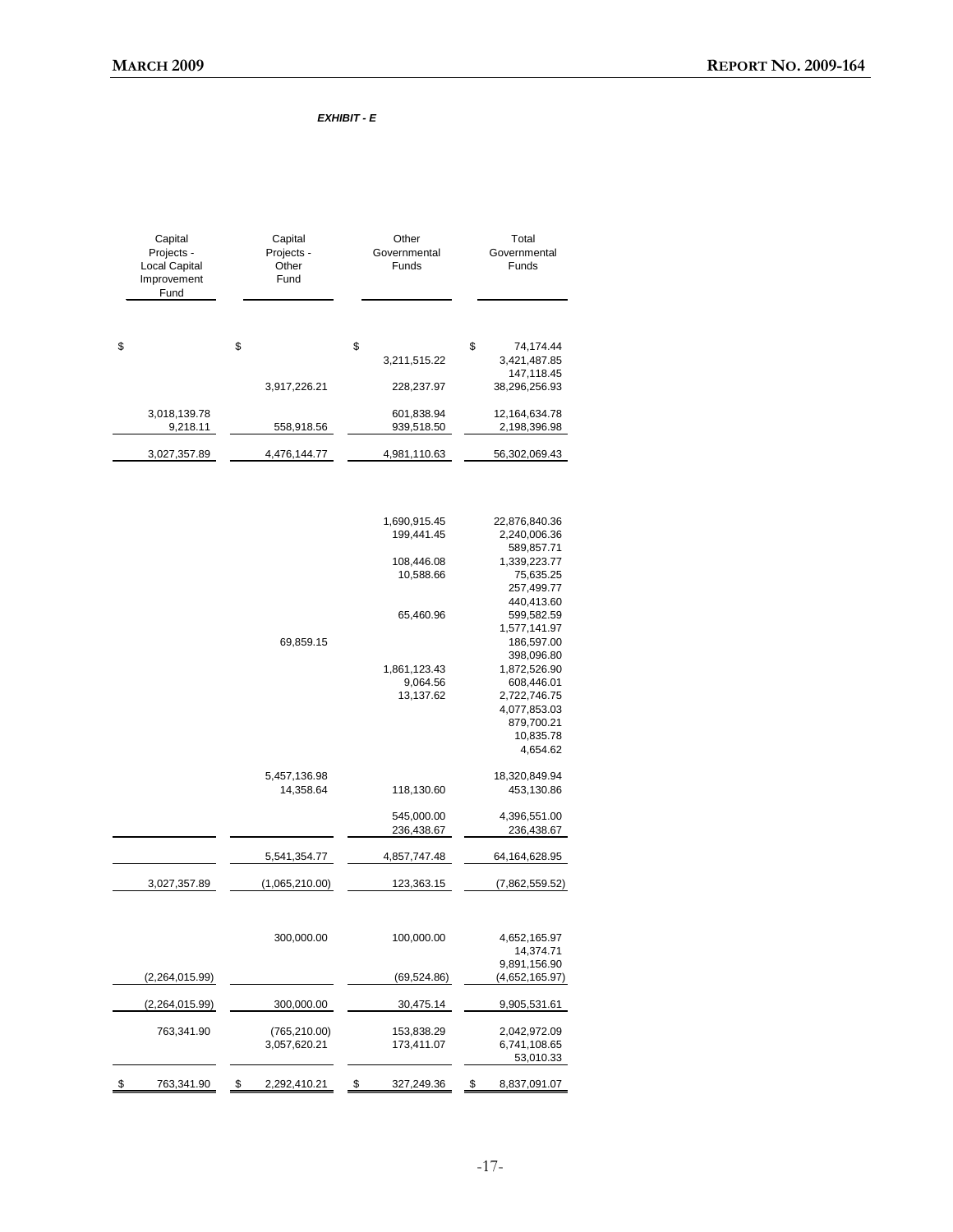#### <span id="page-23-0"></span>*For the Fiscal Year Ended June 30, 2008 REVENUES, EXPENDITURES, AND CHANGES IN FUND BALANCES DISTRICT SCHOOL BOARD EXHIBIT - F WAKULLA COUNTY RECONCILIATION OF THE GOVERNMENTAL FUNDS STATEMENT OF TO THE STATEMENT OF ACTIVITIES*

| Net Change in Fund Balances - Governmental Funds                                                                                                                                                                                                                                                                                                                                                                                 | \$<br>2,042,972.09 |
|----------------------------------------------------------------------------------------------------------------------------------------------------------------------------------------------------------------------------------------------------------------------------------------------------------------------------------------------------------------------------------------------------------------------------------|--------------------|
| Amounts reported for governmental activities in the statement of activities are different because:                                                                                                                                                                                                                                                                                                                               |                    |
| Capital outlays are reported in the governmental funds as expenditures. However, in the<br>statement of activities, the cost of those assets is allocated over their estimated useful lives<br>as depreciation expense. This is the amount of capital outlays in excess of depreciation<br>expense in the current period.                                                                                                        | 17,324,165.61      |
| Long-term debt proceeds provide current financial resources to the governmental funds, but issuing<br>debt increases long-term liabilities in the statement of net assets. Repayment of long-term<br>debt is an expenditure in the governmental funds, but the repayment reduces long-term<br>liabilities in the statement of net assets. This is the net amount by which proceeds exceeded<br>repayments in the current period. | (5,494,606.00)     |
| The purchases method of inventory accounting is used in the governmental funds for the<br>transportation inventories, while in the government-wide statements inventories are<br>accounted for on the consumption method.                                                                                                                                                                                                        | 53,010.33          |
| Accrued interest expense reported in the statement of activities does not require the use of current<br>financial resources and, therefore, is not reported as an expenditure in the governmental funds.                                                                                                                                                                                                                         | 3,373.79           |
| In the statement of activities, the cost of compensated absences is measured by the amounts<br>earned during the year, while in the governmental funds expenditures are recognized based on<br>the amounts actually paid for compensated absences. This is the net amount of compensated<br>absences earned in excess of the amount paid in the current period.                                                                  | (21, 794.35)       |
| <b>Change in Net Assets - Governmental Activities</b>                                                                                                                                                                                                                                                                                                                                                                            | 13,907,121.47      |
|                                                                                                                                                                                                                                                                                                                                                                                                                                  |                    |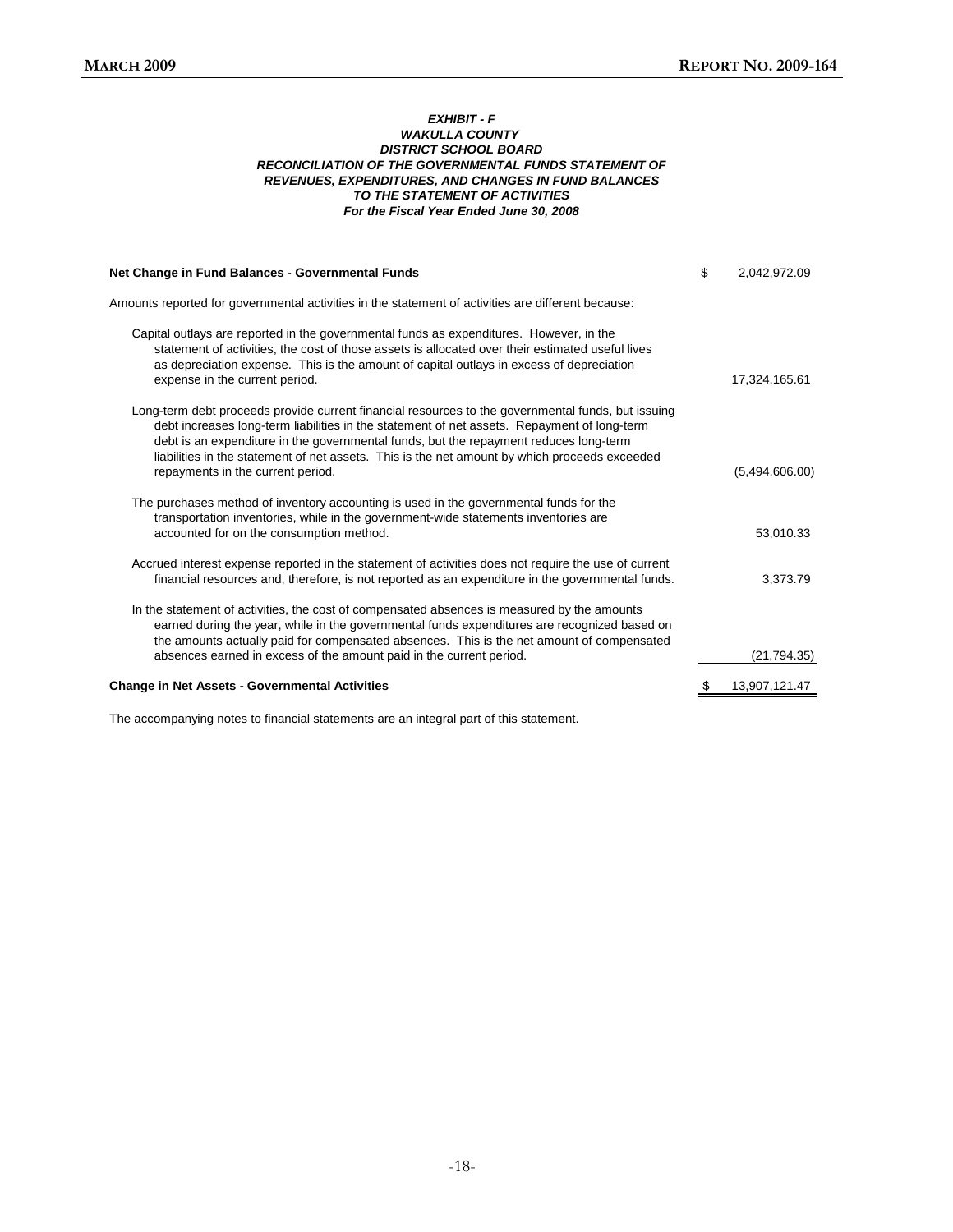## *June 30, 2008 DISTRICT SCHOOL BOARD EXHIBIT - G WAKULLA COUNTY STATEMENT OF NET ASSETS - PROPRIETARY FUND*

<span id="page-24-0"></span>

|                                                        | Business-Type<br>Activities -<br>Nonmajor<br><b>Enterprise Fund</b><br>Small School<br><b>District Council</b><br>Consortium |
|--------------------------------------------------------|------------------------------------------------------------------------------------------------------------------------------|
| <b>ASSETS</b>                                          |                                                                                                                              |
| <b>Current Assets:</b><br>Cash and Cash Equivalents    | 28,025.87                                                                                                                    |
| <b>LIABILITIES</b>                                     |                                                                                                                              |
| <b>Current Liabilities:</b><br><b>Accounts Payable</b> | \$<br>76.02                                                                                                                  |
| <b>NET ASSETS</b>                                      |                                                                                                                              |
| Unrestricted                                           | 27,949.85                                                                                                                    |
| <b>TOTAL LIABILITIES AND NET ASSETS</b>                | \$<br>28,025.87                                                                                                              |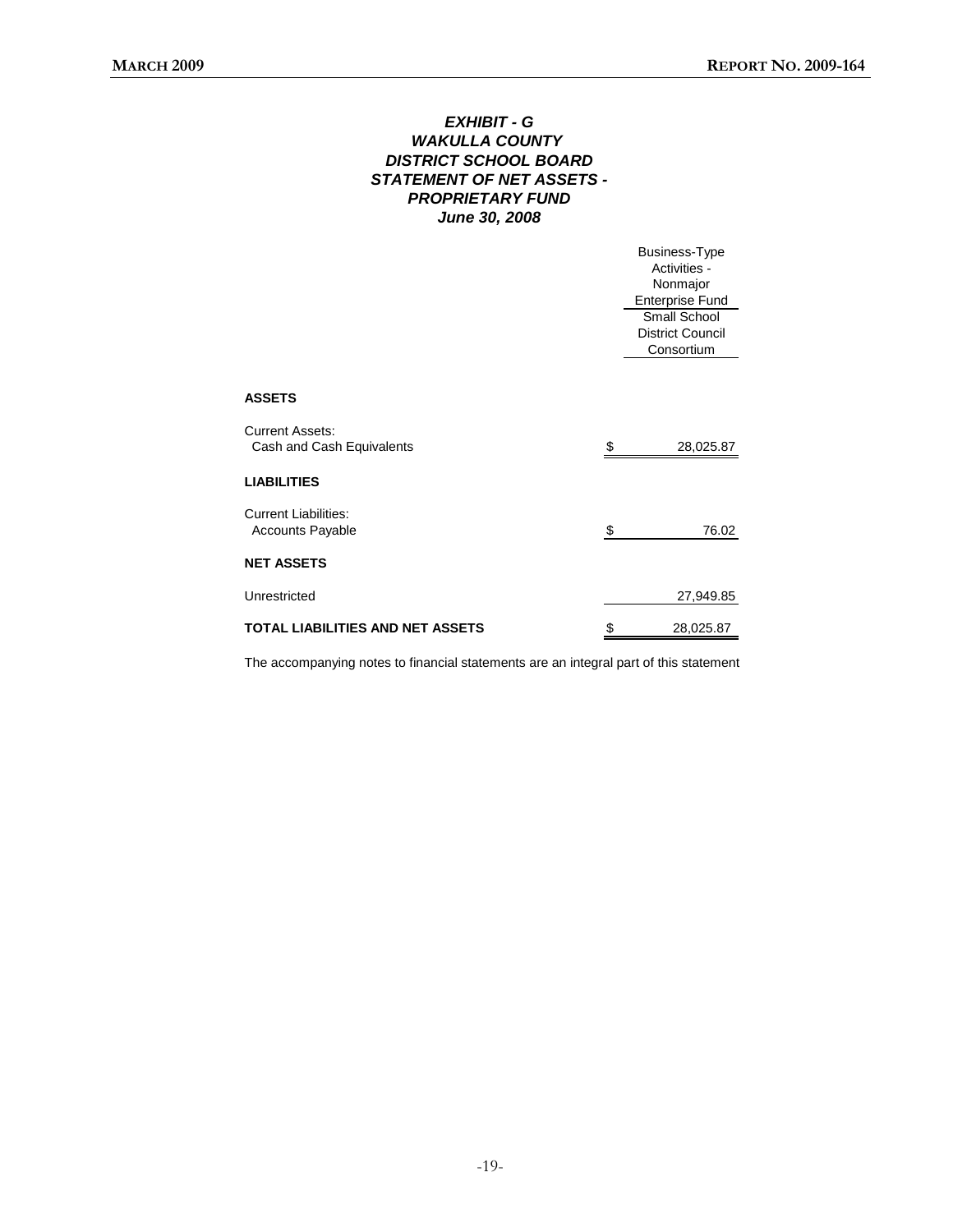## <span id="page-25-0"></span>*PROPRIETARY FUND For the Fiscal Year Ended June 30, 2008 DISTRICT SCHOOL BOARD EXHIBIT - H WAKULLA COUNTY STATEMENT OF REVENUES, EXPENSES, AND CHANGES IN FUND NET ASSETS -*

|                                 | <b>Business-Type</b>    |  |
|---------------------------------|-------------------------|--|
|                                 | Activities -            |  |
|                                 | Nonmajor                |  |
|                                 | <b>Enterprise Fund</b>  |  |
|                                 | Small School            |  |
|                                 | <b>District Council</b> |  |
|                                 | Consortium              |  |
|                                 |                         |  |
| <b>OPERATING REVENUES</b>       |                         |  |
| <b>Charges for Services</b>     | \$<br>129,000.00        |  |
|                                 |                         |  |
| <b>OPERATING EXPENSES</b>       |                         |  |
| <b>Purchased Services</b>       | 121,501.02              |  |
|                                 |                         |  |
| <b>Operating Income</b>         | 7,498.98                |  |
| Total Net Assets, July 1, 2007  | 20,450.87               |  |
|                                 |                         |  |
| Total Net Assets, June 30, 2008 | 27,949.85               |  |
|                                 |                         |  |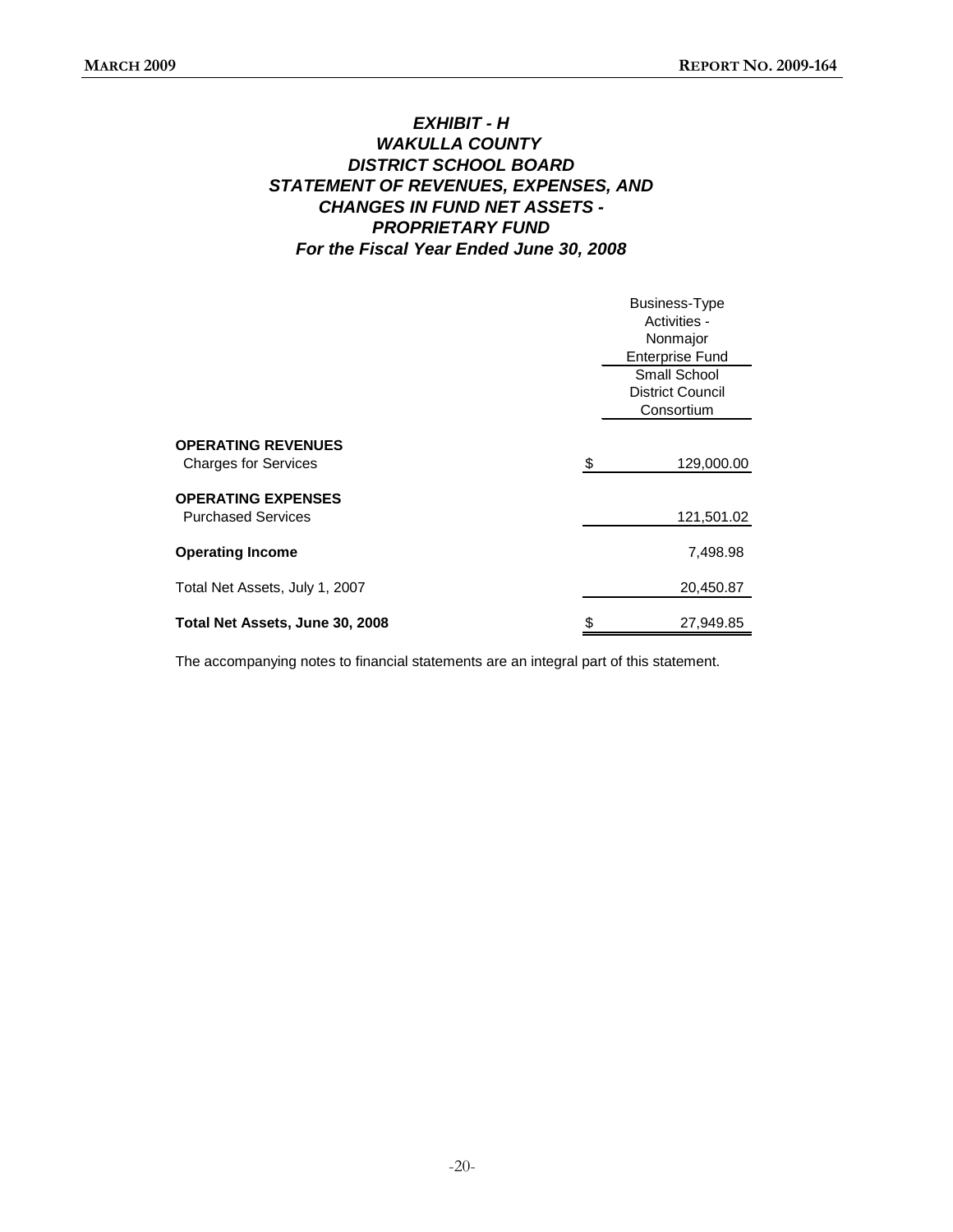#### *For the Fiscal Year Ended June 30, 2008 DISTRICT SCHOOL BOARD EXHIBIT - I WAKULLA COUNTY STATEMENT OF CASH FLOWS - PROPRIETARY FUND*

<span id="page-26-0"></span>

|                                                                                                                                 | <b>Business-Type</b><br>Activities -<br>Nonmajor<br><b>Enterprise Fund</b> |
|---------------------------------------------------------------------------------------------------------------------------------|----------------------------------------------------------------------------|
|                                                                                                                                 | Small School<br><b>District Council</b><br>Consortium                      |
| <b>CASH FLOWS FROM OPERATING ACTIVITIES</b><br>Cash Received from Services<br>Cash Payments to Suppliers for Goods and Services | \$<br>129,000.00<br>(131, 141.20)                                          |
| <b>Net Cash Used by Operating Activities</b>                                                                                    | (2, 141.20)                                                                |
| Cash and Cash Equivalents, Beginning                                                                                            | 30,167.07                                                                  |
| <b>Cash and Cash Equivalents, Ending</b>                                                                                        | 28,025.87                                                                  |

#### **Reconciliation of Operating Income to Net Cash Used by Operating Activities:**

| Operating Income                                      | 7,498.98    |
|-------------------------------------------------------|-------------|
| Adjustments to Reconcile Operating Income to Net Cash |             |
| Used by Operating Activities:                         |             |
| Changes in Assets and Liabilities:                    |             |
| Decrease in Accounts Payable                          | (9,640.18)  |
| Net Cash Used by Operating Activities                 | (2, 141.20) |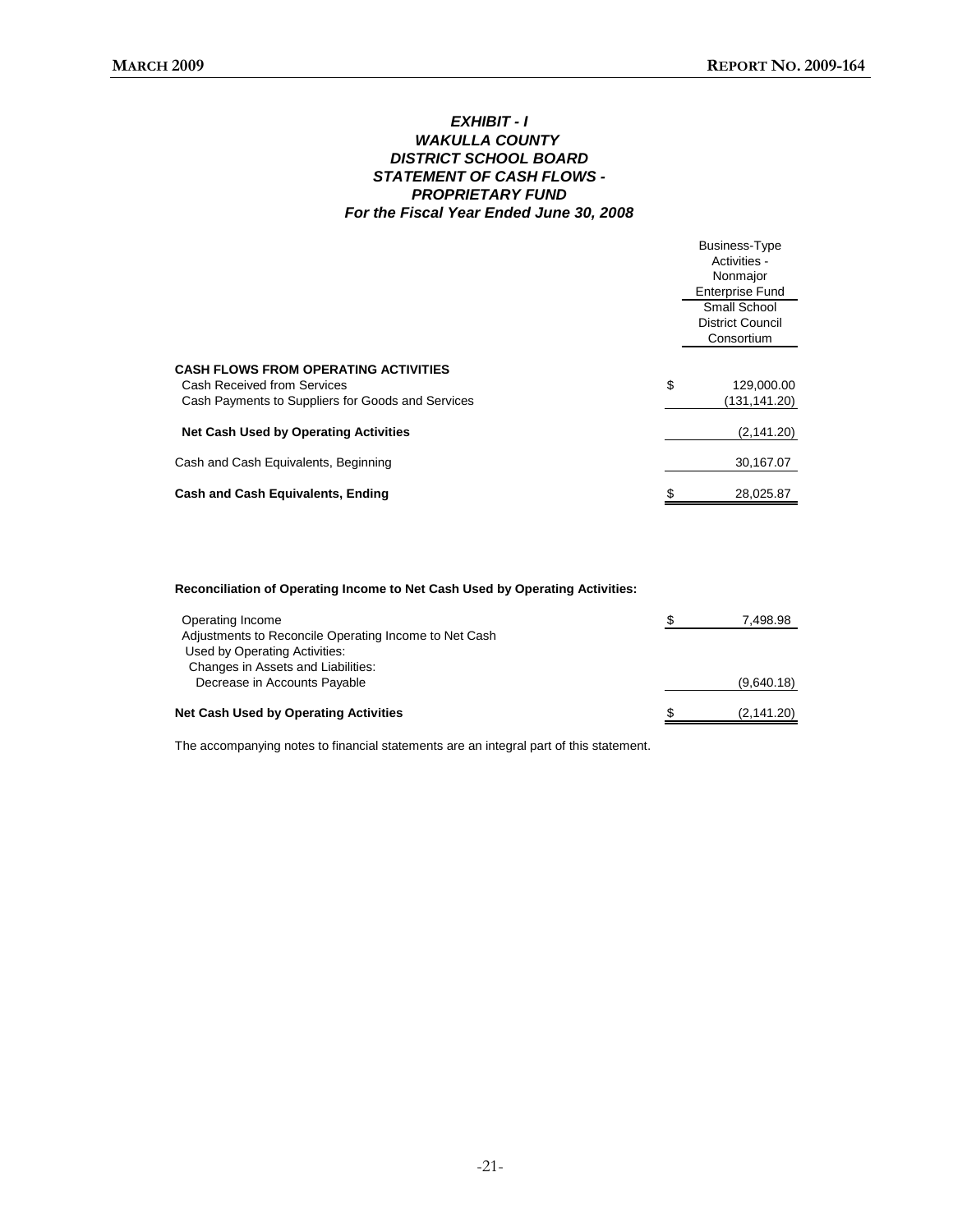#### <span id="page-27-0"></span>*June 30, 2008 DISTRICT SCHOOL BOARD EXHIBIT - J WAKULLA COUNTY STATEMENT OF FIDUCIARY ASSETS AND LIABILITIES - FIDUCIARY FUNDS*

|                           | Agency<br>Funds |
|---------------------------|-----------------|
| <b>ASSETS</b>             |                 |
| Cash and Cash Equivalents | \$<br>286,718   |
| <b>LIABILITIES</b>        |                 |
| Internal Accounts Payable | 286,718         |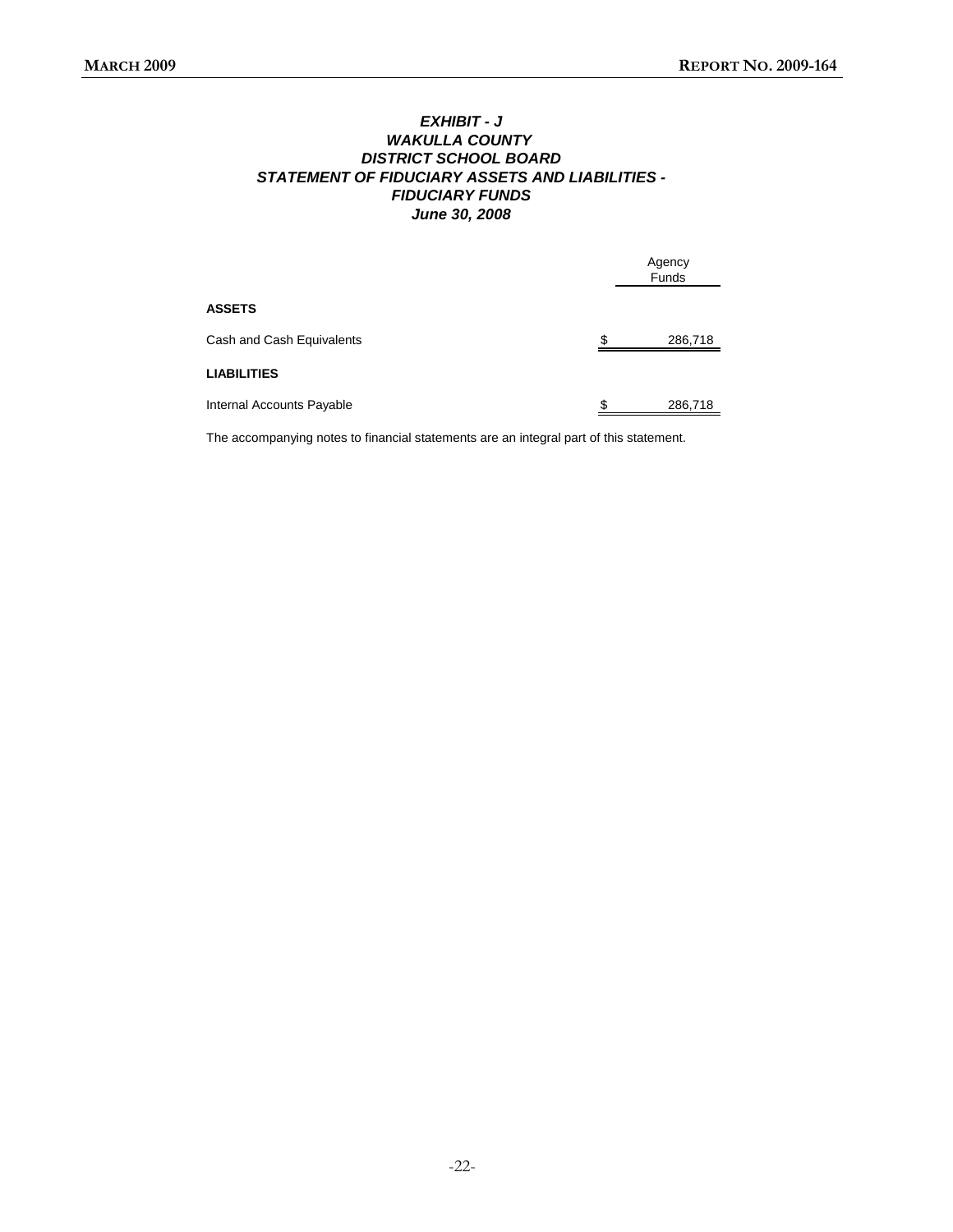#### <span id="page-28-0"></span>**1. SUMMARY OF SIGNIFICANT ACCOUNTING POLICIES**

#### ¾ **Reporting Entity**

The District School Board has direct responsibility for operation, control, and supervision of District schools and is considered a primary government for financial reporting. The Wakulla County School District is considered part of the Florida system of public education. The governing body of the school district is the Wakulla County District School Board which is composed of five elected members. The elected Superintendent of Schools is the executive officer of the School Board. Geographic boundaries of the District correspond with those of Wakulla County.

Criteria for determining if other entities are potential component units which should be reported within the District's basic financial statements are identified and described in the Governmental Accounting Standards Board's (GASB) *Codification of Governmental Accounting and Financial Reporting Standards*, Sections 2100 and 2600. The application of these criteria provides for identification of any entities for which the District School Board is financially accountable and other organizations for which the nature and significance of their relationship with the School Board are such that exclusion would cause the District's basic financial statements to be misleading or incomplete.

Based on the application of these criteria, the following component unit is included within the District School Board's reporting entity:

• Discretely Presented Component Unit. The component unit columns in the basic financial statements, Exhibits A and B, include the financial data of the Wakulla's Charter School of Arts, Science and Technology, Inc. (Charter School). The Charter School is a separate, not-for-profit corporation organized pursuant to Chapter 617, Florida Statutes. The Charter School operates under a charter approved by its sponsor, the Wakulla County District School Board, and is a component unit since it cannot levy taxes and is fiscally dependent on the District for its support. An audit of the Charter School for the fiscal year ended June 30, 2008, was conducted by an independent accounting firm and is on file at the District Office.

#### ¾ **Basis of Presentation**

Government-wide Financial Statements - Government-wide financial statements, including the statement of net assets and the statement of activities, present information about the School District as a whole. These statements include the nonfiduciary financial activity of the primary government and its component units. The statements distinguish between governmental activities of the District and those that are considered business-type activities.

Government-wide financial statements are prepared using the economic resources measurement focus. The statement of activities presents a comparison between direct expenses and program revenues for each function or program of the District's governmental activities and for each segment of the business-type activities. Direct expenses are those that are specifically associated with a service, program, or department and are thereby clearly identifiable to a particular function. Depreciation expense associated with the District's transportation department is allocated to the transportation function, while remaining depreciation expense is not readily associated with a particular function and is reported as unallocated.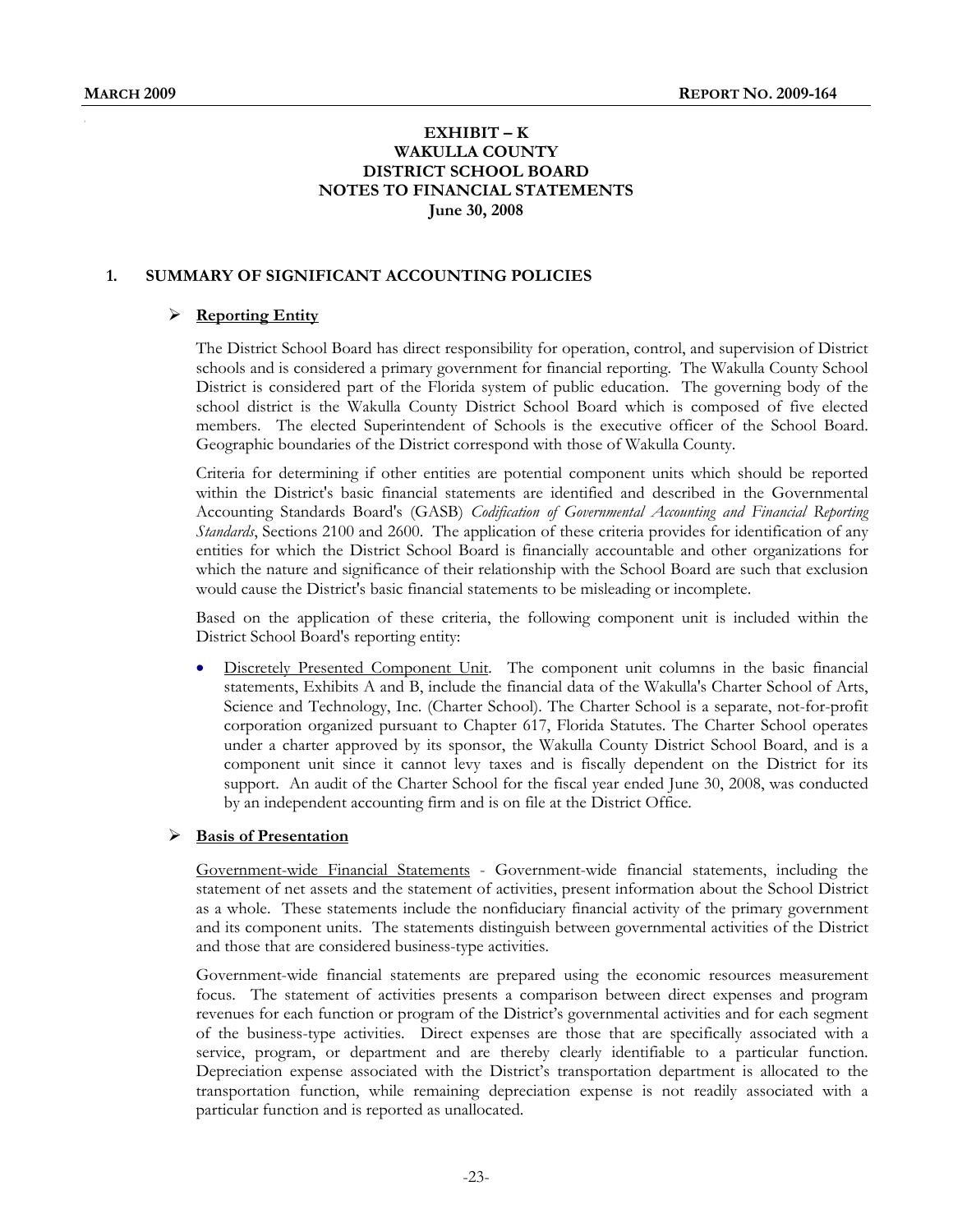Program revenues include charges paid by the recipient of the goods or services offered by the program, and grants and contributions that are restricted to meeting the operational or capital requirements of a particular program. Revenues that are not classified as program revenues are presented as general revenues. The comparison of direct expenses with program revenues identifies the extent to which each governmental function or business segment is self-financing or draws from the general revenues of the District.

The effects of interfund activity have been eliminated from the government-wide financial statements.

Fund Financial Statements - Fund financial statements report detailed information about the District in the governmental, proprietary, and fiduciary funds. The focus of governmental fund financial statements is on major funds rather than reporting funds by type. Each major fund is reported in a separate column. Nonmajor funds are aggregated and reported in a single column. Because the focus of governmental fund financial statements differs from the focus of government-wide financial statements, a reconciliation is presented with each of the governmental fund financial statements.

The District reports the following major governmental funds:

- General Fund to account for all financial resources not required to be accounted for in another fund, and for certain revenues from the State that are legally restricted to be expended for specific current operating purposes.
- Debt Service Other Fund to account for the accumulation of financial resources for the payment of debt principal, interest, and related costs for the Public Education Capital Outlay Special Facilities Advance Payable.
- Capital Projects Public Education Capital Outlay Fund to account for the financial resources generated by the Public Education Capital Outlay and Debt Service Trust Fund to be used for educational capital outlay needs, including new construction, repair, renovation, and remodeling projects.
- Capital Projects Local Capital Improvement Fund to account for the financial resources generated by the local capital improvement tax levy to be used for educational capital outlay needs, including new construction and renovation and remodeling projects.
- Capital Projects Other Fund to account for the financial resources generated by various State and local sources, including Classrooms for Kids, to be used for educational capital outlay needs, including new construction and renovation and remodeling projects.

Additionally, the District reports the following proprietary and fiduciary fund types:

- Enterprise Fund to account for the financing of the Small School District Council Consortium, for which the District is a fiscal agent.
- Agency Funds to account for resources of the school internal funds which are used to administer moneys collected at several schools in connection with school, student athletic, class, and club activities.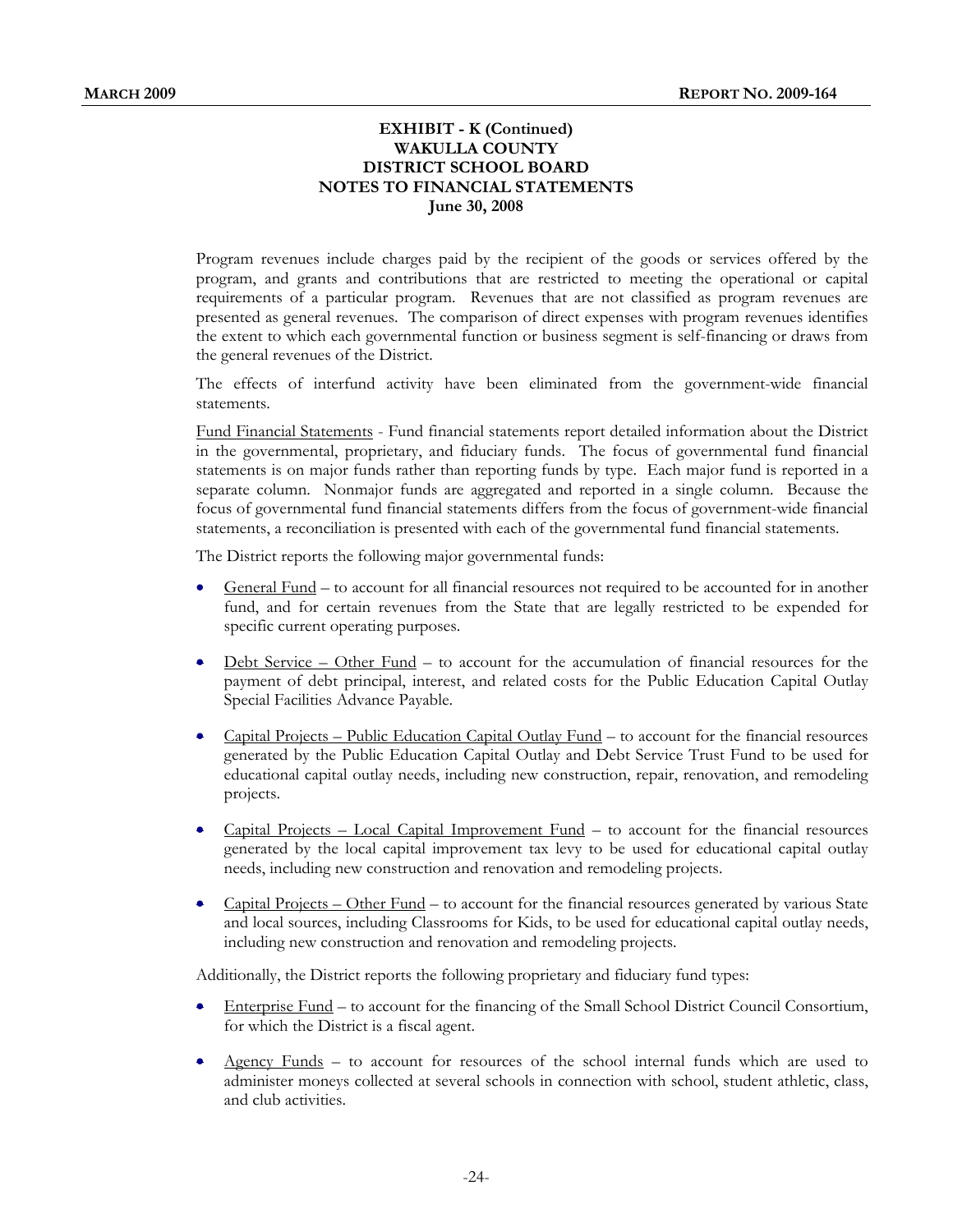#### ¾ **Basis of Accounting**

Basis of accounting refers to when revenues and expenditures, or expenses, are recognized in the accounts and reported in the financial statements. Basis of accounting relates to the timing of the measurements made, regardless of the measurement focus applied.

The government-wide financial statements are prepared using the accrual basis of accounting, as are the proprietary fund and fiduciary funds financial statements. Revenues are recognized when earned and expenses are recognized when a liability is incurred, regardless of the timing of the related cash flows. Property taxes are recognized in the year for which they are levied. Revenues from grants, entitlements, and donations are recognized in the fiscal year in which all eligibility requirements imposed by the provider have been satisfied.

Governmental fund financial statements are prepared using the modified accrual basis of accounting. Revenues, except for certain grant revenues, are recognized when they become measurable and available. Revenues are considered to be available when they are collectible within the current period or soon enough thereafter to pay liabilities of the current period. The District considers revenues to be available if they are collected within 60 days of the end of the current fiscal year. When grant terms provide that the expenditure of resources is the prime factor for determining eligibility for Federal, State, and other grant resources, revenue is recognized at the time the expenditure is made. Under the modified accrual basis of accounting, expenditures are generally recognized when the related fund liability is incurred, except for principal and interest on long-term debt, claims and judgments, and compensated absences, which are recognized when due. Allocations of cost, such as depreciation, are not recognized in governmental funds.

The Proprietary Fund is accounted for as proprietary activities under standards issued by the Financial Accounting Standards Board through November 1989 and applicable standards issued by the Governmental Accounting Standards Board. Proprietary funds distinguish operating revenues and expenses from nonoperating items. Operating revenues and expenses generally result from providing services and producing and delivering goods in connection with the proprietary fund's principal ongoing operations. The principal operating revenues of the District's enterprise fund are charges for services relating to the Small School District Council Consortium. Operating expenses of the Consortium consist of purchased services.

When both restricted and unrestricted resources are available for use, it is the District's policy to use restricted resources first, then unrestricted resources as they are needed.

Wakulla's Charter School of Arts, Science and Technology, Inc., shown as a discretely presented component unit, is accounted for as a governmental organization and follows the same accounting model as the District's governmental activities.

#### ¾ **Deposits and Investments**

Cash deposits are held by banks qualified as public depositories under Florida law. All deposits are insured by Federal depository insurance and collateralized with securities held in Florida's multiple financial institution collateral pool as required by Chapter 280, Florida Statutes. The statement of cash flows considers cash as those accounts used as demand deposit accounts and considers cash equivalents as those amounts held by the State Board of Administration.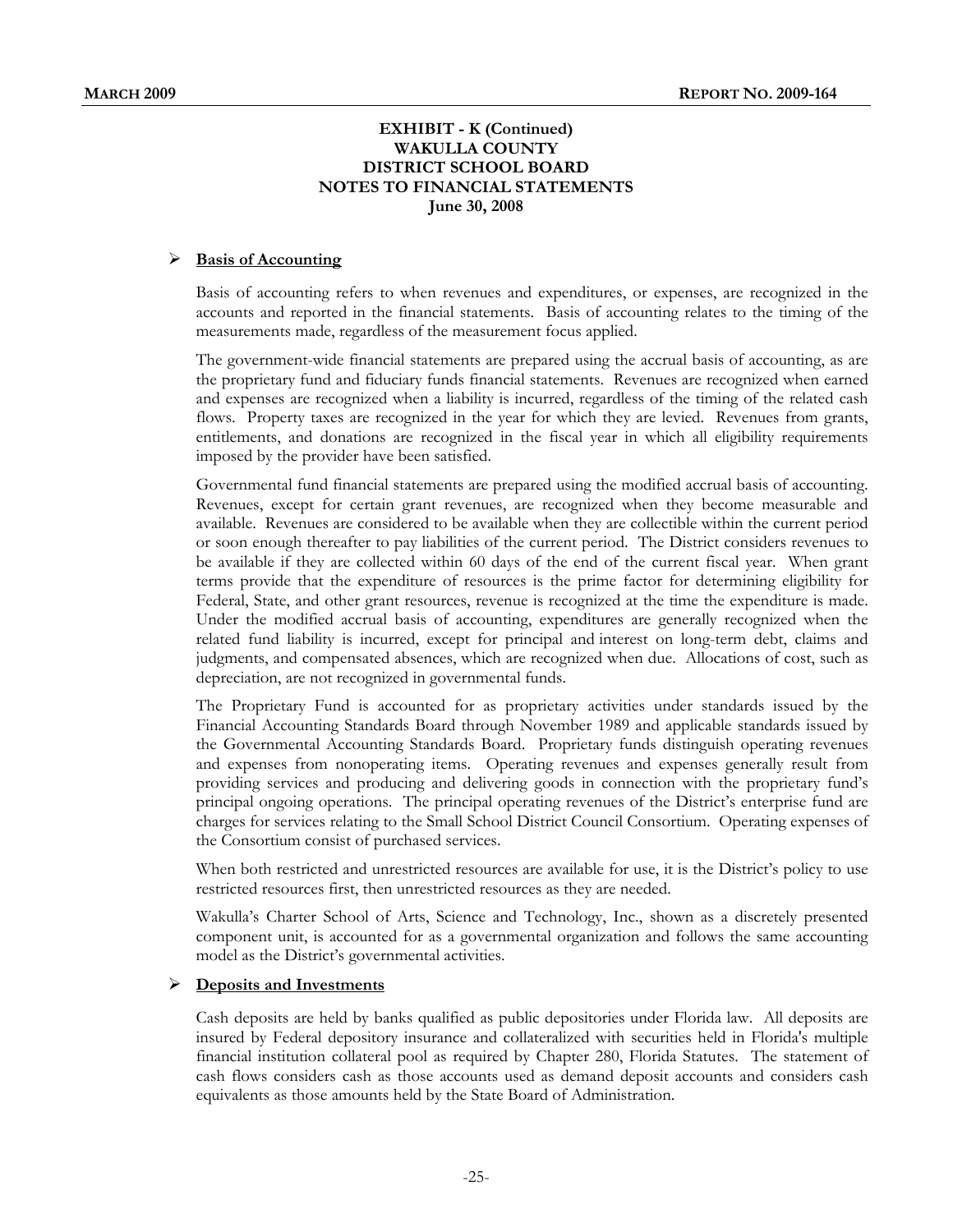Investments consist of amounts placed in State Board of Administration Debt Service accounts for investment of debt service moneys and amounts placed with the State Board of Administration for participation in the Local Government Surplus Funds Trust Fund Investment Pools created by Sections 218.405 and 218.417, Florida Statutes. On December 4, 2007, the State Board of Administration restructured the Local Government Surplus Funds Trust Fund to also establish the Fund B Surplus Funds Trust Fund.

The District's investments in the Local Government Surplus Funds Trust Fund, which the State Board of Administration indicates is a Securities and Exchange Commission Rule 2a7-like external investment pool, as of June 30, 2008, are similar to money market funds in which shares are owned in the fund rather than the underlying investments. These investments are reported at fair value, which is amortized cost.

The District's investments in the Fund B Surplus Funds Trust Fund are accounted for as a fluctuating net asset value pool, with a fair value factor of 0.923331 at June 30, 2008. Fund B is not subject to participant withdrawal requests. Distributions from Fund B, as determined by the State Board of Administration, are effected by transferring eligible cash or securities to the Local Government Surplus Funds Trust Fund, consistent with the pro rata allocation of pool shareholders of record at the creation of Fund B. One hundred percent of such distributions from Fund B are available as a liquid balance within the Local Government Surplus Funds Trust Fund.

Types and amounts of investments held at fiscal year-end are described in a subsequent note on investments.

## ¾ **Inventories**

Inventories consist of expendable supplies held for consumption in the course of District operations. Inventories are stated at cost on the first-in, first-out basis, except that United States Department of Agriculture surplus commodities are stated at their fair value as determined at the time of donation to the District's food service program by the Florida Department of Agriculture and Consumer Services, Bureau of Food Distribution. The costs of food service inventories are recorded as expenditures when used rather than purchased. The costs of transportation inventories are recorded as expenditures at the time the individual items are purchased and the reported transportation inventory is equally offset by a fund balance reserve which indicates that they do not constitute "available spendable resources."

## ¾ **Capital Assets**

Expenditures for capital assets acquired or constructed for general District purposes are reported in the governmental fund that financed the acquisition or construction. The capital assets so acquired are reported at cost in the government-wide statement of net assets but are not reported in the governmental fund financial statements. Capital assets are defined by the District as those costing more than \$750. However, for renovations to buildings the threshold of capitalization is \$50,000. Such assets are recorded at historical cost or estimated historical cost if purchased or constructed. Donated assets are recorded at fair value at the date of donation.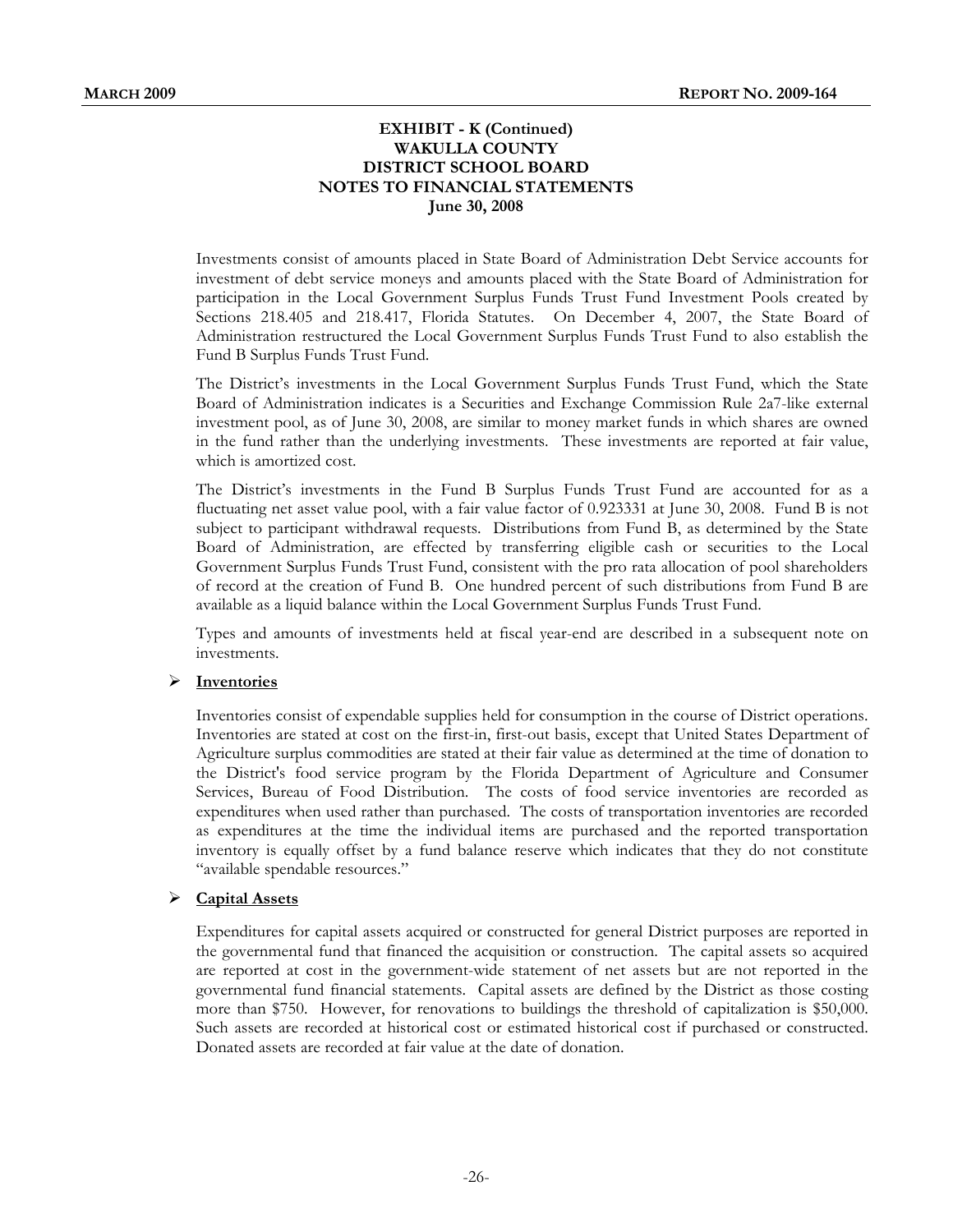Capital assets are depreciated using the weighted average composite method over the following estimated useful lives:

| Description                          | <b>Estimated Lives</b> |
|--------------------------------------|------------------------|
| Improvements Other than Buildings    | 8 - 35 years           |
| <b>Buildings and Fixed Equipment</b> | 10 - 50 years          |
| Furniture, Fixtures, and Equipment   | 3 - 10 years           |
| <b>Motor Vehicles</b>                | $5 - 10$ years         |
| Audio Visual Materials               | 3 years                |
| <b>Computer Software</b>             | 5 years                |

Current-year information relative to changes in capital assets is described in a subsequent note.

#### ¾ **Long-Term Liabilities**

Long-term obligations that will be financed from resources to be received in the future by governmental funds are reported as liabilities in the government-wide statement of net assets.

In the governmental fund financial statements, bonds and other long-term obligations are not recognized as liabilities until due.

In the government-wide financial statements, compensated absences (i.e., paid absences for employee vacation leave and sick leave) are accrued as liabilities to the extent that it is probable that the benefits will result in termination payments. A liability is reported in the governmental fund financial statements only for the current portion of compensated absences expected to be paid using expendable available resources.

Changes in long-term liabilities for the current year are reported in a subsequent note.

#### ¾ **State Revenue Sources**

Revenues from State sources for current operations are primarily from the Florida Education Finance Program administered by the Florida Department of Education (Department) under the provisions of Section 1011.62, Florida Statutes. In accordance with this law, the District determines and reports the number of full-time equivalent (FTE) students and related data to the Department. The Department performs certain edit checks on the reported number of FTE and related data, and calculates the allocation of funds to the District. The District is permitted to amend its original reporting for a period of nine months following the date of the original reporting. Such amendments may impact funding allocations for subsequent years. The Department may also adjust subsequent fiscal period allocations based upon an audit of the District's compliance in determining and reporting FTE and related data. Normally, such adjustments are treated as reductions or additions of revenue in the year when the adjustments are made.

The State provides financial assistance to administer certain categorical educational programs. State Board of Education rules require that revenue earmarked for certain programs be expended only for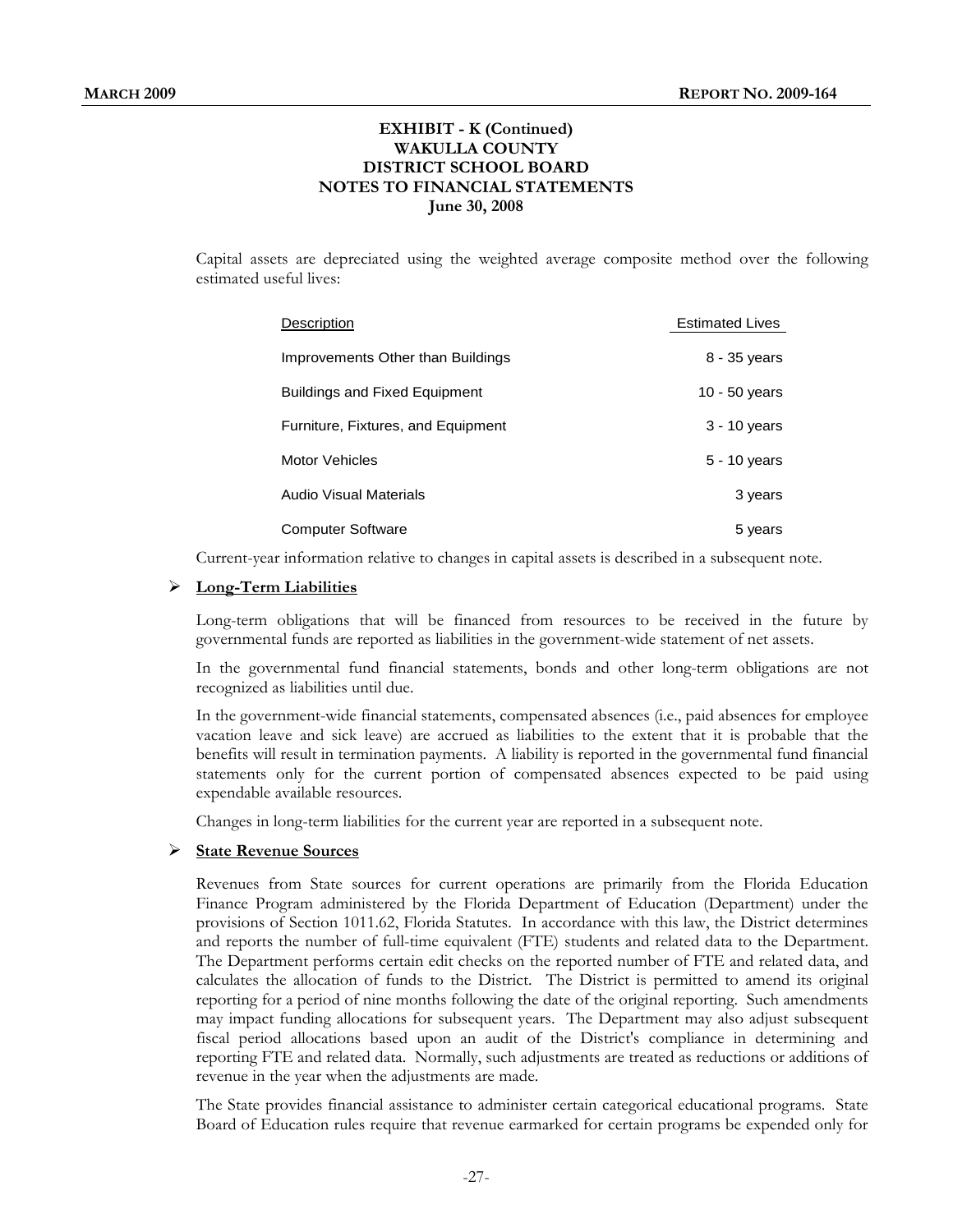the program for which the money is provided, and require that the money not expended as of the close of the fiscal year be carried forward into the following year to be expended for the same categorical educational programs. The Department generally requires that categorical educational program revenues be accounted for in the General Fund. A portion of the fund balance of the General Fund is reserved in the governmental fund financial statements for the unencumbered balance of categorical educational program resources.

The State allocates gross receipts taxes, generally known as Public Education Capital Outlay money, to the District on an annual basis. The District also received an allocation under the Classrooms for Kids Program. The District is authorized to expend these funds only upon applying for and receiving an encumbrance authorization from the Department.

Pursuant to Section 1013.64, Florida Statutes, the District received a special allocation in the 2007-08 fiscal year for specific construction needs through the Public Education Capital Outlay and Debt Service Trust Fund - Special Facility Construction Account. As a condition for receiving these funds, other construction funding must be pledged for the project, including the capital outlay millage levied pursuant to Section 1011.71(2), Florida Statutes, for the following three fiscal years. During the three-year period, reductions to the special allocations are made to the extent of collections from the required pledged sources.

A schedule of revenue from State sources for the current year is presented in a subsequent note.

#### ¾ **District Property Taxes**

The School Board is authorized by State law to levy property taxes for district school operations, capital improvements, and debt service.

Property taxes consist of ad valorem taxes on real and personal property within the District. Property values are determined by the Wakulla County Property Appraiser, and property taxes are collected by the Wakulla County Tax Collector.

The School Board adopted the 2007 tax levy on September 10, 2007. Tax bills are mailed in October and taxes are payable between November 1 of the year assessed and March 31 of the following year at discounts of up to 4 percent for early payment.

Taxes become a lien on the property on January 1, and are delinquent on April 1, of the year following the year of assessment. State law provides for enforcement of collection of personal property taxes by seizure of the property to satisfy unpaid taxes, and for enforcement of collection of real property taxes by the sale of interest-bearing tax certificates to satisfy unpaid taxes. The procedures result in the collection of essentially all taxes prior to June 30 of the year following the year of assessment.

Property tax revenues are recognized in the government-wide financial statements when the Board adopts the tax levy. Property tax revenues are recognized in the governmental fund financial statements when taxes are received by the District, except that revenue is accrued for taxes collected by the Wakulla County Tax Collector at fiscal year-end but not yet remitted to the District.

Millages and taxes levied for the current year are presented in a subsequent note.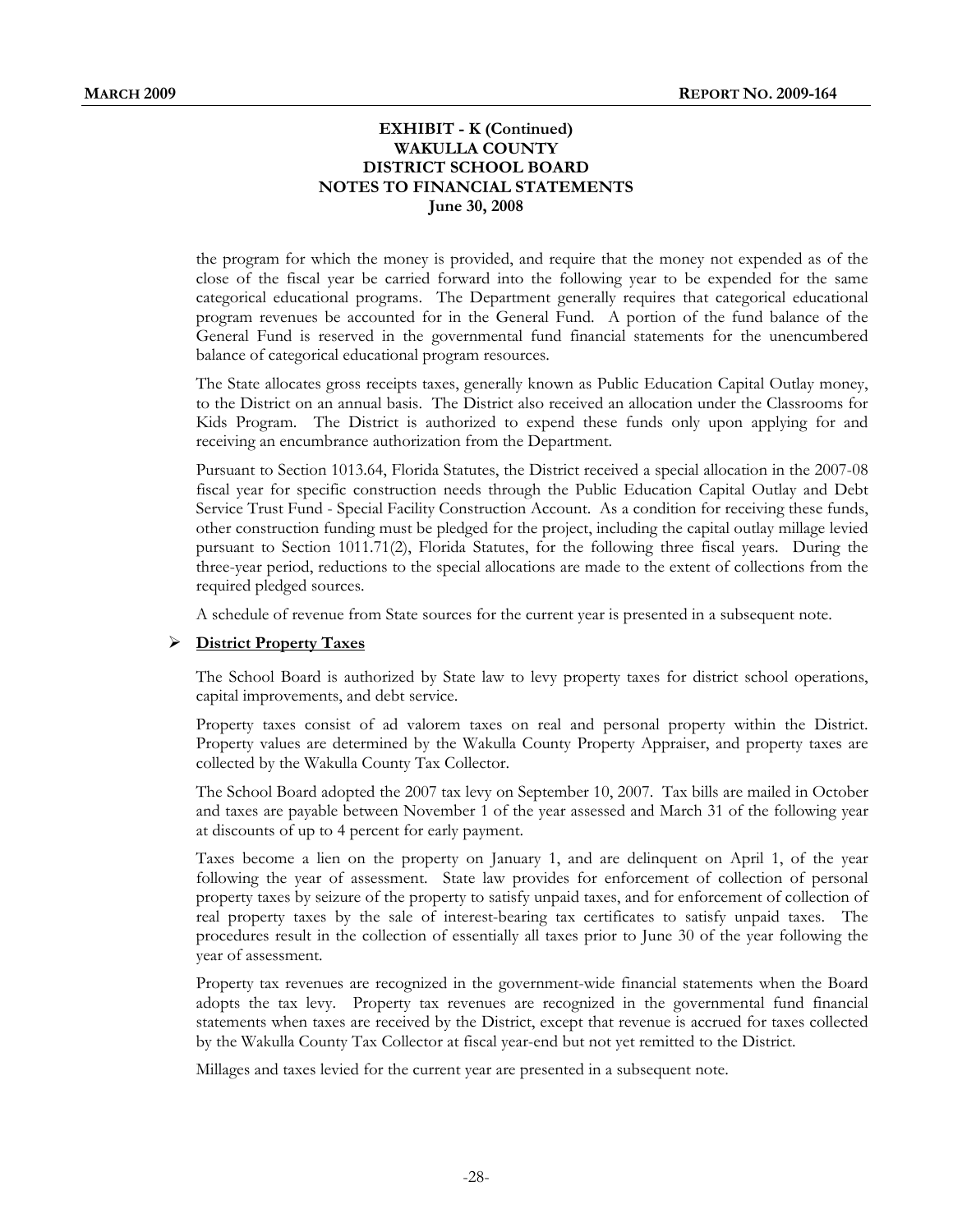#### ¾ **Federal Revenue Sources**

The District receives Federal awards for the enhancement of various educational programs. Federal awards are generally received based on applications submitted to, and approved by, various granting agencies. For Federal awards in which a claim to these grant proceeds is based on incurring eligible expenditures, revenue is recognized to the extent that eligible expenditures have been incurred.

#### **2. BUDGETARY COMPLIANCE AND ACCOUNTABILITY**

The Board follows procedures established by State statutes and State Board of Education rules in establishing budget balances for governmental funds, as described below:

- $\triangleright$  Budgets are prepared, public hearings are held, and original budgets are adopted annually for all governmental fund types in accordance with procedures and time intervals prescribed by law and State Board of Education rules.
- $\triangleright$  Appropriations are controlled at the object level (e.g., salaries, purchased services, and capital outlay) within each activity (e.g., instruction, pupil personnel services, and school administration) and may be amended by resolution at any School Board meeting prior to the due date for the annual financial report.
- ¾ Budgets are prepared using the same modified accrual basis as is used to account for governmental funds.
- $\triangleright$  Budgetary information is integrated into the accounting system and, to facilitate budget control, budget balances are encumbered when purchase orders are issued. Appropriations lapse at fiscal year-end and encumbrances outstanding are honored from the subsequent year's appropriations.

#### **3. INVESTMENTS**

Section 218.415(17), Florida Statutes, authorizes the District to invest in the State Board of Administration Local Government Surplus Funds Trust Fund, any intergovernmental investment pool authorized pursuant to the Florida Interlocal Cooperation Act as provided in Section 163.01, Florida Statutes; Securities and Exchange Commission registered money market funds with the highest credit quality rating from a nationally recognized rating agency; interest-bearing time deposits or savings accounts in qualified public depositories, as defined in Section 280.02, Florida Statutes; and direct obligations of the United States Treasury.

Investments with a fair value of \$5,422,245.85 at June 30, 2008, are in the State Board of Administration Local Government Surplus Funds Trust Fund Investment Pool with a weighted average days to maturity (WAM) of 20.22 days. A portfolio's WAM reflects the average maturity in days based on final maturity or reset date, in the case of floating rate instruments. WAM measures the sensitivity of the portfolio to interest rate changes. The District's investment in the State Board of Administration Local Government Surplus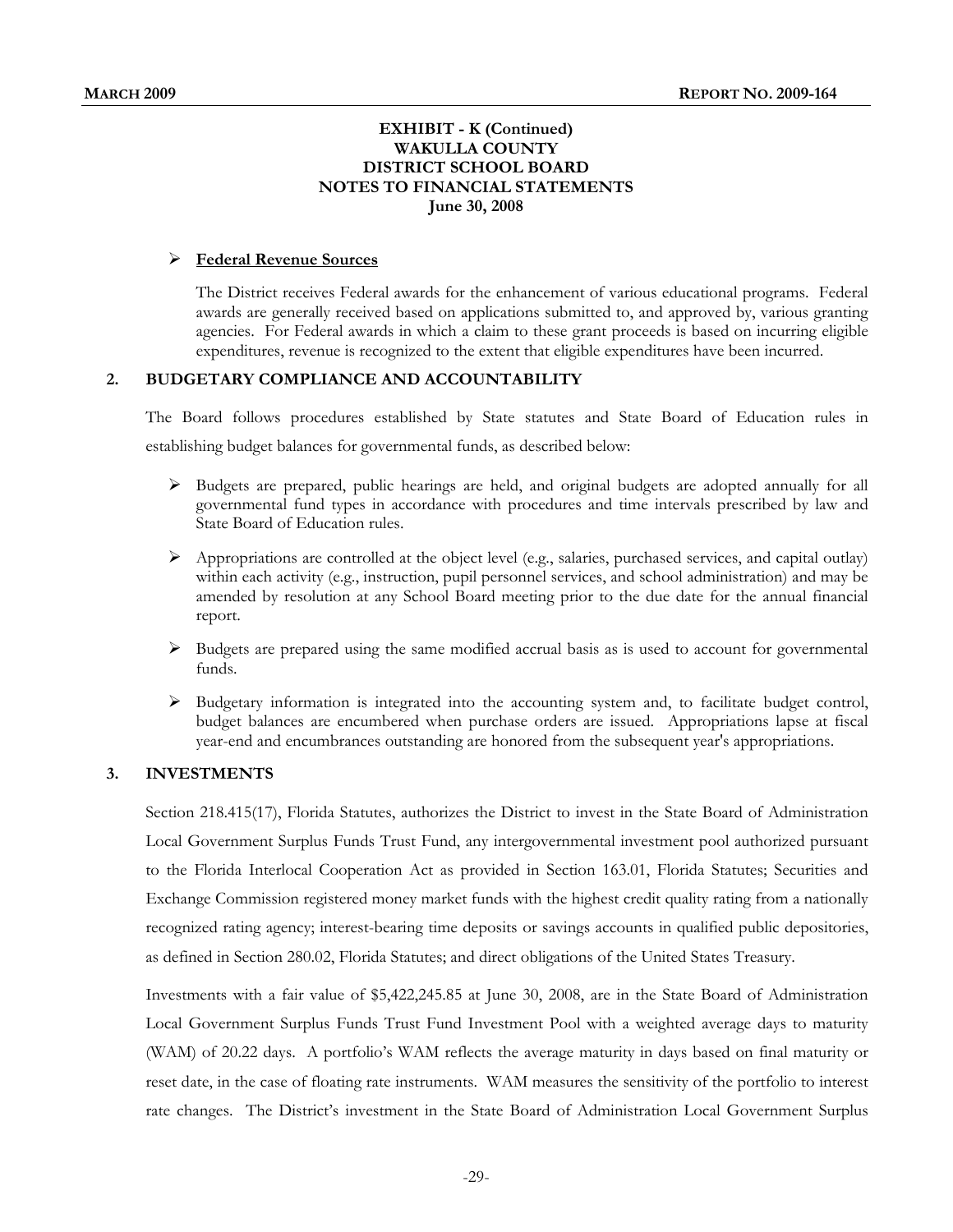Funds Trust Fund Investment Pool is rated AAAm by Standard & Poor's. Investments with a fair value of \$246,957.96 at June 30, 2008, are in the State Board of Administration Fund B Surplus Funds Trust Fund with a weighted average life (WAL) of 9.22 years. A portfolio's WAL is the dollar weighted average length of time until securities held reach maturity. WAL is based on legal final maturity dates as of June 30, 2008. The District's investment in the State Board of Administration Fund B Surplus Funds Trust Fund is unrated.

In addition, the District reports investments totaling \$29,152.18 at June 30, 2008, in the State Board of Administration Debt Service accounts to provide for debt service payments on bond debt issued by the State Board of Education for the benefit of the District. These investments consist of United States Treasury securities, with maturity dates of six months or less, and are reported at fair value. The District relies on policies developed by the State Board of Administration for managing credit risk for this account.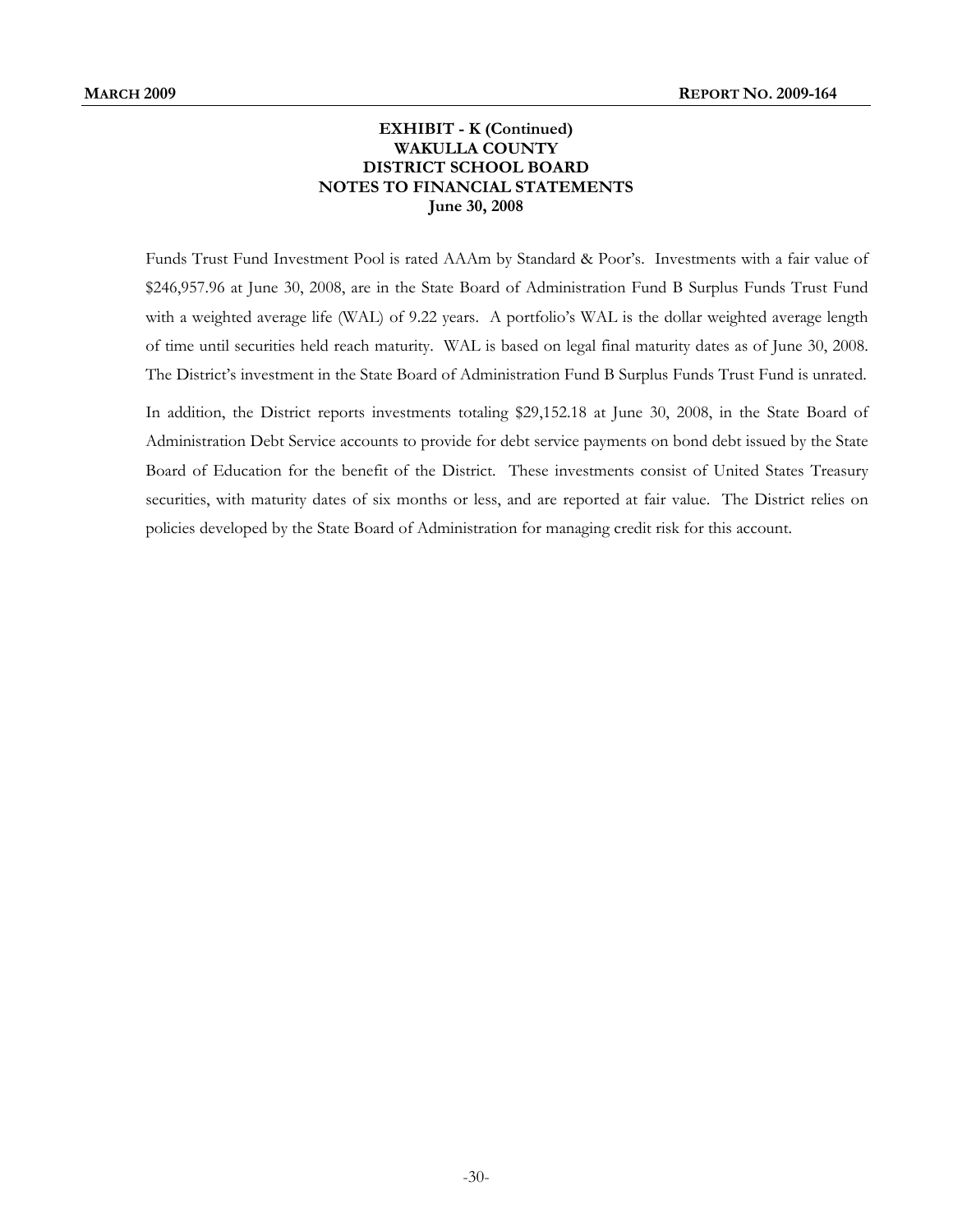## **4. CHANGES IN CAPITAL ASSETS**

Changes in capital assets are presented in the table below.

|                                                   | Balance<br>$7 - 1 - 07$ | <b>Additions</b> | Deletions         | Balance<br>6-30-08  |
|---------------------------------------------------|-------------------------|------------------|-------------------|---------------------|
| <b>GOVERNMENTAL ACTIVITIES</b>                    |                         |                  |                   |                     |
| Capital Assets Not Being Depreciated:             |                         |                  |                   |                     |
| Land                                              | \$<br>3,501,421.43      | \$               | \$                | \$<br>3,501,421.43  |
| Land Improvements - Nondepreciable                | 6.752.00                |                  |                   | 6,752.00            |
| <b>Construction in Progress</b>                   | 1,943,601.68            | 18,320,779.13    | 842, 106.87       | 19,422,273.94       |
| <b>Total Capital Assets Not Being Depreciated</b> | 5,451,775.11            | 18,320,779.13    | 842, 106.87       | 22,930,447.37       |
| Capital Assets Being Depreciated:                 |                         |                  |                   |                     |
| Improvements Other Than Buildings                 | 3,219,355.80            | 17,357.00        |                   | 3,236,712.80        |
| <b>Buildings and Fixed Equipment</b>              | 69,334,599.95           | 842,177.68       |                   | 70,176,777.63       |
| Furniture, Fixtures, and Equipment                | 3,962,343.18            | 318,982.24       | 295,048.14        | 3,986,277.28        |
| Motor Vehides                                     | 3,826,176.91            | 55,032.75        |                   | 3,881,209.66        |
| <b>Audio Visual Materials</b>                     | 2,833.93                |                  | 843.25            | 1,990.68            |
| <b>Computer Software</b>                          | 255,981.78              | 87,700.80        | 34,172.01         | 309,510.57          |
| <b>Total Capital Assets Being Depreciated</b>     | 80,601,291.55           | 1,321,250.47     | 330,063.40        | 81,592,478.62       |
| Less Accumulated Depreciation for:                |                         |                  |                   |                     |
| Improvements Other Than Buildings                 | 2,003,423.92            | 69,804.15        |                   | 2,073,228.07        |
| <b>Buildings and Fixed Equipment</b>              | 15,992,936.85           | 1,143,279.04     |                   | 17, 136, 215.89     |
| Furniture, Fixtures, and Equipment                | 3,531,120.02            | 125,395.46       | 295,048.14        | 3,361,467.34        |
| Motor Vehides                                     | 2,858,004.93            | 109.585.23       |                   | 2,967,590.16        |
| <b>Audio Visual Materials</b>                     | 2.833.93                |                  | 843.25            | 1,990.68            |
| <b>Computer Software</b>                          | 205,216.37              | 27,693.24        | 34,172.01         | 198,737.60          |
| Total Accumulated Depreciation                    | 24,593,536.02           | 1,475,757.12     | 330,063.40        | 25,739,229.74       |
| Total Capital Assets Being Depreciated, Net       | 56,007,755.53           | (154,506.65)     |                   | 55,853,248.88       |
| Governmental Activities Capital Assets, Net       | 61,459,530.64           | \$18,166,272.48  | 842, 106.87<br>\$ | 78,783,696.25<br>\$ |

Depreciation expense was charged to functions as follows:

| Function                                                                       | Amount                     |
|--------------------------------------------------------------------------------|----------------------------|
| GOVERNMENTAL ACTIVITIES<br><b>Pupil Transportation Services</b><br>Unallocated | 109.585.23<br>1,366,171.89 |
| Total Depreciation Expense - Governmental Activities                           | \$1,475,757.12             |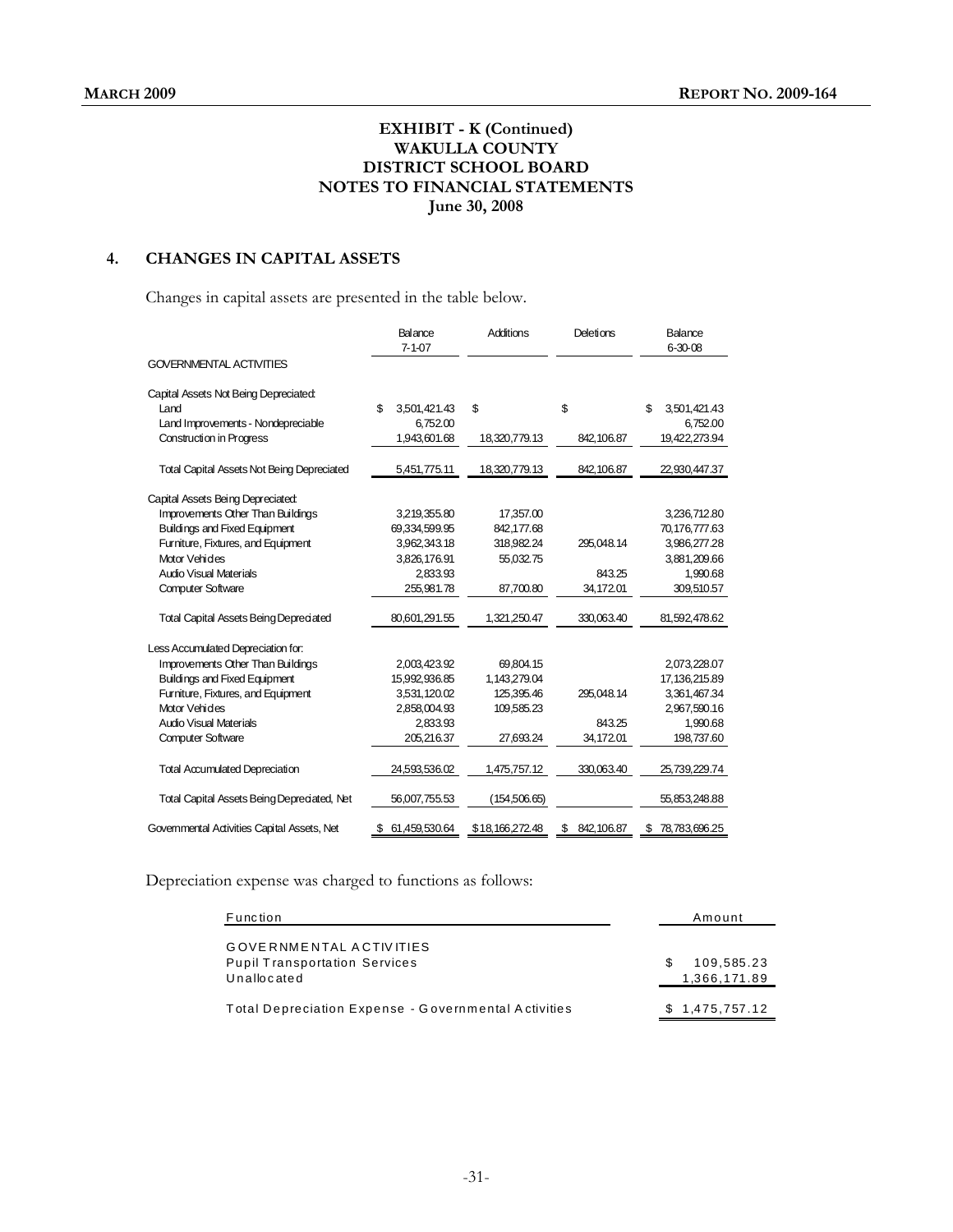## **5. SPECIAL PUBLIC EDUCATION CAPITAL OUTLAY ADVANCE PAYABLE**

The liability at June 30, 2008, of \$6,039,606 represents the amount of the Public Education Capital Outlay Special Facilities allocation expected to be replaced by other District capital outlay sources which are committed under Section 1013.64, Florida Statutes, for funding specific construction needs. The liability is expected to be retired by the close of the 2009-10 fiscal year.

#### **6. BONDS PAYABLE**

Bonds payable at June 30, 2008, are as follows:

| Bond Type                                                                    |    | Amount<br>Outstanding | Interest<br>Rates<br>(Percent) | Annual<br>Maturity<br>To |
|------------------------------------------------------------------------------|----|-----------------------|--------------------------------|--------------------------|
| State School Bonds:<br>Series 1999A                                          | \$ | 195,000               | $4.00 - 4.75$                  | 2019                     |
| Series 2005B, Refunding<br>District General Obligation Bonds:<br>Series 1999 |    | 865,000<br>3,875,000  | 5.00<br>4.09                   | 2018<br>2015             |
| Total Bonds Payable                                                          | S  | 4,935,000             |                                |                          |

The various bonds were issued to finance capital outlay projects of the District. The following is a description of the bonded debt issues:

#### ¾ **State School Bonds**

These bonds are issued by the State Board of Education on behalf of the District. The bonds mature serially, and are secured by a pledge of the District's portion of the State-assessed motor vehicle license tax. The State's full faith and credit is also pledged as security for these bonds.Principal and interest payments, investment of Debt Service Fund resources, and compliance with reserve requirements are administered by the State Board of Education and the State Board of Administration.

#### ¾ **District General Obligation Bonds**

General Obligation Bonds, Series 1999, Refunding, are authorized by resolutions adopted by the Board on April 9, 1999, and are secured by a pledge of property taxes levied, pursuant to Chapters 1010 and 1011, Florida Statutes.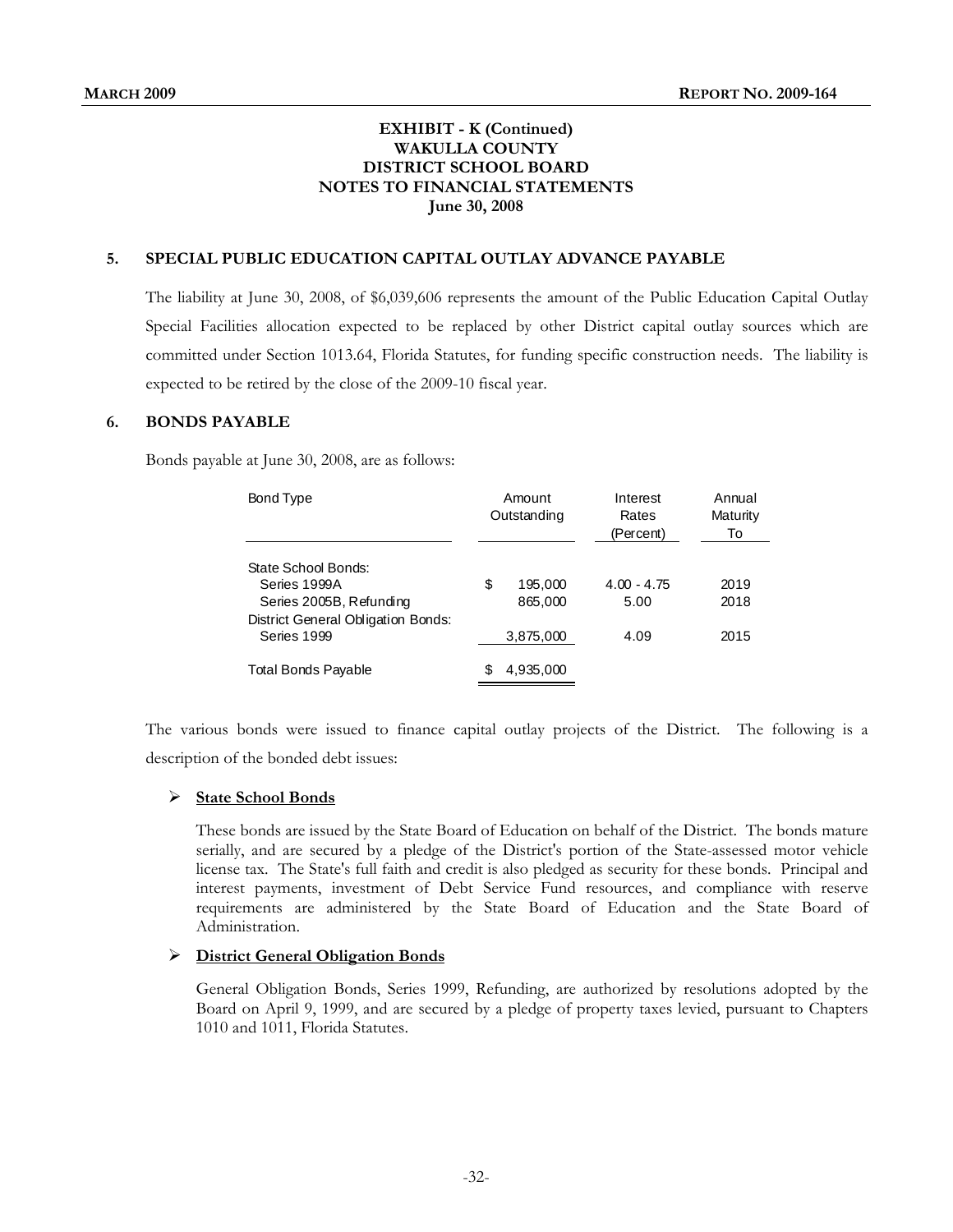Annual requirements to amortize all bonded debt outstanding as of June 30, 2008, are as follows:

| <b>Fiscal Year</b><br>Ending<br>June 30 | Total            | Principal       | Interest     |
|-----------------------------------------|------------------|-----------------|--------------|
|                                         |                  |                 |              |
| State School Bonds:                     |                  |                 |              |
| 2009                                    | \$<br>137,243.75 | \$<br>85,000.00 | \$52,243.75  |
| 2010                                    | 133,125.00       | 85,000.00       | 48,125.00    |
| 2011                                    | 133,968.75       | 90,000.00       | 43,968.75    |
| 2012                                    | 129,543.75       | 90,000.00       | 39,543.75    |
| 2013                                    | 130,118.75       | 95,000.00       | 35,118.75    |
| 2014-2018                               | 691,225.00       | 595,000.00      | 96,225.00    |
| 2019                                    | 20,950.00        | 20,000.00       | 950.00       |
|                                         |                  |                 |              |
| <b>Total State School Bonds</b>         | 1,376,175.00     | 1,060,000.00    | 316,175.00   |
| <b>General Obligation Bonds:</b>        |                  |                 |              |
| 2009                                    | 645,688.72       | 485,000.00      | 160,688.72   |
| 2010                                    | 650,576.72       | 510,000.00      | 140,576.72   |
| 2011                                    | 649,428.00       | 530,000.00      | 119,428.00   |
| 2012                                    | 647,716.92       | 550,000.00      | 97,716.92    |
| 2013                                    | 649,642.50       | 575,000.00      | 74,642.50    |
| 2014-2015                               | 1,301,715.90     | 1,225,000.00    | 76,715.90    |
| <b>Total General Obligation Bonds</b>   | 4,544,768.76     | 3,875,000.00    | 669,768.76   |
| Total                                   | \$5,920,943.76   | \$4,935,000.00  | \$985,943.76 |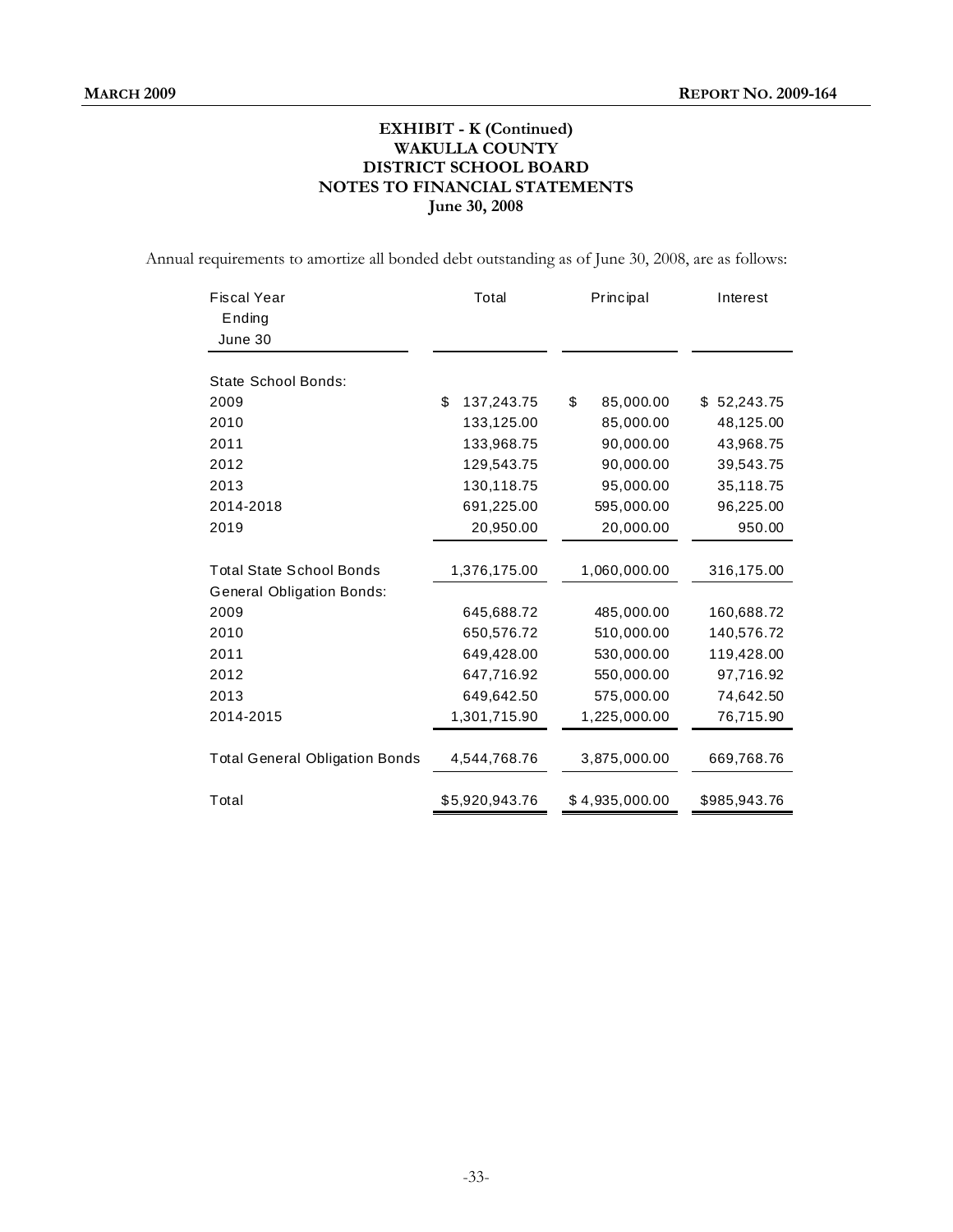### **7. CHANGES IN LONG-TERM LIABILITIES**

The following is a summary of changes in long-term liabilities:

| Description                                                   | <b>Balance</b><br>$7 - 1 - 07$ | Additions                  | Deductions                 | Balance<br>$6 - 30 - 08$     | Due in<br>One Year         |
|---------------------------------------------------------------|--------------------------------|----------------------------|----------------------------|------------------------------|----------------------------|
| <b>GOVERNMENTAL ACTIVITIES</b>                                |                                |                            |                            |                              |                            |
| Bonds Payable<br>Special Public Education Capital             | \$5,480,000.00                 | \$                         | 545.000.00<br>\$.          | \$4,935,000.00               | 570,000.00<br>S            |
| Outlay Advance Payable<br><b>Compensated Absences Payable</b> | 2,573,241.87                   | 9,891,156.90<br>352,040.58 | 3.851.550.90<br>330,246.23 | 6.039.606.00<br>2,595,036.22 | 3,469,348.00<br>174,048.73 |
| Total Governmental Activities                                 | \$8.053.241.87                 | \$10.243.197.48            | \$4.726.797.13             | \$13.569.642.22              | \$4.213.396.73             |

For the governmental activities, compensated absences are generally liquidated with resources of the General Fund.

#### **8. INTERFUND RECEIVABLES, PAYABLES, AND TRANSFERS**

The following is a summary of interfund receivables and payables reported in the fund financial statements:

| Funds                                                                        | Interfund                       |                                              |  |  |  |
|------------------------------------------------------------------------------|---------------------------------|----------------------------------------------|--|--|--|
|                                                                              | Receivables                     | Payables                                     |  |  |  |
| Major:<br>General<br>Debt Service-Other<br>Capital Projects:                 | \$<br>11,017.12<br>3,851,551.00 | \$<br>56.284.42                              |  |  |  |
| <b>Public Education Capital Outlay</b><br>Local Capital Improvement<br>Other | 2,051,332.62<br>352,853.99      | 1,518,010.15<br>2,264,015.99<br>2,347,902.19 |  |  |  |
| Nonmajor Governmental                                                        |                                 | 80.541.98                                    |  |  |  |
| Total                                                                        | \$6.266.754.73                  | \$6.266.754.73                               |  |  |  |

The principle purposes of these balances were related to amounts due to the Debt Service – Other Fund for replacement of the Public Education Capital Outlay (PECO) Special Facilities allocation and amounts due to the Capital Projects – PECO Fund for expenditures paid on behalf of the Capital Projects – Other Fund.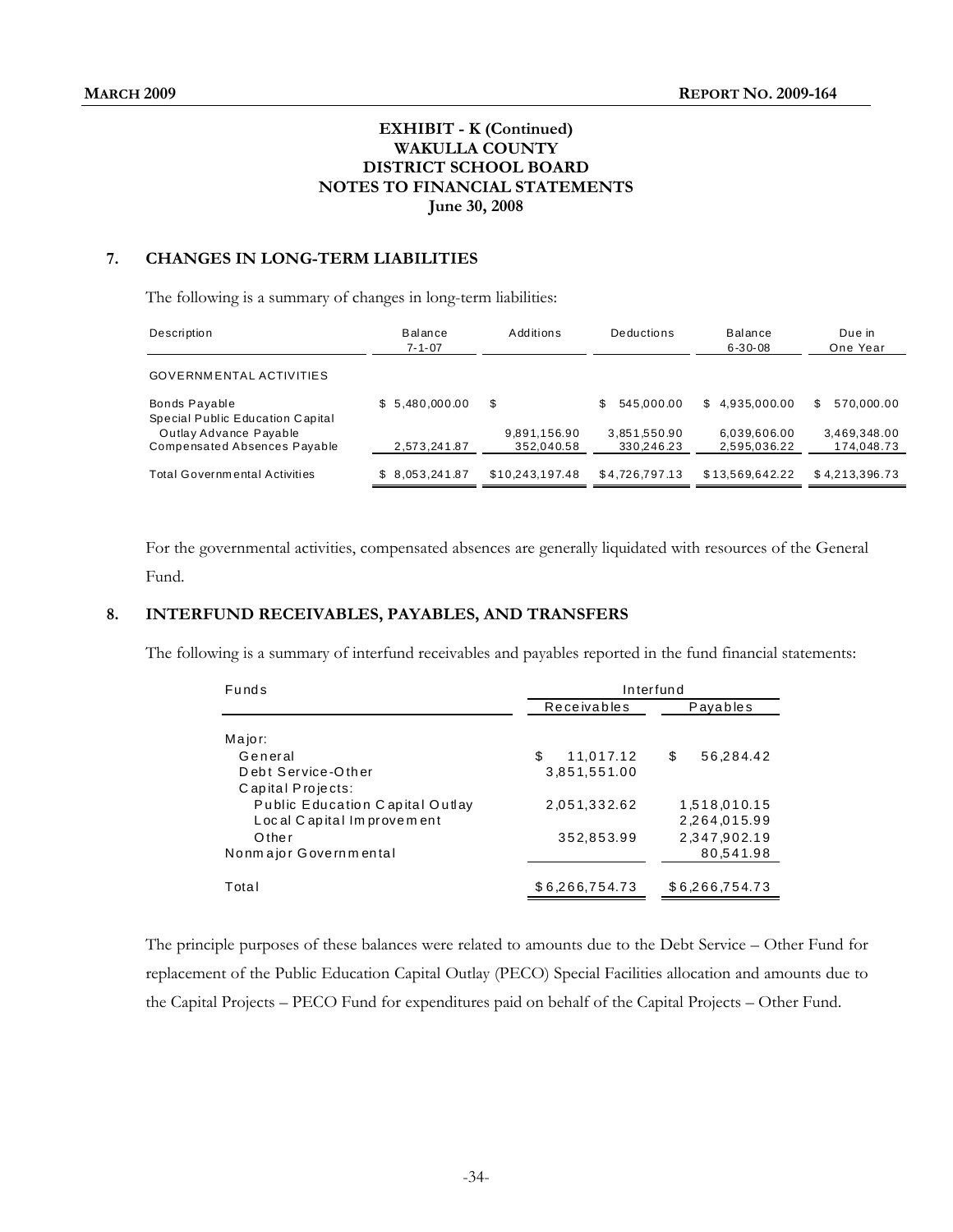The following is a summary of interfund transfers reported in the fund financial statements:

| Funds                           | Interfund       |                 |  |  |
|---------------------------------|-----------------|-----------------|--|--|
|                                 | Transfers In    | Transfers Out   |  |  |
|                                 |                 |                 |  |  |
| Major:                          |                 |                 |  |  |
| General                         | 400.614.97<br>S | 400,000.00<br>S |  |  |
| Debt Service-Other              | 3,851,551.00    |                 |  |  |
| Capital Projects:               |                 |                 |  |  |
| Public Education Capital Outlay |                 | 1,918,625.12    |  |  |
| Local Capital Improvement       |                 | 2.264.015.99    |  |  |
| Other                           | 300,000.00      |                 |  |  |
| Nonmajor Governmental           | 100,000.00      | 69.524.86       |  |  |
|                                 |                 |                 |  |  |
| Total                           | \$4,652,165.97  | \$4,652,165.97  |  |  |

The principle purposes of the interfund transfers related to the replacement of the PECO Special Facilities allocation, the transfer of PECO maintenance funds to the General Fund, and the transfer of General Fund moneys to the Capital Outlay – Other Fund and the Special Revenue – Food Service Fund to supplement capital outlay and food service program operations.

## **9. RESERVE FOR ENCUMBRANCES**

Appropriations in governmental funds are encumbered upon issuance of purchase orders for goods and services. Even though appropriations lapse at the end of the fiscal year, unfilled purchase orders of the current year are carried forward and the next year's appropriations are likewise encumbered.

The Florida Department of Education requires that fund balances be reserved at fiscal year-end to report an amount likely to be expended from the 2008-09 fiscal year budget as a result of purchase orders outstanding at June 30, 2008.

#### **10. INCREASE IN INVENTORY RESERVE**

An adjustment of \$53,010.33 was made on Exhibit - E to increase the fund balance in the General Fund because of the change in the reserve for inventory accounted for under the purchases method in the governmental funds financial statements. See Note 1.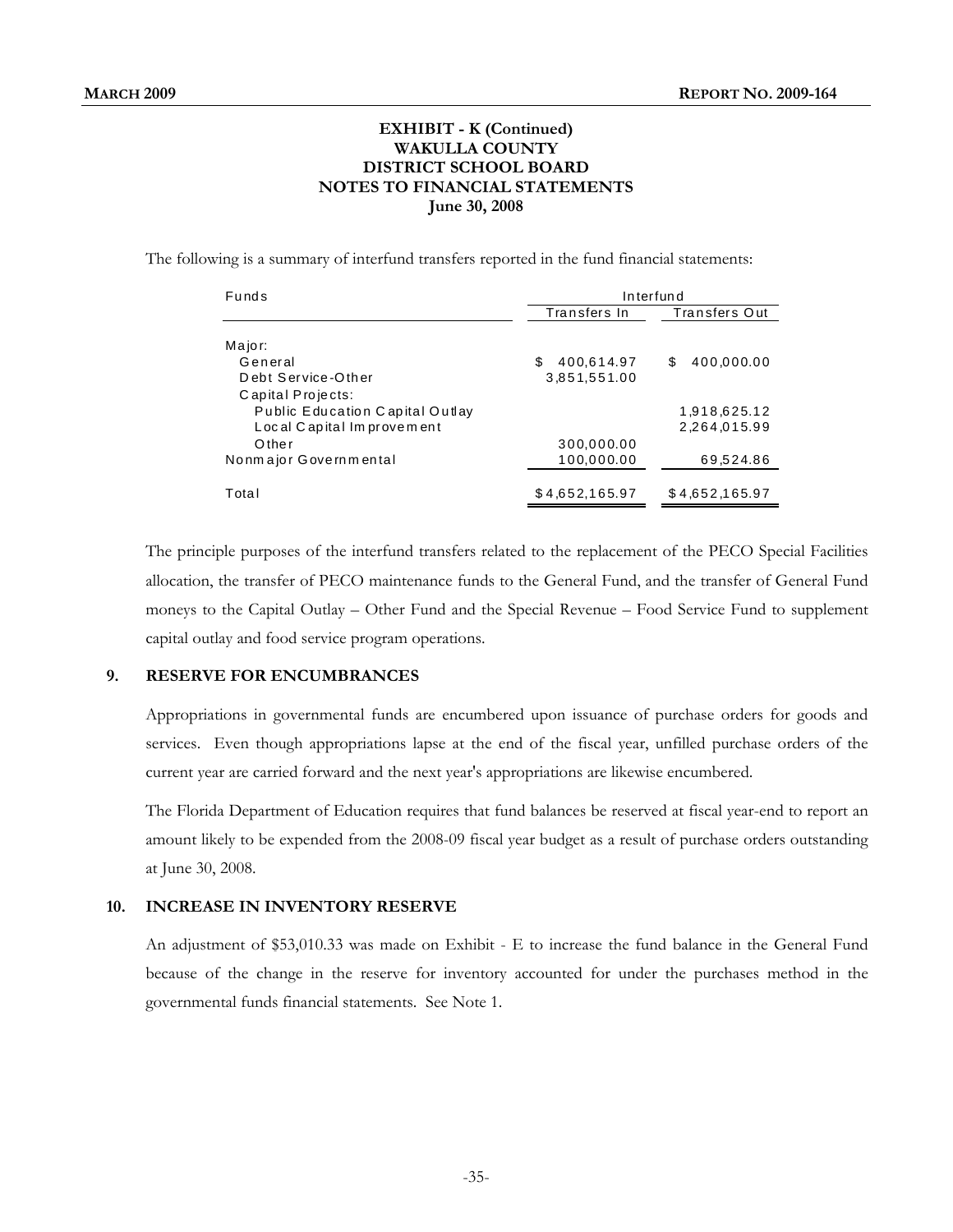## **11. SCHEDULE OF STATE REVENUE SOURCES**

The following is a schedule of the District's State revenue for the 2007-08 fiscal year:

| Florida Education Finance Program                           | \$19,154,879.80 |
|-------------------------------------------------------------|-----------------|
| Categorical Educational Programs:                           |                 |
| Class Size Reduction                                        | 4,907,398.00    |
| Transportation                                              | 1,996,903.00    |
| Instructional Materials                                     | 533,201.00      |
| School Recognition                                          | 468,698.00      |
| <b>Excellent Teaching Program</b>                           | 321,981.17      |
| Other                                                       | 254.634.05      |
| Gross Receipts Tax (Public Education Capital Outlay)        | 5,819,442.10    |
| Classrooms for Kids                                         | 3,583,126.00    |
| Workforce Development Program                               | 296,150.00      |
| Discretionary Lottery Funds                                 | 234.905.00      |
| Motor Vehicle License Tax (Capital Outlay and Debt Service) | 200,789.92      |
| Miscellaneous                                               | 524,148.89      |
|                                                             |                 |
| Total                                                       | \$38,296,256.93 |

Accounting policies relating to certain State revenue sources are described in Note 1.

#### **12. PROPERTY TAXES**

The following is a summary of millages and taxes levied on the 2007 tax roll for the 2007-08 fiscal year:

|                                                                                                                         | Millages | Taxes Levied        |
|-------------------------------------------------------------------------------------------------------------------------|----------|---------------------|
| <b>GENERAL FUND</b>                                                                                                     |          |                     |
| Nonvoted School Tax:                                                                                                    |          |                     |
| Required Local Effort                                                                                                   | 4.919    | \$.<br>7,755,542.23 |
| Basic Discretionary Local Effort                                                                                        | 0.510    | 804,091.59          |
| Supplemental Discretionary Local Effort                                                                                 | 0.250    | 394, 162.54         |
| <b>DEBT SERVICE FUNDS</b><br>Voted Tax:<br>Special Tax School District No. 1<br>CAPITAL PROJECTS FUNDS<br>Nonvoted Tax: | 0.400    | 630,660.07          |
| Local Capital Improvements                                                                                              | 2.000    | 3,153,300.36        |
| Total                                                                                                                   | 8.079    | \$12,737,756.79     |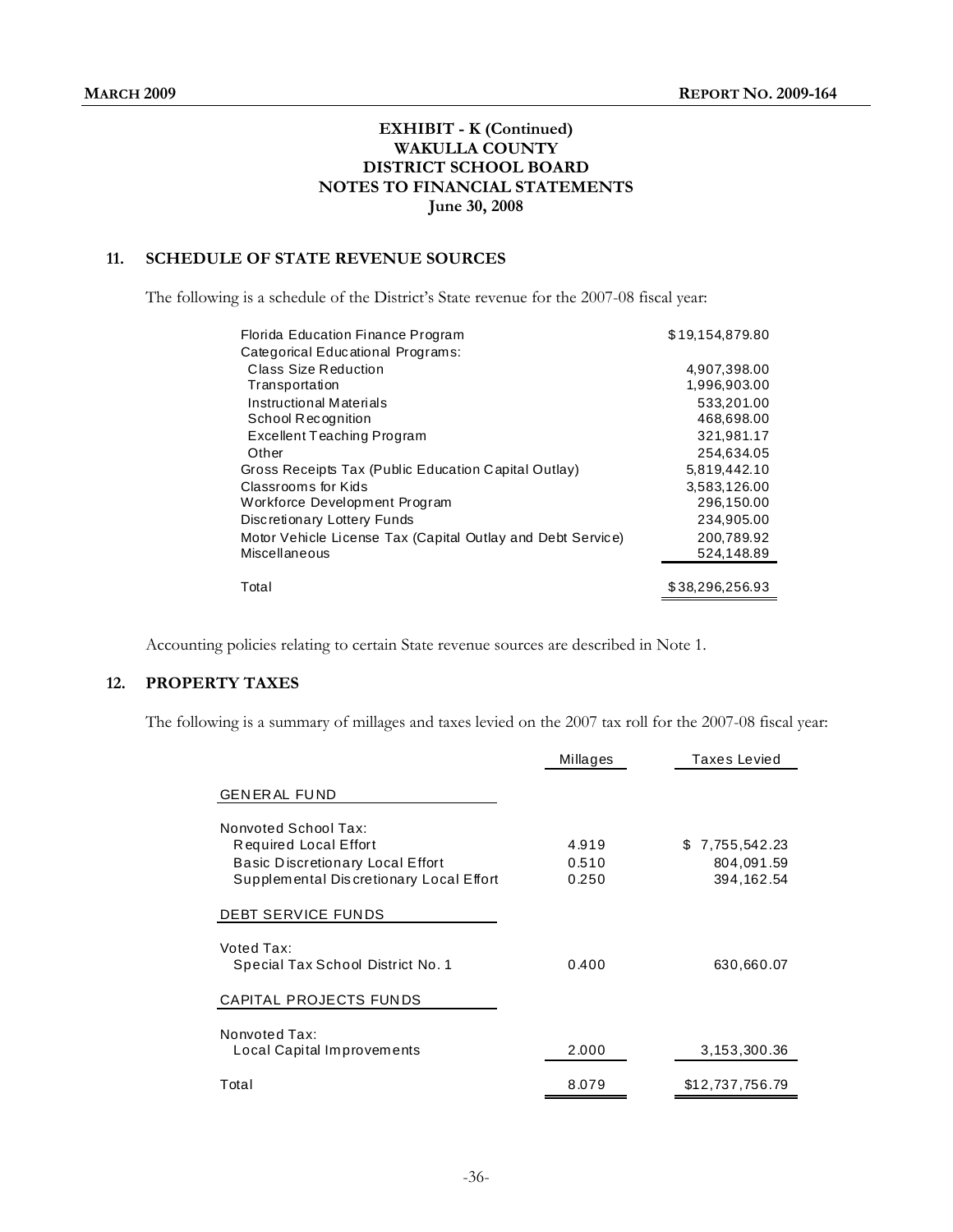#### **13. FLORIDA RETIREMENT SYSTEM**

All regular employees of the District are covered by the State-administered Florida Retirement System (FRS). Provisions relating to FRS are established by Chapters 121 and 122, Florida Statutes; Chapter 112, Part IV, Florida Statutes; Chapter 238, Florida Statutes; and Florida Retirement System Rules, Chapter 60S, Florida Administrative Code, wherein eligibility, contributions, and benefits are defined and described in detail. Essentially all regular employees of participating employers are eligible and must enroll as members of FRS. FRS is a single retirement system administered by the Florida Department of Management Services, Division of Retirement, and consists of two cost-sharing, multiple-employer retirement plans and other nonintegrated programs. These include a defined benefit pension plan (Plan), a Deferred Retirement Option Program (DROP), and a defined contribution plan, referred to as the Public Employee Optional Retirement Program (PEORP).

Benefits in the Plan vest at six years of service. All vested members are eligible for normal retirement benefits at age 62 or at any age after 30 years of service, which may include up to 4 years of credit for military service. The Plan also includes an early retirement provision; however, there is a benefit reduction for each year a member retires before his or her normal retirement date. The Plan provides retirement, disability, and death benefits and annual cost-of-living adjustments.

DROP, subject to provisions of Section 121.091, Florida Statutes, permits employees eligible for normal retirement under the Plan to defer receipt of monthly benefit payments while continuing employment with an FRS employer. An employee may participate in DROP for a period not to exceed 60 months after electing to participate, except that certain instructional personnel may participate for up to 96 months. During the period of DROP participation, deferred monthly benefits are held in the FRS Trust Fund and accrue interest.

As provided in Section 121.4501, Florida Statutes, eligible FRS members may elect to participate in PEORP in lieu of the Plan. District employees participating in DROP are not eligible to participate in PEORP. Employer contributions are defined by law; however, the ultimate benefit depends in part on the performance of investment funds. PEORP is funded by employer contributions that are based on salary and membership class (Regular, Elected County Officers, etc.). Contributions are directed to individual member accounts, and the individual members allocate contributions and account balances among various approved investment choices. Benefits in PEORP vest after one year of service. There were 86 District participants during the 2007-08 fiscal year. Required contributions made to PEORP totaled \$208,982.71.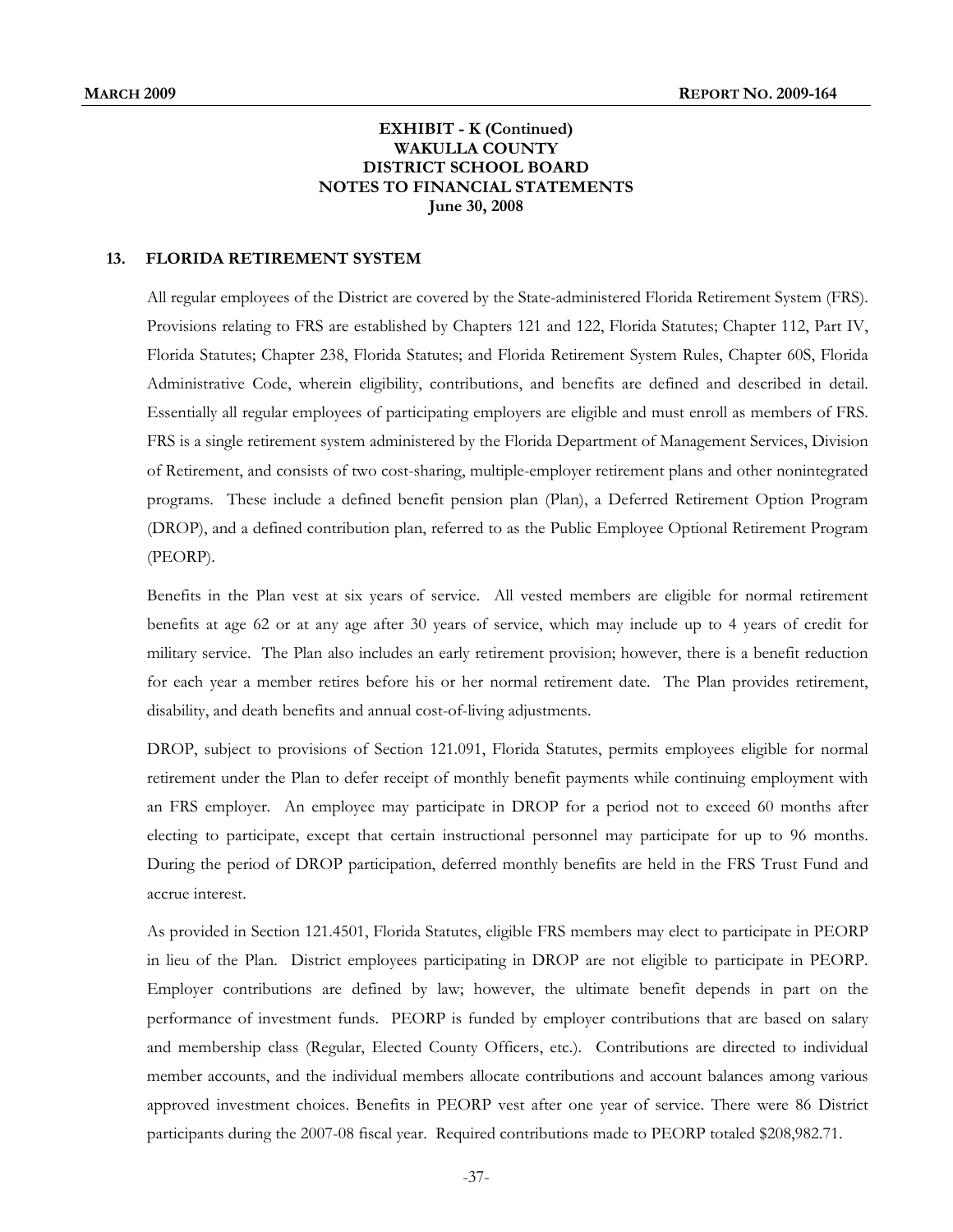#### **FRS Retirement Contribution Rates**

The Florida Legislature establishes, and may amend, contribution rates for each membership class of the FRS. During the 2007-08 fiscal year, contribution rates were as follows:

| Class                                              |          | Percent of Gross Salary |  |  |  |
|----------------------------------------------------|----------|-------------------------|--|--|--|
|                                                    | Employee | Employer<br>(A)         |  |  |  |
| Florida Retirement System, Regular                 | 0.00     | 9.85                    |  |  |  |
| Florida Retirement System, Elected County Officers | 0.00     | 16.53                   |  |  |  |
| Teacher's Retirement System, Plan E                | 6.25     | 11.35                   |  |  |  |
| Deferred Retirement Option Program - Applicable to |          |                         |  |  |  |
| Members from All of the Above Classes              | 0.00     | 10.91                   |  |  |  |
| Florida Retirement System, Reemployed Retiree      | (B       | B)                      |  |  |  |

Notes: (A) Employer rates include 1.11 percent for the postemployment health insurance subsidy. Also, employer rates, other than for DROP participants, include 0.05 percent for administrative costs of the Public Employee Optional Retirement Program.

(B) Contribution rates are dependent upon retirement class in which reemployed.

The District's liability for participation is limited to the payment of the required contribution at the rates and frequencies established by law on future payrolls of the District. The District's contributions including employee contributions for the fiscal years ended June 30, 2006, June 30, 2007, and June 30, 2008, totaled \$1,607,730.60, \$2,137,744.49, and \$2,429,561.24, respectively, which were equal to the required contributions for each fiscal year.

The financial statements and other supplementary information of FRS are included in the comprehensive annual financial report of the State of Florida, which may be obtained from the Florida Department of Financial Services. Also, an annual report on FRS, which includes its financial statements, required supplementary information, actuarial report, and other relevant information, is available from the Florida Department of Management Services, Division of Retirement.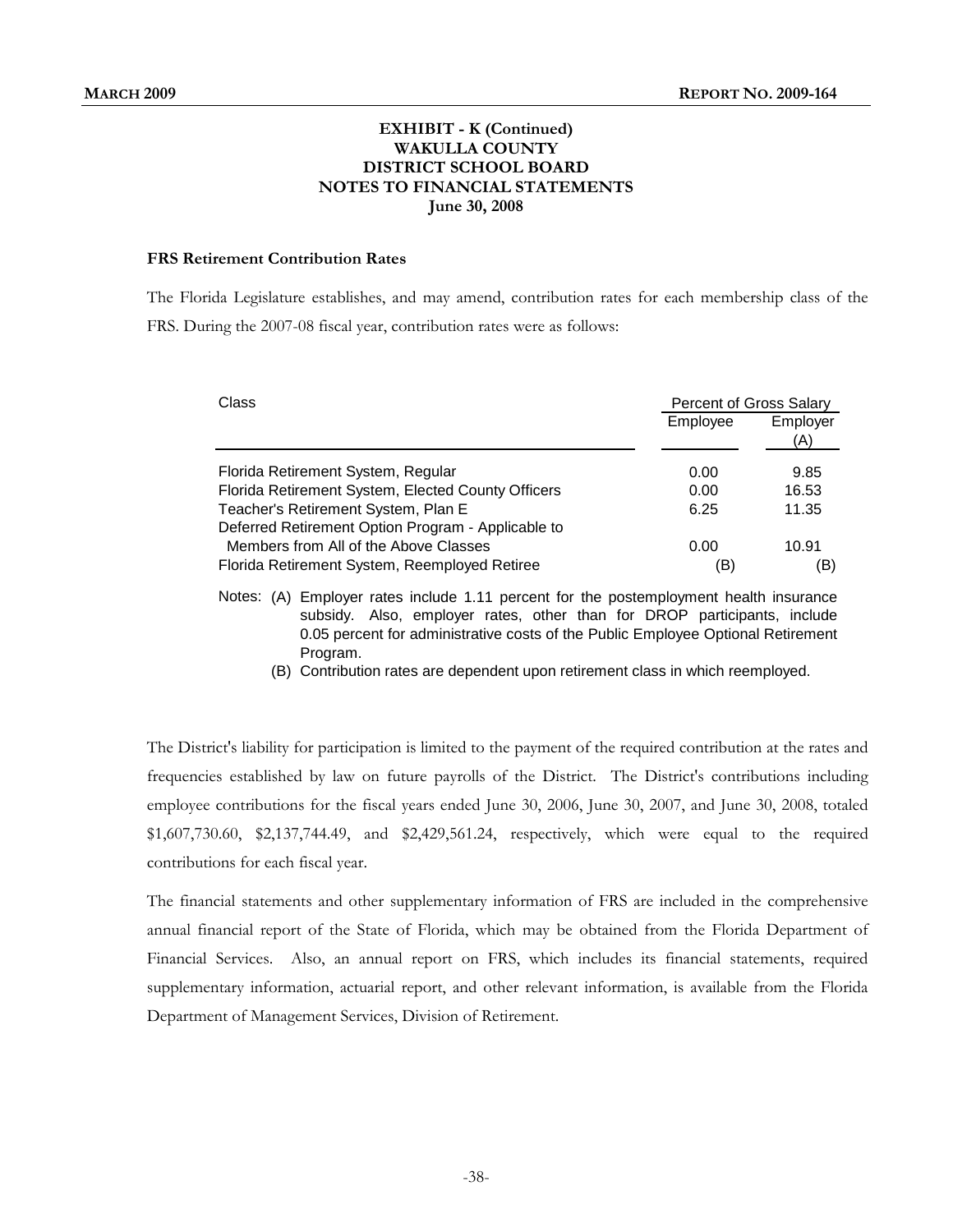#### **14. SPECIAL TERMINATION BENEFITS**

School Board policy provides for the payment of special termination incentive benefits to qualifying employees, depending on the termination date and date of notification to the District of the employee's intention to retire. For each year of service with the District, a qualifying employee will receive termination benefits of one percent of their annual salary, not to exceed a total of 30 percent. Employees who begin service with the District after July 1, 2004, are not eligible for this benefit. In addition to payments of accrued leave and regular termination benefits, the District reported expenditures totaling \$181,632.41 during the 2007-08 fiscal year for special termination incentive benefits.

#### **15. CONSTRUCTION CONTRACT COMMITMENTS**

The following is a summary of major construction contract commitments remaining at fiscal year-end:

| Project                                 |    | Contract<br>Amount |     | Completed<br>to Date |   | Balance<br>Committed |
|-----------------------------------------|----|--------------------|-----|----------------------|---|----------------------|
| New Construction - Elementary School A: |    |                    |     |                      |   |                      |
| Architect                               | \$ | 695.164.00         | \$. | 677,177.70           | S | 17.986.30            |
| Contractor                              |    | 12,708,153.14      |     | 12,105,157.80        |   | 602,995.34           |
| Shadeville Three-Classroom Addition:    |    |                    |     |                      |   |                      |
| Architect                               |    | 46.452.00          |     | 45.244.30            |   | 1,207.70             |
| Contractor                              |    | 859,312.00         |     | 798.514.25           |   | 60,797.75            |
|                                         |    |                    |     |                      |   |                      |
| Total                                   | S  | 14,309,081.14      | \$  | 13,626,094.05        |   | 682,987.09           |

#### **16. CONSORTIUMS**

The District is a member of, and the fiscal agent for, the Small School District Council Consortium. The Consortium is an association of small school districts organized to hire a consultant to collect, interpret, and disseminate information regarding educational matters affecting the member districts, as well as consult and communicate as directed to change, influence, and improve conditions in the affected districts. The District is not the predominant participant in the consortium and, therefore, has established an enterprise fund to account for the Consortium's resources and operations.

#### **17. RISK MANAGEMENT PROGRAMS**

The District is exposed to various risks of loss related to torts; theft of, damage to, and destruction of assets; errors and omissions; injuries to employees; and natural disasters. The Wakulla County District School Board is a member of the Panhandle Area Educational Consortium – Risk Management Consortium under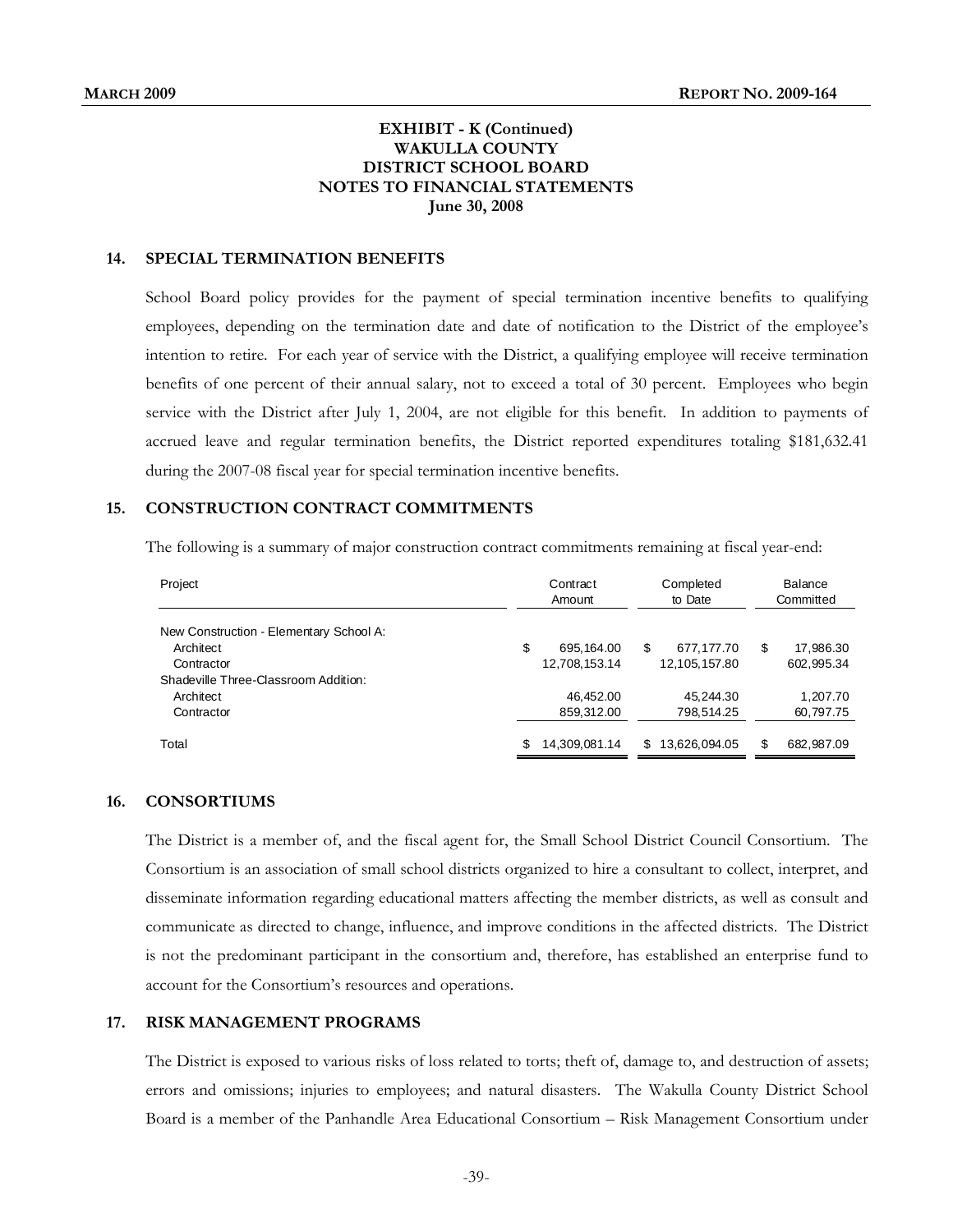which several district school boards have established a combined limited self-insurance program for property protection, general liability, automobile liability, workers' compensation, money and securities, employee fidelity and faithful performance, boiler and machinery, and other coverage deemed necessary by the members of the Consortium. Section 1001.42(10)(k), Florida Statutes, provides the authority for the District to enter into such a risk management program. The Consortium is self-sustaining through member assessments (premiums), and purchases coverage through commercial companies for claims in excess of specified amounts. The Board of Directors for the Consortium is composed of superintendents of all participating districts. The Washington County District School Board serves as fiscal agent for the Consortium.

Employee group life and health insurance coverages are being provided through purchased commercial insurance with minimum deductibles for each line of coverage.

Settled claims resulting from these risks have not exceeded commercial coverage in any of the past three fiscal years.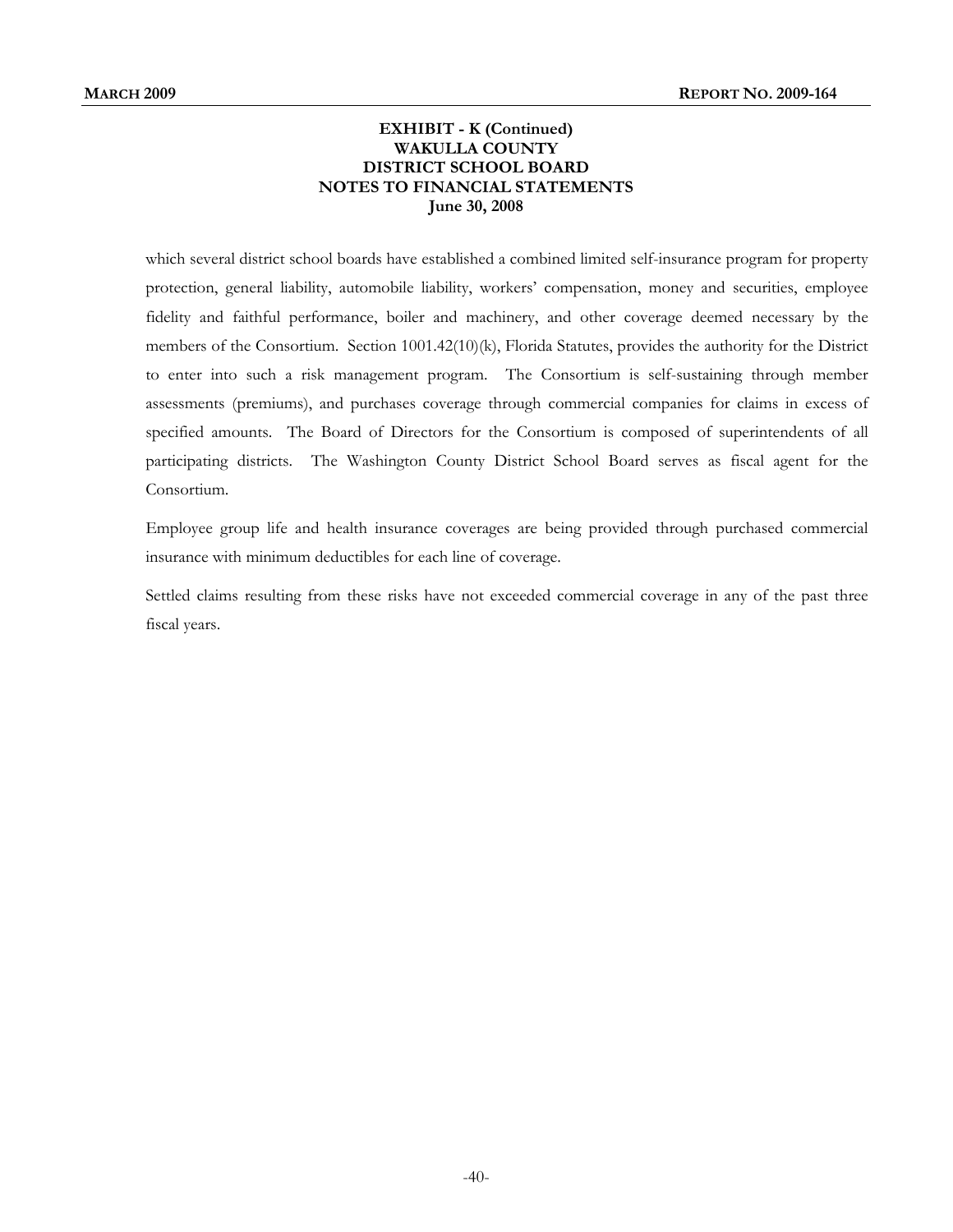## <span id="page-46-0"></span>**OTHER REQUIRED SUPPLEMENTARY INFORMATION**

#### *EXHIBIT - L WAKULLA COUNTY DISTRICT SCHOOL BOARD REQUIRED SUPPLEMENTARY INFORMATION - BUDGETARY COMPARISON SCHEDULE - GENERAL FUND For the Fiscal Year Ended June 30, 2008*

|                                                      |                           | General Fund           |                    |                                                           |
|------------------------------------------------------|---------------------------|------------------------|--------------------|-----------------------------------------------------------|
|                                                      | Original<br><b>Budget</b> | Final<br><b>Budget</b> | Actual             | Variance with<br>Final Budget -<br>Positive<br>(Negative) |
| Revenues                                             |                           |                        |                    |                                                           |
| Intergovernmental:                                   |                           |                        |                    |                                                           |
| <b>Federal Direct</b>                                | \$<br>75,000.00           | \$<br>75,000.00        | \$<br>74,174.44    | \$<br>(825.56)                                            |
| Federal Through State                                | 194,000.00                | 203,729.97             | 209,972.63         | 6.242.66                                                  |
| Federal Through Local                                | 171,497.00                | 281,217.00             | 147,118.45         | (134, 098.55)                                             |
| State                                                | 27,961,598.00             | 27,997,682.44          | 28,331,350.65      | 333,668.21                                                |
| Local:                                               |                           |                        |                    |                                                           |
| Taxes                                                | 8,490,462.00              | 8,506,106.00           | 8,544,656.06       | 38.550.06                                                 |
| Miscellaneous                                        | 230,000.00                | 229,776.13             | 664,551.33         | 434,775.20                                                |
| <b>Total Revenues</b>                                | 37,122,557.00             | 37,293,511.54          | 37,971,823.56      | 678,312.02                                                |
| <b>Expenditures</b>                                  |                           |                        |                    |                                                           |
| Current - Education:                                 |                           |                        |                    |                                                           |
| Instruction                                          | 22,313,615.79             | 22,029,085.09          | 21,185,924.91      | 843,160.18                                                |
| <b>Pupil Personnel Services</b>                      | 2,094,860.27              | 2,148,148.78           | 2,040,564.91       | 107,583.87                                                |
|                                                      |                           |                        |                    | 44,766.87                                                 |
| <b>Instructional Media Services</b>                  | 555,425.02                | 634,624.58             | 589,857.71         |                                                           |
| Instruction and Curriculum Development Services      | 1,275,440.45              | 1,281,496.16           | 1,230,777.69       | 50,718.47                                                 |
| <b>Instructional Staff Training Services</b>         | 128,989.78                | 159,346.68             | 65,046.59          | 94,300.09                                                 |
| Instruction Related Technology                       | 199,854.51                | 260,327.31             | 257,499.77         | 2,827.54                                                  |
| Board of Education                                   | 441,570.68                | 442,346.86             | 440,413.60         | 1,933.26                                                  |
| General Administration                               | 434,275.72                | 553,144.11             | 534,121.63         | 19,022.48                                                 |
| School Administration                                | 1,553,871.73              | 1,584,356.25           | 1,577,141.97       | 7,214.28                                                  |
| Facilities Acquisition and Construction              | 183,887.26                | 199,666.92             | 116,449.85         | 83,217.07                                                 |
| <b>Fiscal Services</b>                               | 403,519.36                | 404,257.10             | 398,096.80         | 6,160.30                                                  |
| <b>Food Services</b>                                 |                           | 14,513.00              | 11,403.47          | 3,109.53                                                  |
| <b>Central Services</b>                              | 703,579.84                | 640,901.67             | 599,381.45         | 41,520.22                                                 |
| <b>Pupil Transportation Services</b>                 | 2,614,947.99              | 2,851,523.18           | 2,709,609.13       | 141,914.05                                                |
| Operation of Plant                                   | 4,109,465.76              | 4,254,580.04           | 4,077,853.03       | 176,727.01                                                |
| Maintenance of Plant                                 | 974,440.73                | 1,105,538.17           | 879,700.21         | 225,837.96                                                |
| <b>Administrative Technology Services</b>            | 10,849.84                 | 10,899.39              | 10,835.78          | 63.61                                                     |
| <b>Community Services</b>                            | 4,074.68                  | 5,099.36               | 4,654.62           | 444.74                                                    |
| Fixed Capital Outlay:<br><b>Other Capital Outlay</b> |                           | 307,886.96             | 307,886.96         |                                                           |
|                                                      |                           |                        |                    |                                                           |
| <b>Total Expenditures</b>                            | 38,002,669.41             | 38,887,741.61          | 37,037,220.08      | 1,850,521.53                                              |
| Excess (Deficiency) of Revenues Over Expenditures    | (880, 112.41)             | (1,594,230.07)         | 934,603.48         | 2,528,833.55                                              |
| <b>Other Financing Sources (Uses)</b>                |                           |                        |                    |                                                           |
| Transfers In                                         | 399,243.00                | 399,243.00             | 400,614.97         | 1,371.97                                                  |
| <b>Insurance Loss Recoveries</b>                     |                           |                        | 14,374.71          | 14,374.71                                                 |
| <b>Transfers Out</b>                                 | (100,000.00)              | (400,000.00)           | (400,000.00)       |                                                           |
| <b>Total Other Financing Sources (Uses)</b>          | 299,243.00                | (757.00)               | 14,989.68          | 15,746.68                                                 |
| Net Change in Fund Balance                           | (580, 869.41)             | (1,594,987.07)         | 949,593.16         | 2,544,580.23                                              |
| Fund Balance, July 1, 2007                           | 3,752,565.94              | 3,752,565.94           | 3,490,975.14       | (261, 590.80)                                             |
| Increase to Inventory Reserve                        |                           |                        | 53,010.33          | 53,010.33                                                 |
|                                                      |                           |                        |                    |                                                           |
| Fund Balance, June 30, 2008                          | \$<br>3,171,696.53        | \$<br>2,157,578.87     | \$<br>4,493,578.63 | \$<br>2,335,999.76                                        |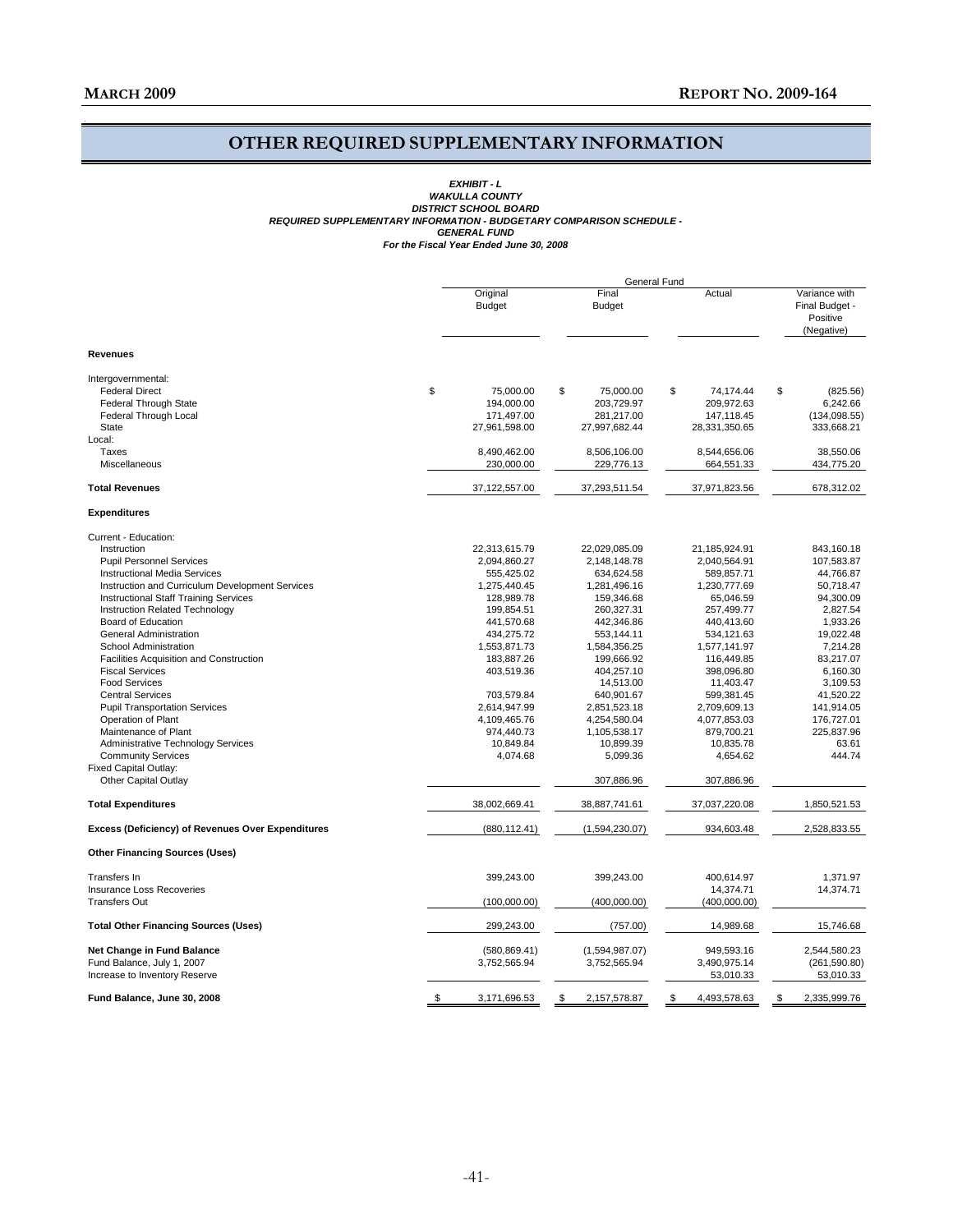## <span id="page-47-0"></span>**SCHEDULE OF EXPENDITURES OF FEDERAL AWARDS**

## *WAKULLA COUNTY DISTRICT SCHOOL BOARD*

*SCHEDULE OF EXPENDITURES OF FEDERAL AWARDS For the Fiscal Year Ended June 30, 2008*

| Federal Grantor/Pass-Through Grantor/Program Title                                        | Catalog of<br>Federal<br>Domestic<br>Assistance<br>Number | Pass -<br>Through<br>Grantor<br>Number | Amount of<br>Expenditures<br>(1) | Amount<br>Provided<br>to<br>Subrecipients |
|-------------------------------------------------------------------------------------------|-----------------------------------------------------------|----------------------------------------|----------------------------------|-------------------------------------------|
| United States Department of Agriculture:                                                  |                                                           |                                        |                                  |                                           |
| Indirect:<br>Child Nutrition Cluster:                                                     |                                                           |                                        |                                  |                                           |
| Florida Department of Education:                                                          |                                                           |                                        |                                  |                                           |
| School Breakfast Program                                                                  | 10.553                                                    | 321                                    | \$<br>180,611.65<br>\$           |                                           |
| National School Lunch Program                                                             | 10.555                                                    | 300                                    | 695,637.61                       |                                           |
| Florida Department of Agriculture and Consumer Services:<br>National School Lunch Program | 10.555(2)                                                 | None                                   | 119,588.47                       |                                           |
|                                                                                           |                                                           |                                        |                                  |                                           |
| <b>Total Child Nutrition Cluster</b>                                                      |                                                           |                                        | 995,837.73                       |                                           |
| Florida Department of Financial Services:                                                 |                                                           |                                        |                                  |                                           |
| Schools and Roads - Grants to States                                                      | 10.665                                                    | None                                   | 103,132.48                       |                                           |
| <b>Total United States Department of Agriculture</b>                                      |                                                           |                                        | 1,098,970.21                     |                                           |
| <b>United States Department of Labor:</b><br>Indirect:                                    |                                                           |                                        |                                  |                                           |
| Florida's Great Northwest, Inc.:                                                          |                                                           |                                        |                                  |                                           |
| WIA - Pilots, Demonstrations, and Research Projects                                       | 17.261                                                    | None                                   | 9,374.67                         |                                           |
| United States Department of Education:<br>Indirect:                                       |                                                           |                                        |                                  |                                           |
| <b>Special Education Cluster:</b>                                                         |                                                           |                                        |                                  |                                           |
| Florida Department of Education:                                                          |                                                           |                                        |                                  |                                           |
| Special Education - Grants to States                                                      | 84.027                                                    | 262, 263                               | 1,095,857.82                     | 25,000.00                                 |
| Special Education - Preschool Grants                                                      | 84.173                                                    | 267                                    | 55,615.21                        |                                           |
| Putnam County District School Board:                                                      |                                                           |                                        |                                  |                                           |
| Special Education - Grants to States                                                      | 84.027                                                    | None                                   | 92,869.90                        |                                           |
| Leon County District School Board:<br>Special Education - Grants to States                | 84.027                                                    | None                                   | 19,383.00                        |                                           |
| University of South Florida:                                                              |                                                           |                                        |                                  |                                           |
| Special Education - Grants to States                                                      | 84.027                                                    | None                                   | 4,400.00                         |                                           |
| <b>Total Special Education Cluster</b>                                                    |                                                           |                                        | 1,268,125.93                     | 25,000.00                                 |
| Florida Department of Education:                                                          |                                                           |                                        |                                  |                                           |
| Adult Education - Basic Grants to States                                                  | 84.002                                                    | 191                                    | 42,749.18                        |                                           |
| Title I Grants to Local Educational Agencies                                              | 84.010                                                    | 212, 222                               | 669,661.58                       | 51,742.00                                 |
| Career and Technical Education - Basic Grants to States                                   | 84.048                                                    | 151                                    | 111,223.17                       |                                           |
| Safe and Drug-Free Schools and Communities - State Grants                                 | 84.186                                                    | 103                                    | 17,658.84                        |                                           |
| State Grants for Innovative Programs                                                      | 84.298                                                    | 113                                    | 2,529.82                         |                                           |
| <b>Education Technology State Grants</b>                                                  | 84.318                                                    | 121                                    | 5,069.07                         |                                           |
| Improving Teacher Quality State Grants                                                    | 84.367                                                    | 224                                    | 195,110.11                       | 4,000.00                                  |
| <b>Total United States Department of Education</b>                                        |                                                           |                                        | 2,312,127.70                     | 80,742.00                                 |
| United States Department of Health and Human Services:<br>Indirect:                       |                                                           |                                        |                                  |                                           |
| Early Learning Coalition of the Big Bend Region, Inc.:                                    |                                                           |                                        |                                  |                                           |
| Temporary Assistance for Needy Families                                                   | 93.558                                                    | None                                   | 5,781.22                         |                                           |
| Child Care and Devlopment Block Grant                                                     | 93.575                                                    | None                                   | 19,683.73                        |                                           |
| Social Services Block Grant                                                               | 93.667                                                    | None                                   | 25.93                            |                                           |
| Total United States Department of Health and Human Services                               |                                                           |                                        | 25,490.88                        |                                           |
| <b>Corporation for National and Community Service:</b><br>Indirect:                       |                                                           |                                        |                                  |                                           |
| Florida Department of Education:                                                          |                                                           |                                        |                                  |                                           |
| Learn and Serve America - School and Community                                            |                                                           |                                        |                                  |                                           |
| <b>Based Programs</b>                                                                     | 94.004                                                    | 234                                    | 11,563.08                        |                                           |
| <b>United States Department of Defense:</b><br>Direct:                                    |                                                           |                                        |                                  |                                           |
| Army Junior Reserve Officers Training Corps                                               | None                                                      | N/A                                    | 74,174.44                        |                                           |
| <b>Total Expenditures of Federal Awards</b>                                               |                                                           |                                        | 3,531,700.98<br>\$<br>\$         | 80,742.00                                 |

Notes: Basis of Presentation. The Schedule of Expenditures of Federal Awards represents amounts expended from Federal programs during the 2007-08 fiscal year as<br>determined based on the modified accrual basis of accounting. The am

(2)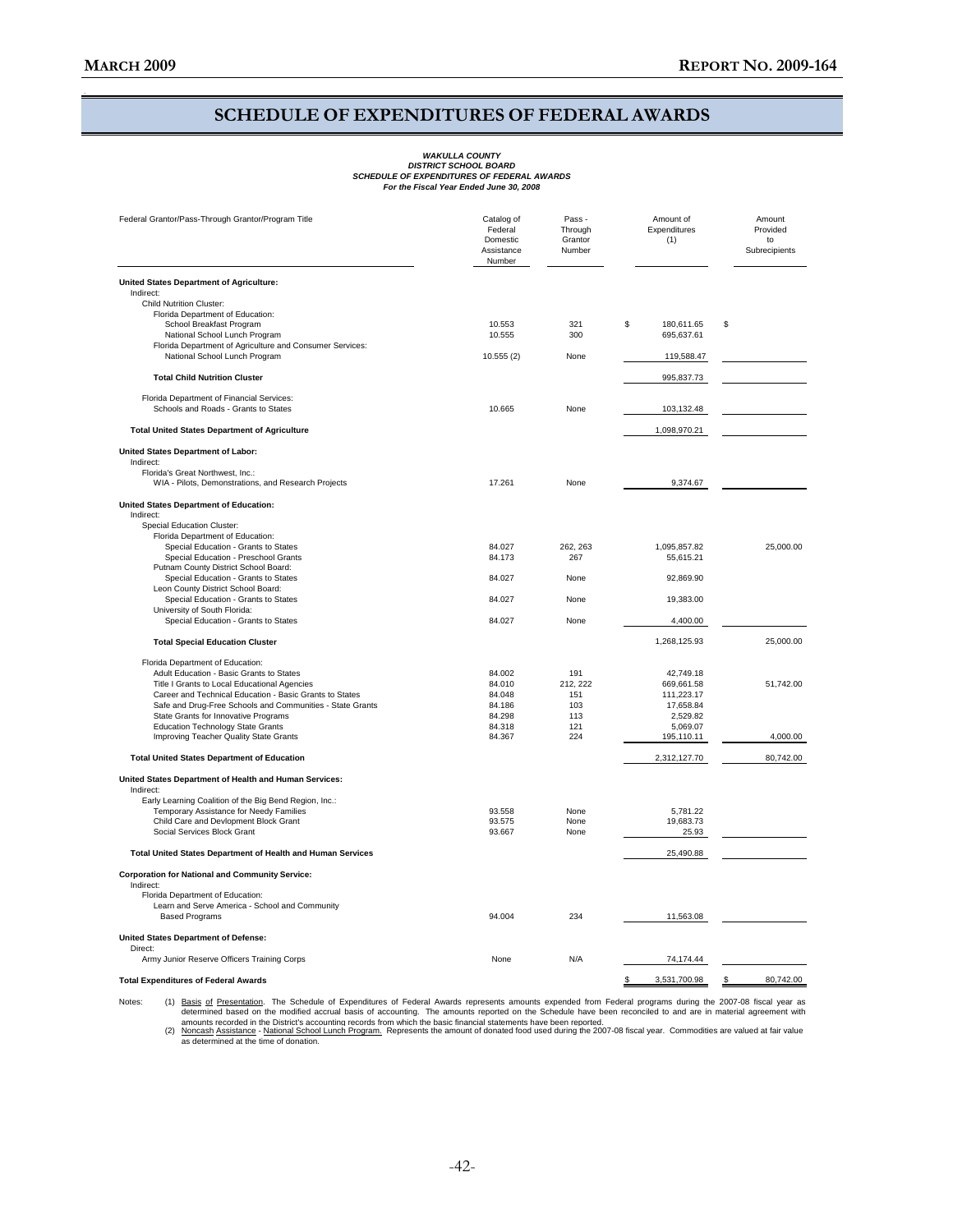<span id="page-48-0"></span>

**David W. Martin, CPA AUDITOR GENERAL**

# **AUDITOR GENERAL STATE OF FLORIDA**

**G74 Claude Pepper Building 111 West Madison Street Tallahassee, Florida 32399-1450** 



**850-488-5534 Fax: 850-488-6975** 

The President of the Senate, the Speaker of the House of Representatives, and the Legislative Auditing Committee

## **INDEPENDENT AUDITOR'S REPORT ON INTERNAL CONTROL OVER FINANCIAL REPORTING AND ON COMPLIANCE AND OTHER MATTERS BASED ON AN AUDIT OF THE FINANCIAL STATEMENTS PERFORMED IN ACCORDANCE WITH GOVERNMENT AUDITING STANDARDS**

We have audited the financial statements of the governmental activities, the business-type activities, the discretely presented component unit, each major fund, and the aggregate remaining fund information of the Wakulla County District School Board as of and for the fiscal year ended June 30, 2008, which collectively comprise the District's basic financial statements, and have issued our report thereon included under the heading **INDEPENDENT AUDITOR'S REPORT ON FINANCIAL STATEMENTS**. Our report on the basic financial statements was modified to include a reference to other auditors. We conducted our audit in accordance with auditing standards generally accepted in the United States of America and the standards applicable to financial audits contained in *Government Auditing Standards* issued by the Comptroller General of the United States. Other auditors audited the financial statements of the school internal funds and the discretely presented component unit, as described in our report on the Wakulla County District School Board's financial statements. This report does not include the results of the other auditors' testing of internal control over financial reporting or compliance and other matters that are reported on separately by those auditors. The financial statements of the school internal funds were not audited in accordance with *Government Auditing Standards.* 

## **Internal Control Over Financial Reporting**

In planning and performing our audit, we considered the District's internal control over financial reporting as a basis for designing our auditing procedures for the purpose of expressing our opinions on the financial statements, but not for the purpose of expressing an opinion on the effectiveness of the District's internal control over financial reporting. Accordingly, we do not express an opinion on the effectiveness of the District's internal control over financial reporting.

A *control deficiency* exists when the design or operation of a control does not allow management or employees, in the normal course of performing their assigned functions, to prevent or detect misstatements on a timely basis. A *significant deficiency* is a control deficiency, or combination of control deficiencies, that adversely affects the District's ability to initiate, authorize, record, process, or report financial data reliably in accordance with generally accepted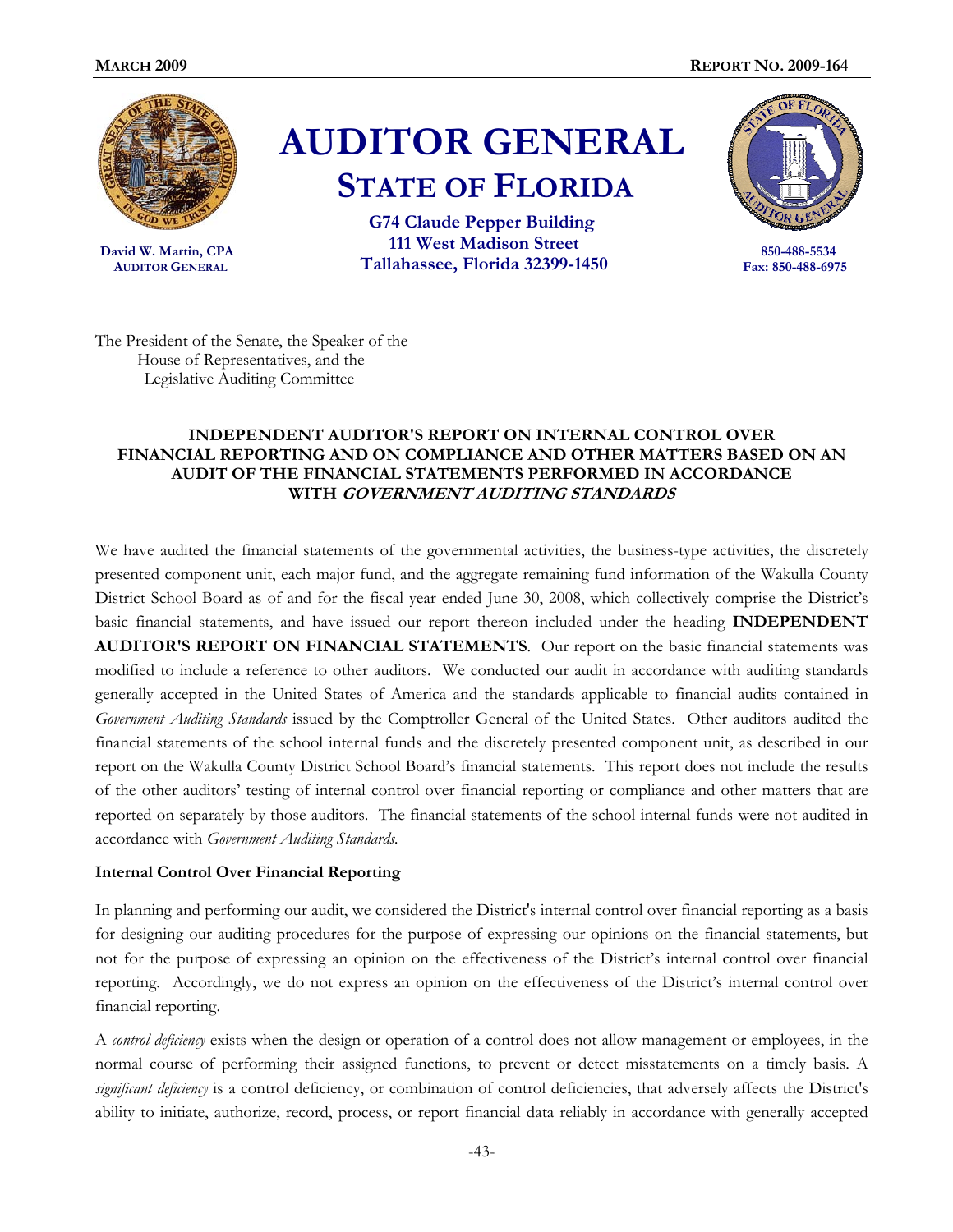accounting principles such that there is more than a remote likelihood that a misstatement of the District's financial statements that is more than inconsequential will not be prevented or detected by the District's internal control.

A *material weakness* is a significant deficiency, or combination of significant deficiencies, that results in more than a remote likelihood that a material misstatement of the financial statements will not be prevented or detected by the District's internal control.

Our consideration of internal control over financial reporting was for the limited purpose described in the first paragraph of this section and would not necessarily identify all deficiencies in internal control that might be significant deficiencies or material weaknesses. We did not identify any deficiencies in internal control over financial reporting that we consider to be material weaknesses, as defined above.

#### **Compliance and Other Matters**

As part of obtaining reasonable assurance about whether the District's financial statements are free of material misstatement, we performed tests of its compliance with certain provisions of laws, rules, regulations, contracts, and grant agreements, noncompliance with which could have a direct and material effect on the determination of financial statement amounts. However, providing an opinion on compliance with those provisions was not an objective of our audit and, accordingly, we do not express such an opinion. The results of our tests disclosed no instances of noncompliance or other matters that are required to be reported under *Government Auditing Standards*.

We noted certain additional matters that are discussed in the **SCHEDULE OF FINDINGS AND QUESTIONED COSTS** section of this report.

Management's response to the findings described in the **SCHEDULE OF FINDINGS AND QUESTIONED COSTS** section of this report is included as Exhibit – M. We did not audit management's response and, accordingly, we express no opinion on it.

Pursuant to Section 11.45(4), Florida Statutes, this report is a public record and its distribution is not limited. Auditing standards generally accepted in the United States of America require us to indicate that this report is intended solely for the information and use of the Legislative Auditing Committee, members of the Florida Senate and the Florida House of Representatives, Federal and other granting agencies, and applicable management and is not intended to be and should not be used by anyone other than these specified parties.

Respectfully submitted,

David W. Martin, CPA March 5, 2009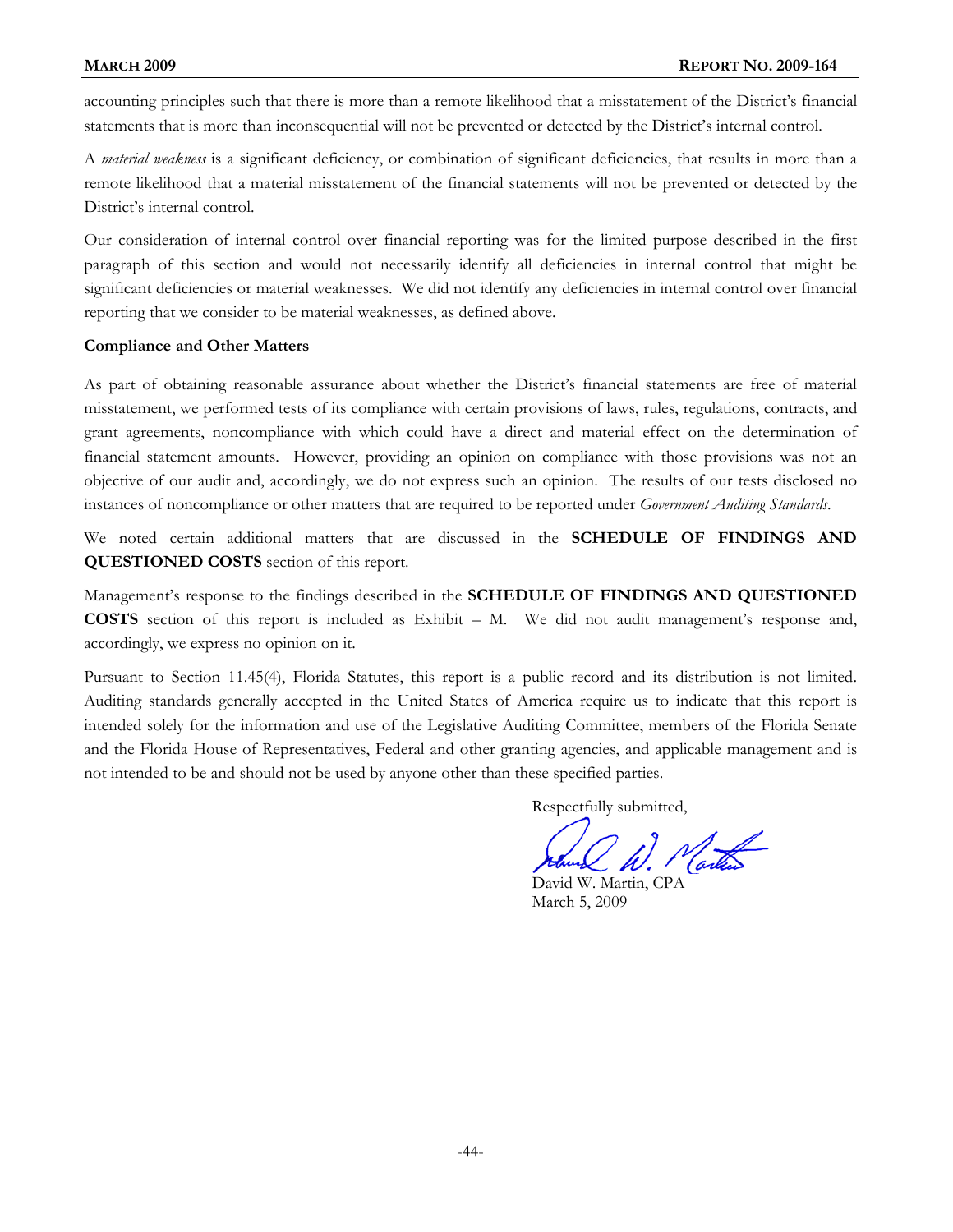<span id="page-50-0"></span>

**David W. Martin, CPA AUDITOR GENERAL**

## **AUDITOR GENERAL STATE OF FLORIDA**

**G74 Claude Pepper Building 111 West Madison Street Tallahassee, Florida 32399-1450** 



**850-488-5534 Fax: 850-488-6975** 

The President of the Senate, the Speaker of the House of Representatives, and the Legislative Auditing Committee

## **INDEPENDENT AUDITOR'S REPORT ON COMPLIANCE WITH REQUIREMENTS APPLICABLE TO EACH MAJOR FEDERAL PROGRAM AND ON INTERNAL CONTROL OVER COMPLIANCE IN ACCORDANCE WITH OMB CIRCULAR A-133**

#### **Compliance**

We have audited the Wakulla County District School Board's compliance with the types of compliance requirements described in the United States Office of Management and Budget's (OMB) *Circular A-133 Compliance Supplement* that are applicable to its major Federal program for the fiscal year ended June 30, 2008. The District's major Federal program is identified in the **SUMMARY OF AUDITOR'S RESULTS** section of the **SCHEDULE OF FINDINGS AND QUESTIONED COSTS**. Compliance with the requirements of laws, regulations, contracts, and grants applicable to the District's major Federal program is the responsibility of District management. Our responsibility is to express an opinion on the District's compliance based on our audit.

We conducted our audit of compliance in accordance with auditing standards generally accepted in the United States of America; the standards applicable to financial audits contained in *Government Auditing Standards*, issued by the Comptroller General of the United States; and the OMB's *Circular A-133, Audits of States, Local Governments, and Non-Profit Organizations*. Those standards and OMB *Circular A-133* require that we plan and perform the audit to obtain reasonable assurance about whether noncompliance with the types of compliance requirements referred to above that could have a direct and material effect on a major Federal program occurred. An audit includes examining, on a test basis, evidence about the District's compliance with those requirements and performing such other procedures as we considered necessary in the circumstances. We believe that our audit provides a reasonable basis for our opinion. Our audit does not provide a legal determination of the District's compliance with those requirements.

In our opinion, the District complied, in all material respects, with the requirements referred to above that are applicable to its major Federal program for the year ended June 30, 2008. However, the results of our auditing procedures disclosed an instance of noncompliance with those requirements, which is required to be reported in accordance with OMB *Circular A-133* and which is described in the **SCHEDULE OF FINDINGS AND QUESTIONED COSTS** section of this report as Federal Awards Finding No. 1.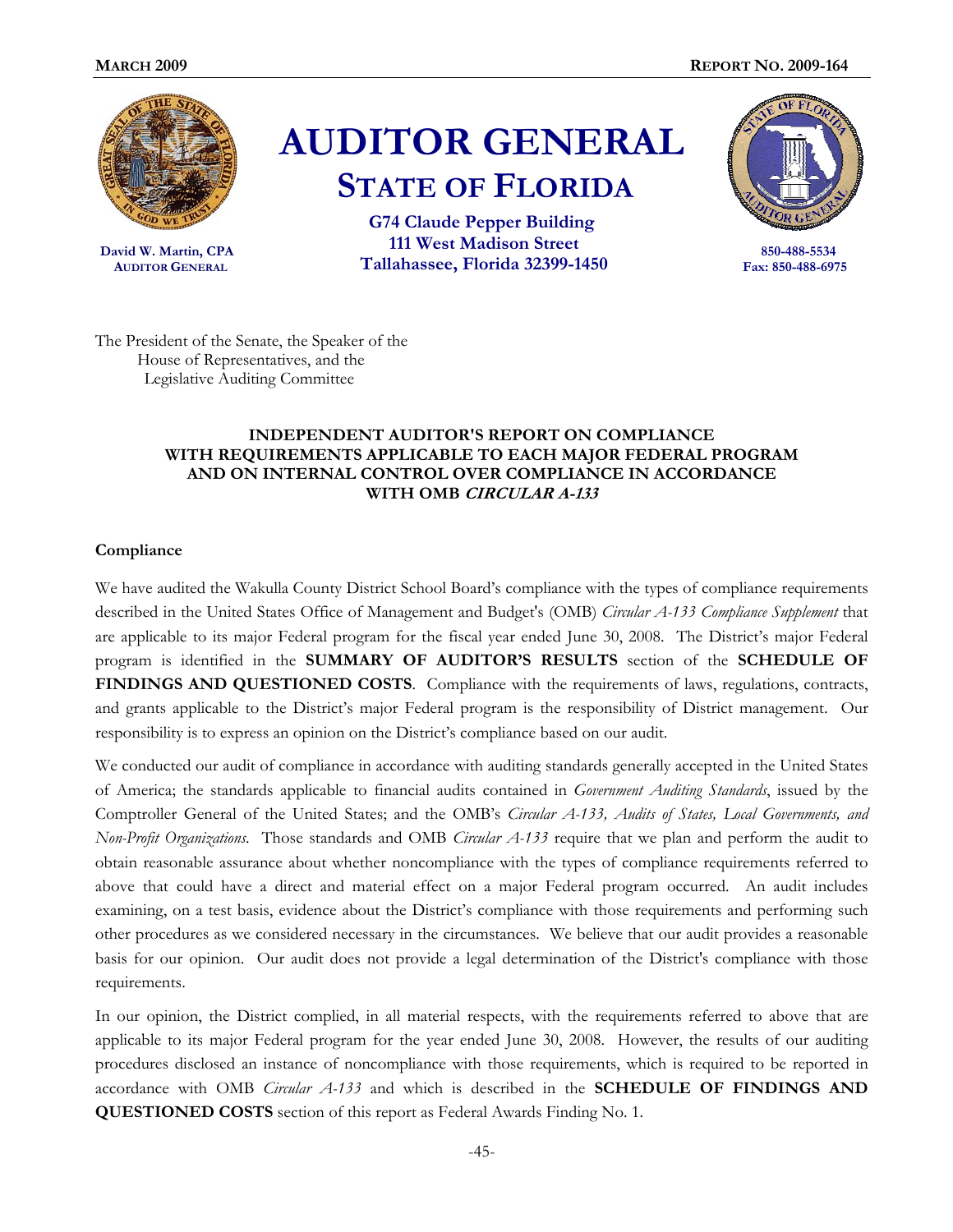#### **Internal Control Over Compliance**

District management is responsible for establishing and maintaining effective internal control over compliance with requirements of laws, regulations, contracts, and grants applicable to Federal programs. In planning and performing our audit, we considered the District's internal control over compliance with the requirements that could have a direct and material effect on a major Federal program in order to determine our auditing procedures for the purpose of expressing our opinion on compliance, but not for the purpose of expressing an opinion on the effectiveness of internal control over compliance. Accordingly, we do not express an opinion on the effectiveness of the District's internal control over compliance.

Our consideration of internal control over compliance was for the limited purpose described in the preceding paragraph and would not necessarily identify all deficiencies in the District's internal control that might be significant deficiencies or material weaknesses as defined below. However, as discussed below, we identified a certain deficiency in internal control over compliance that we considered to be a significant deficiency.

A *control deficiency* in the District's internal control over compliance exists when the design or operation of a control does not allow management or employees, in the normal course of performing their assigned functions, to prevent or detect noncompliance with a type of compliance requirement of a Federal program on a timely basis. A *significant deficiency* is a control deficiency, or combination of control deficiencies, that adversely affects the District's ability to administer a Federal program such that there is more than a remote likelihood that noncompliance with a type of compliance requirement of a Federal program that is more than inconsequential will not be prevented or detected by the District's internal control. We consider the deficiency in internal control over compliance described in the **SCHEDULE OF FINDINGS AND QUESTIONED COSTS** section of this report as Federal Awards Finding No. 1 to be a significant deficiency.

A *material weakness* is a significant deficiency, or combination of significant deficiencies, that results in more than a remote likelihood that material noncompliance with a type of compliance requirement of a Federal program will not be prevented or detected by the District's internal control. We did not consider the Federal Awards control deficiency described in the **SCHEDULE OF FINDINGS AND QUESTIONED COSTS** section of this report to be a material weakness.

Management's response to the finding described in the **SCHEDULE OF FINDINGS AND QUESTIONED COSTS** section of this report is included as Exhibit – M. We did not audit management's response and, accordingly, we express no opinion on it.

Pursuant to Section 11.45(4), Florida Statutes, this report is a public record and its distribution is not limited. Auditing standards generally accepted in the United States of America require us to indicate that this report is intended solely for the information and use of the Legislative Auditing Committee, members of the Florida Senate and the Florida House of Representatives, Federal and other granting agencies, and applicable management and is not intended to be and should not be used by anyone other than these specified parties.

Respectfully submitted,

David W. Martin, CPA March 5, 2009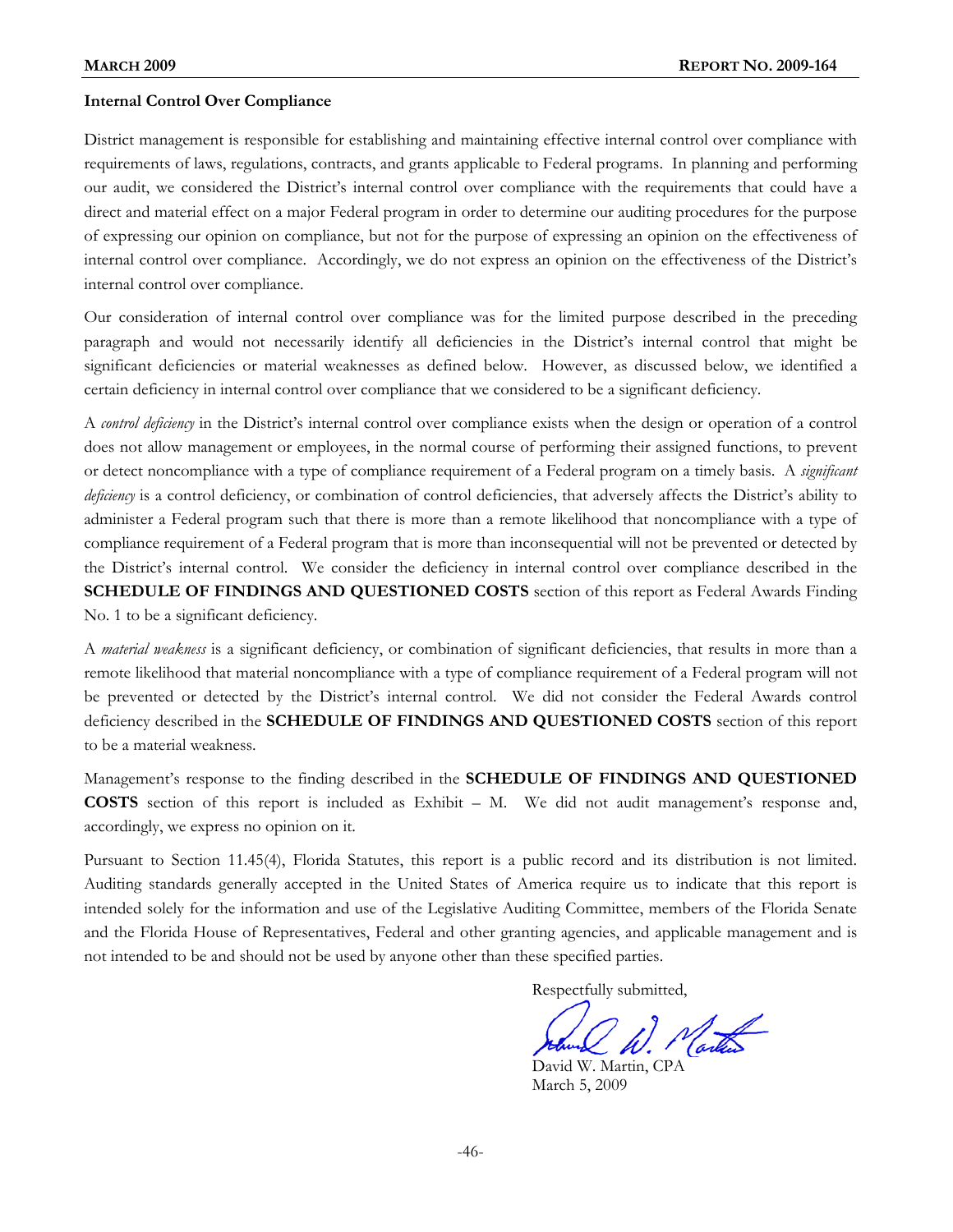## <span id="page-52-0"></span>**WAKULLA COUNTY DISTRICT SCHOOL BOARD SCHEDULE OF FINDINGS AND QUESTIONED COSTS FOR THE FISCAL YEAR ENDED JUNE 30, 2008**

## **SUMMARY OF AUDITOR'S RESULTS**

| <b>Financial Statements</b>                                                                                               |                                                            |
|---------------------------------------------------------------------------------------------------------------------------|------------------------------------------------------------|
| Type of auditor's report issued:                                                                                          | Unqualified                                                |
| Internal control over financial reporting:                                                                                |                                                            |
| Material weakness identified?                                                                                             | $\rm No$                                                   |
| Significant deficiency identified that is<br>not considered to be a material weakness?                                    | None reported                                              |
| Noncompliance material to financial<br>statements noted?                                                                  | $\rm No$                                                   |
| <b>Federal Awards</b>                                                                                                     |                                                            |
| Internal control over major program:                                                                                      |                                                            |
| Material weakness identified?                                                                                             | $\rm No$                                                   |
| Significant deficiency identified that<br>is not considered to be a material weakness?                                    | Yes                                                        |
| Type of report the auditor issued on compliance for the major program:                                                    | Unqualified for the major program                          |
| Any audit findings disclosed that are required to be reported<br>in accordance with Section 510(a) of OMB Circular A-133? | Yes                                                        |
| Identification of major program:                                                                                          | Special Education Cluster (CFDA Nos.<br>84.027 and 84.173) |
| Dollar threshold used to distinguish between<br>Type A and Type B programs:                                               | \$300,000                                                  |
| Auditee qualified as low-risk auditee?                                                                                    | Yes                                                        |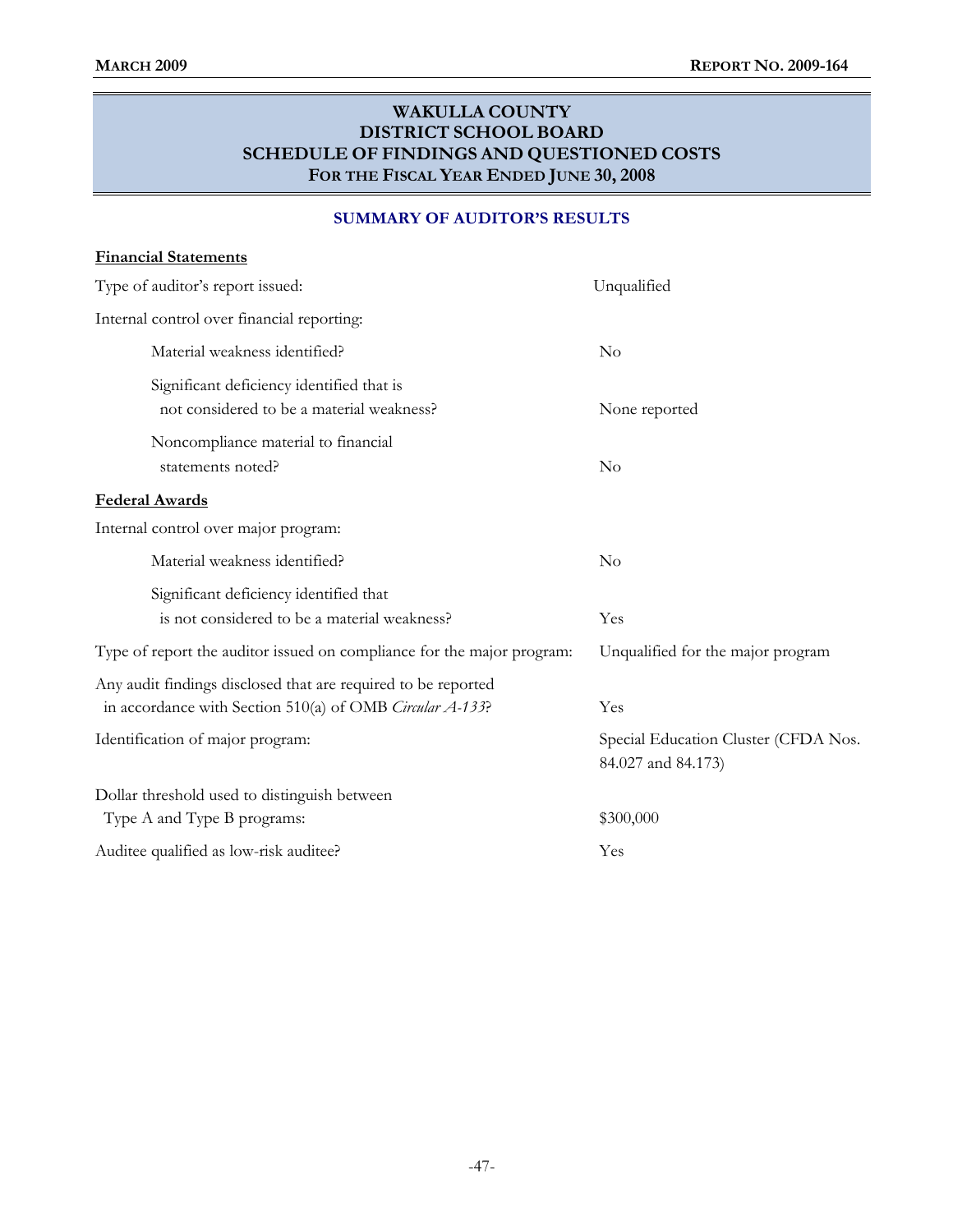## **WAKULLA COUNTY DISTRICT SCHOOL BOARD SCHEDULE OF FINDINGS AND QUESTIONED COSTS (CONTINUED) FOR THE FISCAL YEAR ENDED JUNE 30, 2008**

## **ADDITIONAL MATTERS**

#### **Finding No. 1: Collection of Social Security Numbers**

The Legislature has acknowledged in Section 119.071(5)(a), Florida Statutes, the necessity of collecting social security numbers (SSNs) for certain purposes because of their acceptance over time as a unique numeric identifier for identity verification and other legitimate purposes. The Legislature has also recognized that SSNs can be used to acquire sensitive personal information, the release of which could result in fraud against individuals or cause other financial or personal harm. Therefore, public entities are required to provide extra care in maintaining such information to ensure its confidential status.

Effective October 1, 2007, Section 119.071(5)(a), Florida Statutes, as amended by Chapter 2007-251, Laws of Florida, provides that the District may not collect an individual's SSN unless the District has stated in writing the purpose for its collection and unless it is specifically authorized by law to do so; or it is imperative for the performance of the District's duties and responsibilities as prescribed by law. Additionally, this section requires that an agency collecting an individual's SSN provide that individual with a copy of the written statement indicating the purpose for collecting the number, and that SSNs collected by an agency not be used for any purpose other than the purpose provided in the written statement. This section also requires that the District review whether its collection of SSNs is in compliance with the above requirements; immediately discontinue the collection of SSNs for purposes that are not in compliance; and certify to the President of the Senate and the Speaker of the House of Representatives its compliance with these requirements no later than January 31, 2008. Further, by this date, the District was required to file a report with the Executive Office of the Governor, the President of the Senate, and the Speaker of the House of Representatives listing the identity of all commercial entities that have requested SSNs during the preceding calendar year and the specific purposes stated by each commercial entity regarding its need for SSNs. If no disclosure requests were made, the District was required to so indicate.

The District collects SSNs from students, employees, and prospective employees for record keeping and tax related purposes. Our review disclosed that, contrary to the above law, the District did not conduct the required review and evaluation of the reasons for collection of SSNs or prepare written statements notifying individuals of the purpose for collection of the numbers. Further, contrary to the above law, the District did not timely certify to the Legislature that it complied with Section 119.071(5)(a), Florida Statutes, or report to the Governor and Legislature the identity of all commercial entities that requested SSNs during the preceding calendar year. Effective controls to properly monitor the need for and use of SSNs and ensure compliance with statutory requirements reduce the risk that SSNs may be used for unauthorized purposes. Subsequent to our inquiries, District management initiated actions to comply with the requirements of Section 119.071(5)(a), Florida Statutes, by filing the compliance certification and report of commercial entities with the Governor and Legislature, as applicable, discontinuing collection of SSNs from students, and providing written reasons for collecting SSNs from prospective employees.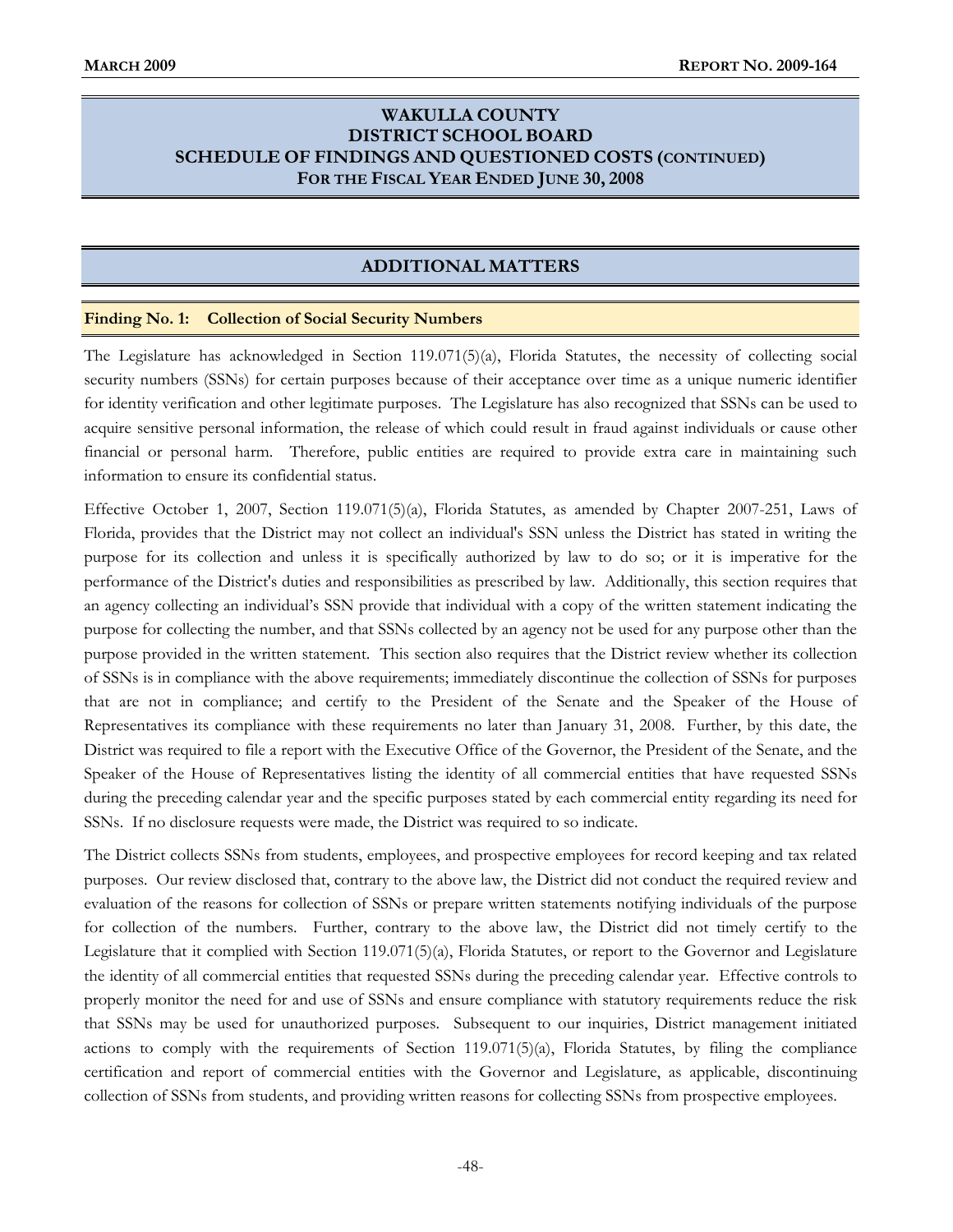**Recommendation: The District should continue its efforts to comply with Section 119.071(5)(a), Florida Statutes, and properly monitor its collection and use of social security numbers.** 

#### **Finding No. 2: Adult General Education Courses**

Section 1004.02(3), Florida Statutes defines adult general education, in part, as comprehensive instructional programs designed to improve the employability of the State's workforce. Chapter 2007-72, Laws of Florida, Specific Appropriation 125, provides that each school district shall report enrollment for adult general education programs identified in Section 1004.02, Florida Statutes, in accordance with the Florida Department of Education's (FDOE) instructional hours reporting procedures.

Procedures provided by FDOE to the school districts stated that fundable instructional contact hours are those scheduled hours that occur between the date of enrollment in a class and the withdrawal date or end-of-class date, whichever is sooner. FDOE procedures for reporting instructional hours stated that institutions must develop a procedure for withdrawing students for nonattendance and that the standard for setting the withdrawal date shall be six consecutive absences from a class schedule.

Our review disclosed that the District needed to improve controls over enrollment reporting. We tested the hours reported to FDOE for 25 students enrolled in 42 adult general education classes, and noted that for 22 classes, the District overreported 457 hours for eight students that had at least six consecutive absences. Inquiry disclosed that this occurred because District personnel misinterpreted FDOE's guidance, and reported hours for days of nonattendance. According to District records, hours overreported ranged from 3 to 69 hours for these eight students. Further, FDOE records indicated that the District reported 136 hours more than the District records evidenced. Based on inquiry with District personnel and review of District records, no explanation was provided for the additional hours evidenced by FDOE records. Since future funding may be based, in part, on enrollment data submitted to FDOE, it is important that such data be submitted correctly.

**Recommendation: The District should enhance its controls over the reporting of instructional contact hours for adult general education courses to the Florida Department of Education.** 

**Finding No. 3: Policies for Reporting Fraud** 

The District had not developed policies communicating and reporting known or suspected fraud. Such policies should clearly identify actions constituting fraud, incident reporting procedures, responsibility for fraud investigation, and consequences for fraudulent behavior. Fraud policies are necessary to educate employees about proper conduct, create an environment that deters dishonesty, and maintain internal controls that provide reasonable assurance of achieving management objectives and detecting dishonest acts. In addition, such policies serve to establish the responsibilities for investigating potential incidents of fraud, taking appropriate action, reporting evidence of such action to the appropriate authorities, and to avoid damaging the reputations of persons suspected of fraud but subsequently found innocent. Further, in the absence of such policies, the risk increases that a known or suspected fraud may be identified but not reported to the appropriate authority.

**Recommendation: To aid in the detection and prevention of fraud, the District should develop policies for communicating and reporting fraud to the appropriate authority.**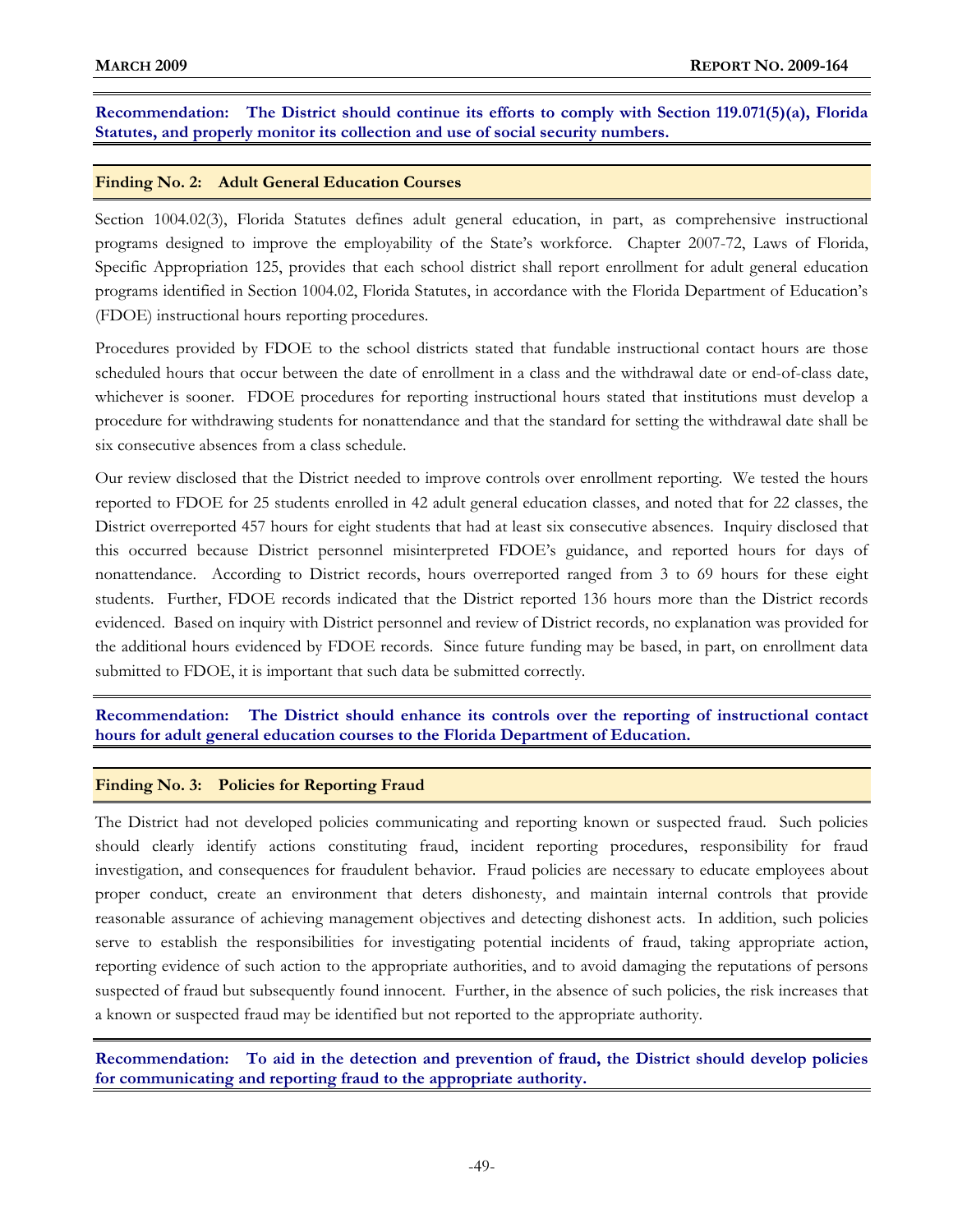#### **Finding No. 4: Information Technology – Security Awareness Training Program**

The District had not implemented a comprehensive security awareness training program to apprise new employees of, or reemphasize to current employees, the importance of preserving the confidentiality, integrity, and availability of data and information technology (IT) resources entrusted to them. Significant nonpublic records (e.g., student record information and other records that contain sensitive information) are included in the data maintained by the District's IT systems. Although the District had developed an acceptable use policy that covered, among other things, appropriate Internet, e-mail, and network resource usage, employees were not required to acknowledge in writing their awareness, understanding, and acceptance of security-related responsibilities on an annual basis. Additionally, although the District provided annual training for certain employees, it did not have a comprehensive security awareness training program to facilitate all employees' ongoing education and training on security responsibilities, including acceptable or prohibited methods for storage and transmission of data, password protection and usage, malicious software and virus threats, workstation controls, and handling of confidential information. The District's failure to implement a comprehensive security awareness training program increases the risk that the District's IT resources could be intentionally or unintentionally compromised by employees while performing their assigned duties.

**Recommendation: The District should promote security awareness through a comprehensive training program to ensure that all employees are aware of the importance of information handled and their responsibilities for maintaining its confidentiality, integrity, and availability. Additionally, the District should require all employees to acknowledge in writing their understanding and acceptance of security-related responsibilities on an annual basis.** 

#### **Finding No. 5: Information Technology – Written Policies and Procedures**

Each IT function needs complete, well documented policies and procedures to describe the scope of the function and its activities. Sound policies and procedures provide benchmarks against which compliance can be measured and contribute to an effective control environment. The District lacked written policies and procedures for the following IT functions:

- ¾ Administering user identification codes (IDs), administrator IDs, administrator passwords, guest accounts, and security devices (such as firewalls and routers).
- $\triangleright$  Changing or deleting vendor-supplied passwords upon installation.
- ¾ Resetting user passwords, including positive identification of the user.
- ¾ Prohibiting administrator rights on the workstations of end users.
- ¾ Monitoring and logging access to and modification of sensitive or critical tables, files, and transactions for the application, database, and network.
- ¾ Revoking access privileges of former or reassigned employees, consultants, and vendors.
- ¾ Removing confidential information from consultant and vendor equipment.
- ¾ Defining responsibilities, access privileges, and activities for network, database, and security administrators and help desk staff.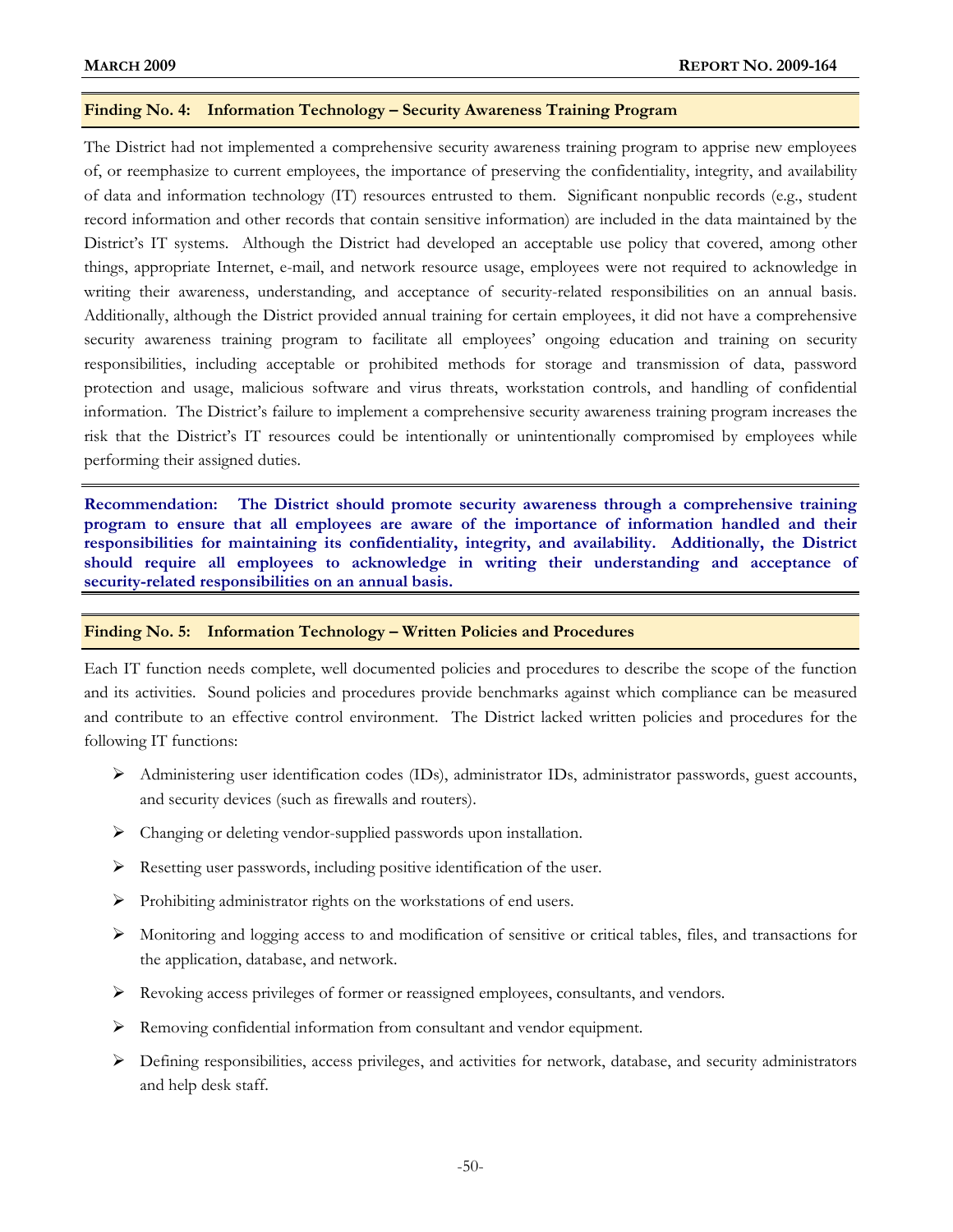Without written policies and procedures, the risk is increased that IT controls may not be followed consistently and in a manner pursuant to management's expectations.

#### **Recommendation: The District should establish written policies and procedures to document management's expectations for the performance of the above-listed IT functions.**

#### **Finding No. 6: Information Technology – Security Controls**

Security controls over the District's resources are intended to protect the confidentiality, integrity, and availability of data and IT resources from unauthorized users. Our audit disclosed certain security controls in the areas of logging, monitoring, and review of access; management of access privileges; and user authentication that needed improvement. We are not disclosing specific details of the issues in this report to avoid the possibility of compromising the District's data and IT resources. However, we have notified appropriate District management of the specific issues. Without appropriate security controls, the confidentiality, integrity and availability of data and IT resources may be compromised, increasing the risk that District data and IT resources may be subject to improper disclosure, modification, or destruction.

## **Recommendation: The District should implement appropriate security controls to ensure the continued confidentiality, integrity, and availability of District data and IT resources.**

#### **FEDERAL AWARDS FINDINGS AND QUESTIONED COSTS**

**Federal Awards Finding No. 1: Federal Agency: United States Department of Education Pass-Through Entity: Florida Department of Education Program: Special Education Cluster (CFDA No. 84.027) Finding Type: Noncompliance and Significant Deficiency Questioned Costs: Not Applicable** 

**Allowable Costs/Cost Principles**. Improvements could be made in controls over monitoring charges to the Special Education program. The United States Office of Management Services and Budget *Circular A-87*, Attachment A, Section C.1, provides, in part, that costs must be adequately documented to be allowable under Federal awards. For the 2007-08 fiscal year, the District reported Special Education – Grants to States program expenditures, totaling approximately \$1.2 million, for salaries and benefits, purchased services, and other costs.

To determine whether the District verified and documented that services were properly received before payments were made, we reviewed supporting documentation for all payments, totaling approximately \$39,000, made to two contractors; however, we noted certain control deficiencies over this process. The District entered into agreements with the two contractors for behavioral assessments, art therapy, and consultation services, and the payments were based on contractor-provided invoices which listed the contractor employee names and services times. However, District records, such as sign-in/sign-out sheets, were not available to evidence that District personnel verified that the services were received before payments, totaling approximately \$37,000, were made. Subsequent to our inquiry, school personnel that either worked directly with the contractors, or had knowledge of the time worked by the contractors, provided written certifications for the amounts billed and paid which demonstrated the allowability of the expenditures. When Federal charges are not properly monitored, the risk increases that services may not be performed in accordance with grant terms and District intentions.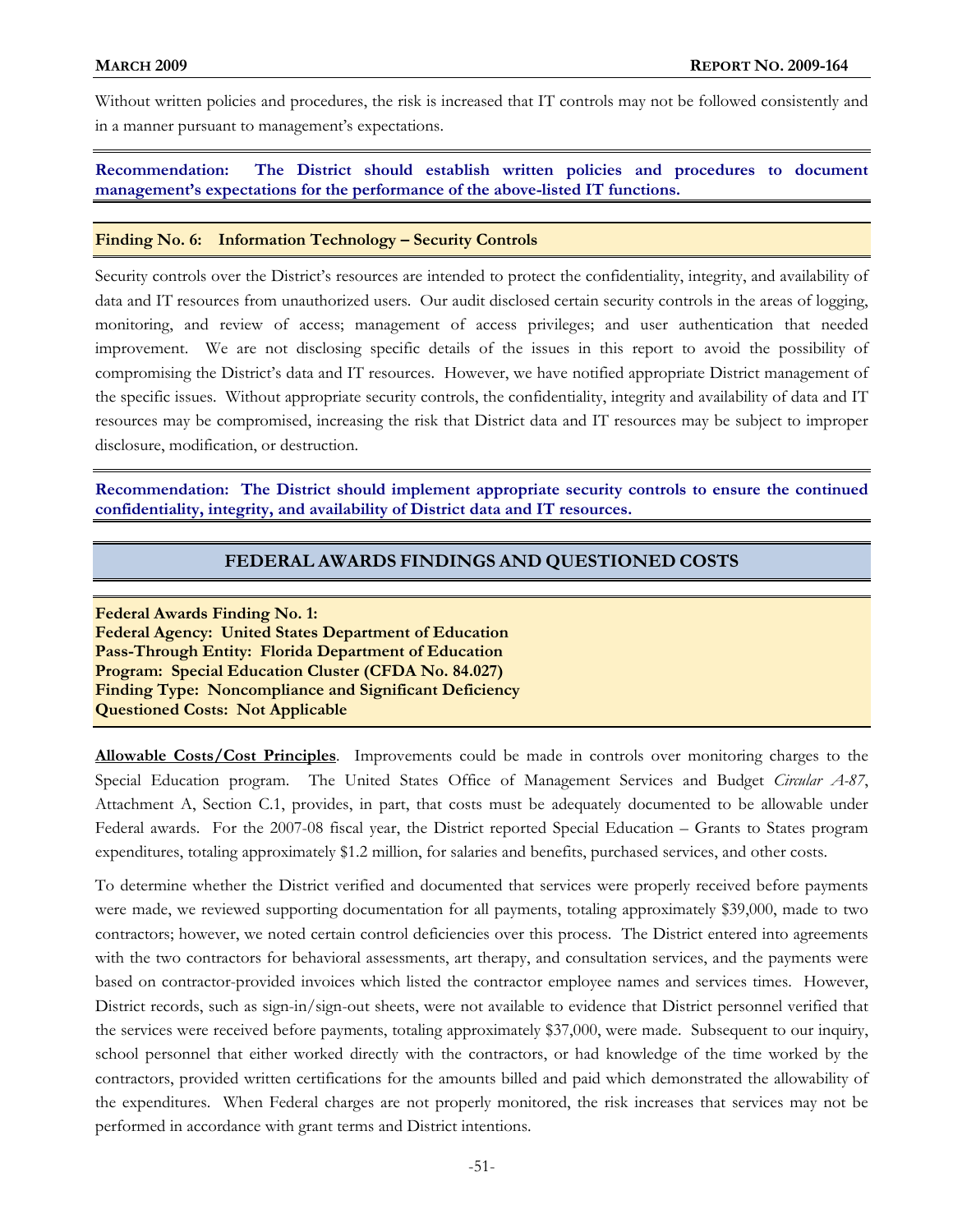**Recommendation: The District should enhance procedures to ensure that the District receives purchased services before payments for such services are made, and maintains documentation of the process.** 

District Contact Person: Randy Beach, Chief Financial Officer

## **PRIOR AUDIT FOLLOW-UP**

Except as discussed in the preceding paragraphs, the District had taken corrective actions for findings included in our report No. 2008-117.

## **MANAGEMENT'S RESPONSE**

Management's response is included as Exhibit – M.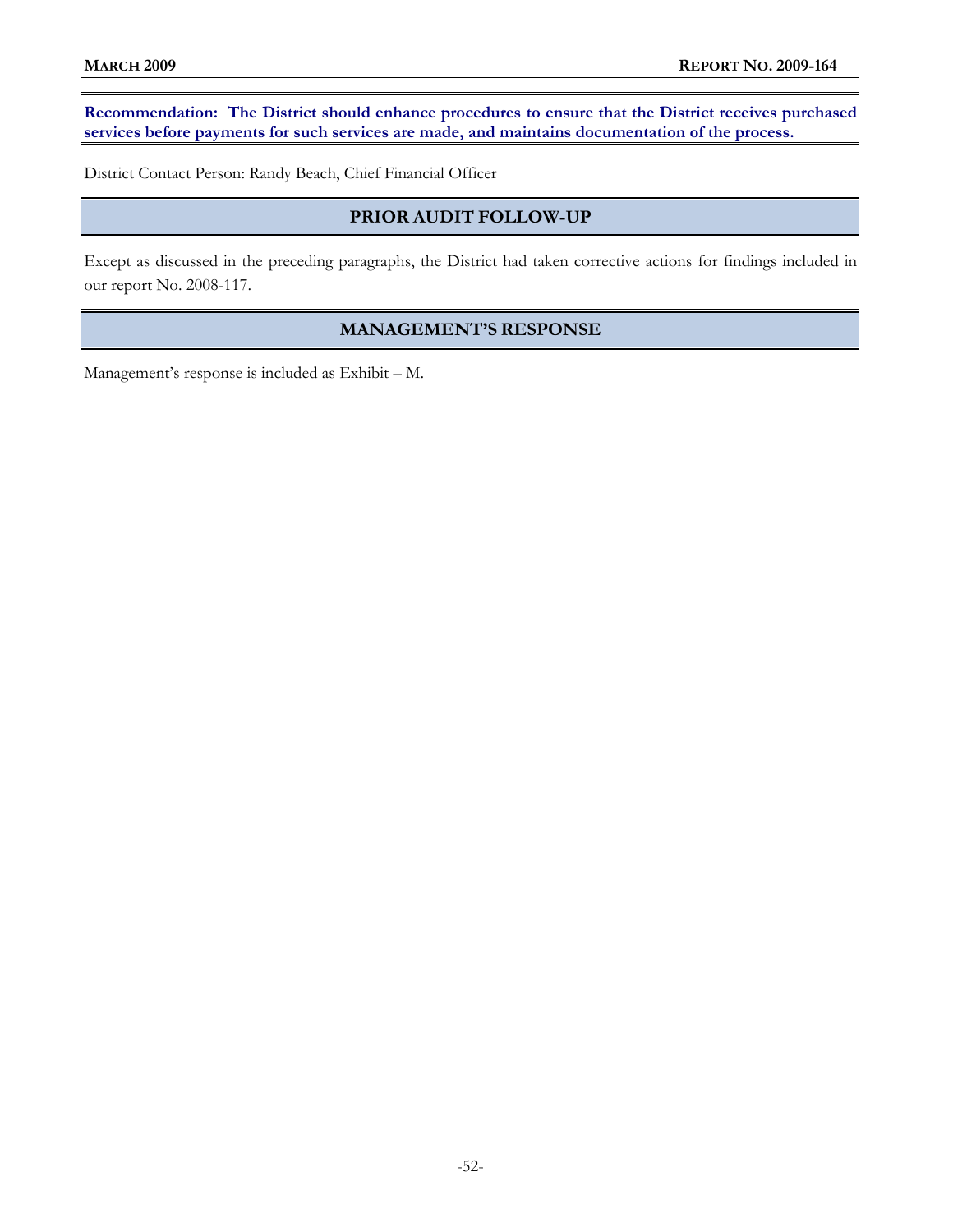## <span id="page-58-0"></span>**SUMMARY SCHEDULE OF PRIOR AUDIT FINDINGS – FEDERAL AWARDS**

#### **WAKULLA COUNTY DISTRICT SCHOOL BOARD SUMMARY SCHEDULE OF PRIOR AUDIT FINDINGS - FEDERAL AWARDS For the Fiscal Year Ended June 30, 2008**

Listed below is the District's summary of the status of prior audit findings on Federal programs:

| Audit Report No.   | Program/Area | <b>Brief Description</b>         | <b>Status</b> | Comments |
|--------------------|--------------|----------------------------------|---------------|----------|
| and Federal        |              |                                  |               |          |
| Awards Finding No. |              |                                  |               |          |
|                    |              |                                  |               |          |
| 2008-117           |              | No prior Federal audit findings. |               |          |

-53-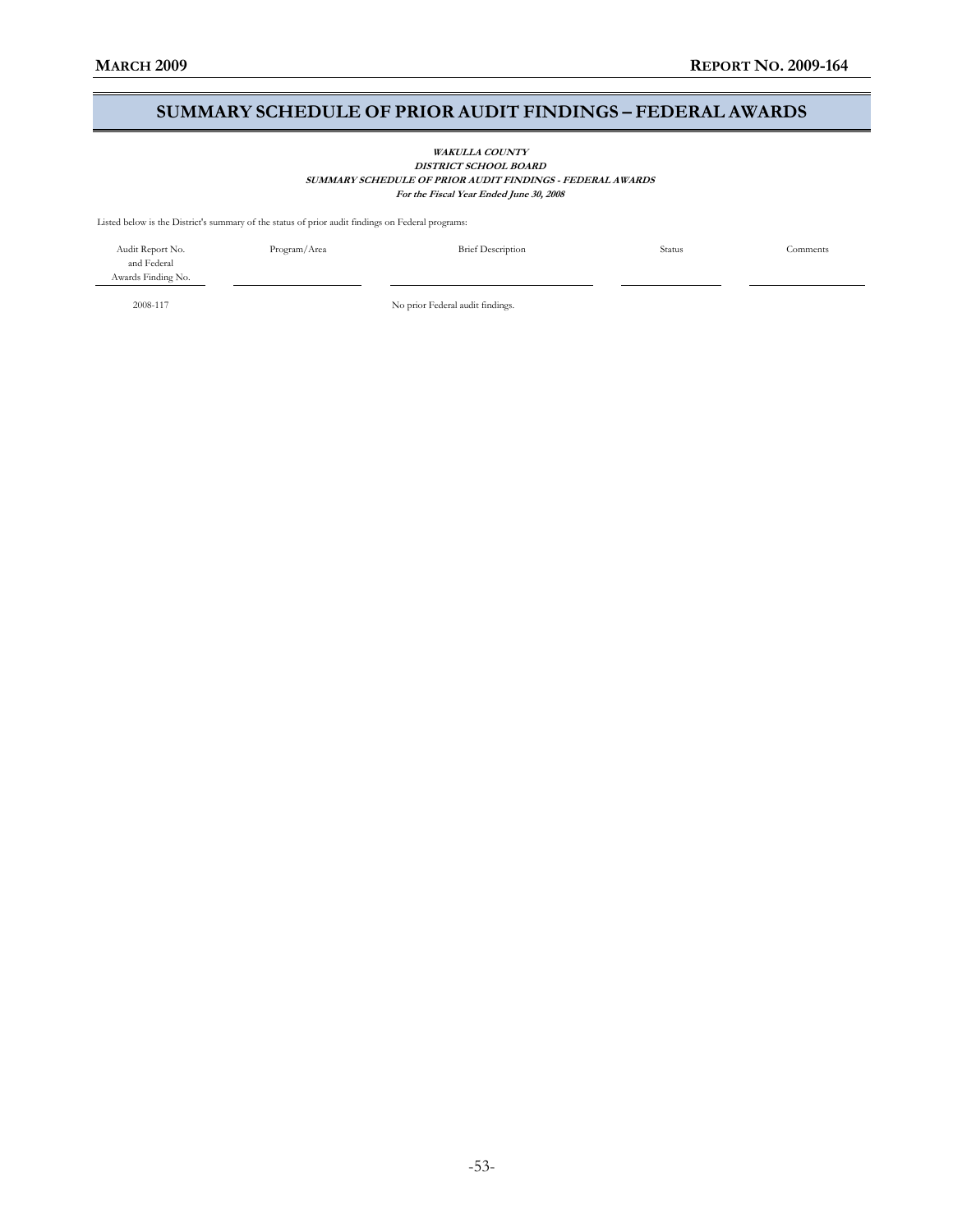## **EXHIBIT – M MANAGEMENT'S RESPONSE**

<span id="page-59-0"></span>

DAVID MILLER SUPERINT ENDENT

> **RAY G RAY DISTRICTI**

MICHAEL SCOTT **DISTRICTI** 

**WAKULLA COUNTY SCHOOL BOARD** 

69 ARRAN ROAD POST OFFICE BOX 100 CRAWFORDVILLE, FLORIDA 32326 TELEPHONE: (850) 926-0065 FAX: (850) 926-0123

February 18, 2009



**BECKY COOK DISTRICT III** 

**GREG THOMAS DISTRICT IV** 

**JERRY FVANS DISTRICT V** 

David W. Martin **Auditor General** 111 West Madison Street Tallahassee, FL 32302

Dear Mr. Martin:

The preliminary and tentative findings and recommendations for the fiscal year ending June 30, 2008 have been reviewed with Karen Revell, Nicole Cope, Nancy Reeder and Deidre Melton. Our response to the findings and recommendations are listed below.

Finding No. 1: Collection of Social Security Numbers

The District will continue to monitor the collection of social security numbers, has filed the compliance certification and the report of commercial entities with the Governor and the Legislature.  $\mathcal{L} \left( \begin{array}{ccc} 0 & 0 \\ 0 & 0 \end{array} \right)$ 

 $\mathcal{L} = \frac{1}{2} \int \frac{d^2x}{dx^2}$ Finding No. 2: Adult General Education Courses

The District provided training to the personnel responsible for reporting instructional contact hours for the adult general education courses to the Florida Department of Education. The reporting requirements have been incorporated into the Adult Education Procedures Manual and will be reviewed at the end of each reporting period for compliance.

Finding No. 3: Policies for Reporting Fraud

 $\sigma$  ,  $\sigma$  ,  $\sigma$  ,  $\sigma$  $\epsilon$  ,  $\epsilon$  ,  $\epsilon$  ,  $\epsilon$ 

 $\ddot{\phantom{1}}$ 

 $\frac{1}{\sqrt{2}}$  ,  $\frac{2}{\sqrt{2}}$  ,  $\frac{1}{\sqrt{2}}$  ,  $\frac{1}{\sqrt{2}}$ 

 $\mathcal{O}_{\mathcal{C}}$  .

The School Board approved School Board Policy 6.30 - Anti-Fraud for advertising at the regularly scheduled School Board meeting on February 17, 2009. The policy will receive final approval at the School Board meeting scheduled for March 16, 2009.

> Crawfordville Elementary • Medart Elementary • Shadeville Elementary Riversprings Middle School • Wakulla Middle School • Wakulla High School Wakulla Education Center - Sopchoppy Education Center